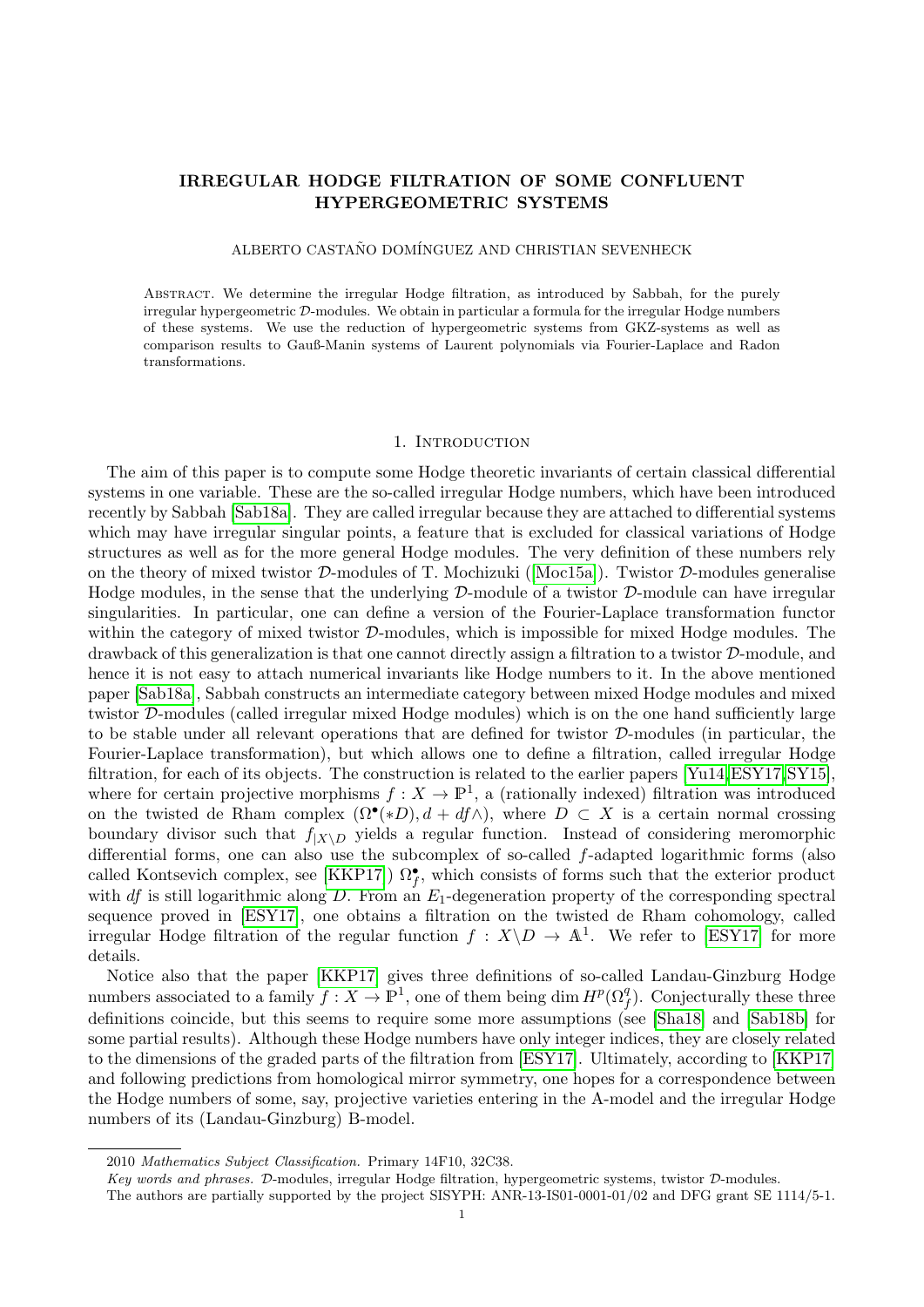For the moment, there are quite a few examples where the irregular Hodge filtration can actually be computed. A central result of [\[Sab18a\]](#page-30-0) states that rigid irreducible D-modules on the projective line underlie objects of the category of irregular mixed Hodge modules, and consequently admit a unique irregular Hodge filtration, provided that their formal local monodromies are unitary. Rigid Dmodules are particularly interesting since they can be algorithmically constructed from simple objects by an algorithm due to Arinkin and Katz (cf. [\[Ari10\]](#page-29-0)). Among the most studied and best understood examples of such rigid  $D$ -modules are the classical hypergeometric  $D$ -modules. In the regular case (which corresponds to classical variations of complex Hodge structures), Fedorov has given in [\[Fed18\]](#page-30-8) a closed formula for the Hodge numbers (without computing the Hodge filtration itself however) conjectured by Corti and Golyshev in [\[CG11\]](#page-29-1) using the work [\[DS13\]](#page-30-9) of Dettweiler and Sabbah.

In the present paper, we consider the case of purely irregular hypergeometric modules. Our principal result, Theorem [4.7,](#page-29-2) completely determines the irregular Hodge filtration and gives a very simple formula for the irregular Hodge numbers, which is in some sense similar to the shape of Fedorov's formula. The main ingredients are a reduction process (as explained in [\[BMW18\]](#page-29-3)) to obtain classical hypergeometric D-modules from some higher dimensional ones, the so-called GKZ-systems, techniques from [\[Rei14\]](#page-30-10) and [\[RS15b,](#page-30-11) [RS17\]](#page-30-12) (going back to [\[Sab08\]](#page-30-13)) to understand Hodge module structures on these GKZ-systems as well as a quite explicit solution to the so-called Birkhoff problem that is inspired by calculations in toric mirror symmetry (see again [\[RS15b\]](#page-30-11) as well as [\[DS04\]](#page-30-14) and also [\[GMS09\]](#page-30-15)).

Since the first version of this paper was written, Hodge invariants for hypergeometric systems have been considered in some other articles. First, the formula for the Hodge numbers of purely irregular systems has also been obtained by Sabbah and Yu in the final version of [\[Sab18a\]](#page-30-0) by different means. Another approach to Fedorov's formula for the case of regular systems (giving more precise information on the various Hodge invariants) has been given by N. Martin (see [\[Mar18\]](#page-30-16)). Moreover, we have considered the case of hypergeometric operators of type  $(n, 1)$  (see Definition [2.1](#page-2-0) below) in a common paper with Th. Reichelt([\[CDRS18\]](#page-29-4)) using the computation of Hodge filtrations on GKZ-systems from [\[RS15a\]](#page-30-17). Finally, Sabbah and Yu have recently given a complete formula for the irregular Hodge numbers for all confluent hypergeometric systems in [\[SY18\]](#page-30-18). However, for the moment the irregular Hodge filtration itself is not determined in the general case.

Let us recall some notation that will be adopted throughout the paper. For a smooth complex algebraic variety X, we write  $\mathcal{D}_X$  for the sheaf of algebraic differential operators on X. If X is affine, we sometimes switch freely between sheaves of  $\mathcal{D}_X$ -modules and modules of global sections. We will denote the abelian categories of holonomic resp. regular holonomic  $\mathcal{D}_X$ -modules by Mod<sub>h</sub> $(\mathcal{D}_X)$ resp.  $Mod_{rh}(\mathcal{D}_X)$ , and analogously with the respective bounded derived categories. For a morphism  $f: X \to Y$ , we denote the direct resp. inverse image functors for D-modules as usual by  $f_+$  resp.  $f^+$ (see [\[HTT08\]](#page-30-19) for a thorough discussion of these and related functors). We put  $\mathbb{G}_m := \text{Spec } \mathbb{C}[t, t^{-1}]$ ; if we want to fix a coordinate on this one-dimensional torus, we also write  $\mathbb{G}_{m,t}$ .

We denote by  $\mathcal{R}_{\mathbb{A}^1_z\times X}^{\text{int}}$  the sheaf of Rees rings on X (with integrable structure), that is, the subsheaf of non-commutative algebras of  $\mathcal{D}_{A_z^1\times X}$  generated by  $zp^*\Theta_X$  and  $z^2\partial_z$ , where  $p: A_z^1 \times X \to$ X is the projection. If  $(x_1, \ldots, x_n)$  are local coordinates on X, then  $\mathcal{R}^{\text{int}}_{\mathbb{A}^1_x \times X}$  is locally given by  $\mathcal{O}_{A_z^1\times X}\langle z^2\partial_z, z\partial_{x_1},\ldots,z\partial_{x_n}\rangle$ . Occasionally, we will also need the sheaf  $\mathcal{R}_{A_z^1\times X}$ , which is generated by  $zp^* \Theta_X$  only, i.e., locally given by  $\mathcal{O}_{A_z^1 \times X} \langle z \partial_{x_1}, \ldots, z \partial_{x_n} \rangle$ . We let  $\text{MHM}(X)$  be the abelian category of algebraic mixed Hodge modules (see [\[Sai90\]](#page-30-20)) on X. We consider moreover the category  $MHM(X,\mathbb{C})$ of *complex* mixed Hodge modules (see, e.g., [\[DS13,](#page-30-9) Definition 3.2.1]). As an example, if X is the algebraic torus  $\mathbb{G}_m^d$  with coordinates  $y_1, \ldots, y_d$ , then for any  $\alpha = (\alpha_1, \ldots, \alpha_d) \in \mathbb{R}^d$ , the free  $\mathcal{O}_{\mathbb{G}_m^d}$ -module of rank 1

$$
\mathcal{O}_{\mathbb{G}_m^d}^\alpha:=\mathcal{D}_{\mathbb{G}_m^d}/(y_k\partial_{y_k}+\alpha_k+1)_{k=1,\dots,d}
$$

(see also Definition [3.7](#page-10-0) below) underlies an object in  $\mathrm{MHM}(\mathbb{G}_m^d,\mathbb{C})$ .

On the other hand,  $MTM(X)$  denotes the abelian category of algebraic mixed twistor  $D$ -modules on X (see [\[Moc15a\]](#page-30-1)). The category  $MTM<sup>int</sup>(X)$  consists of those mixed twistor D-modules where the underlying  $\mathcal{R}_{A_z^1\times X}$ -modules have an integrable structure, i.e., where they are modules over  $\mathcal{R}^{\text{int}}_{A_z^1\times X}$ .

The category IrrMHM(X), as defined in [\[Sab18a,](#page-30-0) Def. 2.52], is a certain subcategory of  $MTM<sup>int</sup>(X)$ (actually of a variant, called  $\iota MTM^{\text{int}}(X)$ , which is shown to be equivalent to  $MTM^{\text{int}}(X)$  in [ibid.,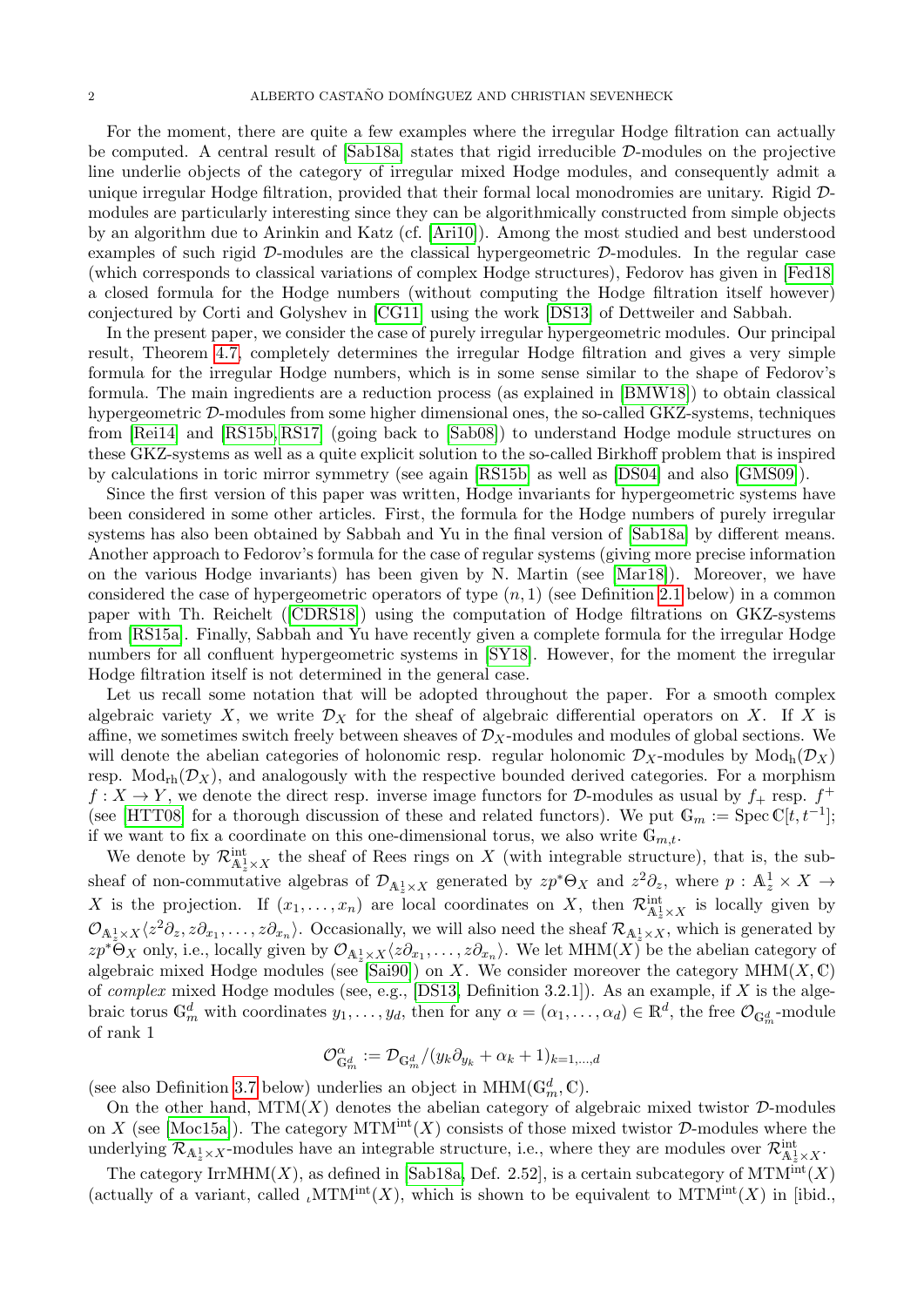§ 1) consisting of objects  $\widehat{\mathcal{M}}$  that satisfy certain properties. The first of them is that the object  $^{\theta}\widehat{\mathcal{M}}$ obtained from  $\widehat{\mathcal{M}}$  by substituting  $z\theta$  for z is still an object of  $\iota$ MTM<sup>int</sup>( ${}^{\theta}X$ ), where  ${}^{\theta}X = \mathbb{G}_{m,\theta} \times X$ . That is a remarkable assumption, having its origin in [\[HS07\]](#page-30-21), but we have to impose a further property, namely that such rescaled objects must have a certain tame behaviour when  $\theta$  goes to infinity (or at the origin of  $\tau = 1/\theta$ , in other words), related to regularity along  $\{\tau = 0\} \times \mathbb{A}_z^1 \times X$ . This two conditions are, essentially, what we ask for a mixed twistor  $D$ -module on X to be a mixed twistor-rescaled D-module on X ([\[Sab18a,](#page-30-0) Def. 2.50]). The last condition is a z-grading property appearing after identifying  $\tau$  with z (cf. [ibid., Def. 2.26]). For more details, see [ibid., § 2].

Although the construction of this category may seem rather involved, its main feature is that the  $\mathcal{D}_X$ -module M associated to an object  $\widehat{\mathcal{M}}$  in IrrMHM(X) carries a good filtration  $F^{\text{irr}}_{\bullet}\mathcal{M}$ , indexed by R, called the irregular Hodge filtration, which in turn behaves well with respect to several functorial operations. Notice however that this filtration, contrarily to the case of mixed Hodge modules, is not part of the definition of an object of  $IrrMHM(X)$ . Very roughly, it can be thought of as defined by the intersection of the canonical V-filtration along  $\tau = 0$  (or rather the filtration induced on the restricted object when  $\tau = z$ ) with the z-adic filtration on  $\hat{\mathcal{M}}$ . In particular, the jumping indices of the irregular Hodge filtration are of the form  $\{\alpha + k \mid k \in \mathbb{Z}\}\$  for a certain finite set of real numbers  $\alpha$ .

Acknowledgements. We would like to thank Takuro Mochizuki, Thomas Reichelt and Claude Sabbah for their interest in our work and for many stimulating discussions. We are grateful to the anonymous referee for the many valuable comments and remarks. We thank the Max Planck Institute for Mathematics in the Sciences, where a significant part of the work presented here has been carried out.

### 2. Hypergeometric modules and dimensional reductions

<span id="page-2-3"></span>In this section we will introduce two different kinds of hypergeometric D-modules: classical and GKZ. We will dedicate more time to classical ones, since they form one of the main objects of study of the paper, and will end by showing the relation between both types, which will be useful for us in the future. We state one of our main results (Theorem [2.13\)](#page-6-0), which is proven in the next section.

<span id="page-2-0"></span>**Definition 2.1.** Let  $(n, m) \neq (0, 0)$  be a pair of nonnegative integers, and let  $\alpha_1, \ldots, \alpha_n$  and  $\beta_1, \ldots, \beta_m$ be elements of C. The (classical) hypergeometric D-module of type  $(n, m)$  associated with the  $\alpha_i$  and the  $\beta_j$  is defined as the quotient of  $\mathcal{D}_{\mathbb{G}_m}$  by the left ideal generated by the so-called hypergeometric operator

$$
\prod_{i=1}^n (t\partial_t - \alpha_i) - t \prod_{j=1}^m (t\partial_t - \beta_j).
$$

We will denote it by  $\mathcal{H}(\alpha_1,\ldots,\alpha_n;\beta_1,\ldots,\beta_m)$ , or in an abridged way,  $\mathcal{H}(\alpha_i;\beta_j)$ .

In this paper we will be mostly concerned with hypergeometric  $\mathcal{D}$ -modules of type  $(n, 0)$ .

<span id="page-2-1"></span>Remark 2.2. The excluded type  $(n, m) = (0, 0)$  corresponds to the punctual delta  $\mathcal{D}_{\mathbb{G}_m}$ -module on  $\mathbb{G}_m$  $\mathcal{H}(\emptyset;\emptyset) = \mathcal{D}_{\mathbb{G}_m}/(1-t).$ 

On the other hand, if we denote the Kummer D-module  $\mathcal{D}_{G_m}/(t\partial_t-\eta)$  by  $\mathcal{K}_\eta$ , for any fixed complex number  $\eta$ , then  $\mathcal{H}(\alpha_i;\beta_j)\otimes_{\mathcal{O}_{\mathbb{G}_m}}\mathcal{K}_\eta\cong\mathcal{H}(\alpha_i+\eta;\beta_j+\eta)$ . In particular, an overall integer shift of the parameters gives us an isomorphic D-module.

Every hypergeometric D-module has Euler characteristic -1 (cf. [\[Kat90,](#page-30-22) Lem. 2.9.13]). For  $n \neq m$ , no hypergeometric D-module of type  $(n, m)$  has singularities on  $\mathbb{G}_m$ . If  $n > m$  (resp.  $m > n$ ), they have a regular singularity at the origin (resp. infinity) and an irregular singularity at infinity (resp. the origin) of irregularity one and slope  $1/|n-m|$  of multiplicity  $|n-m|$  (cf. [\[Kat90,](#page-30-22) Prop. 2.11.9]). For  $n = m$ , the hypergeometric D-modules of type  $(n, n)$  are regular, with singularities only at the origin, infinity and 1.

<span id="page-2-2"></span>**Proposition 2.3 (Irreducibility).** (cf. [\[Kat90,](#page-30-22) Prop. 2.11.9, 3.2]) Let  $\mathcal{H} := \mathcal{H}(\alpha_i; \beta_j)$  be a hypergeometric D-module. It is irreducible if and only if for any pair  $(i, j)$  of indices,  $\alpha_i - \beta_j$  is not an integer.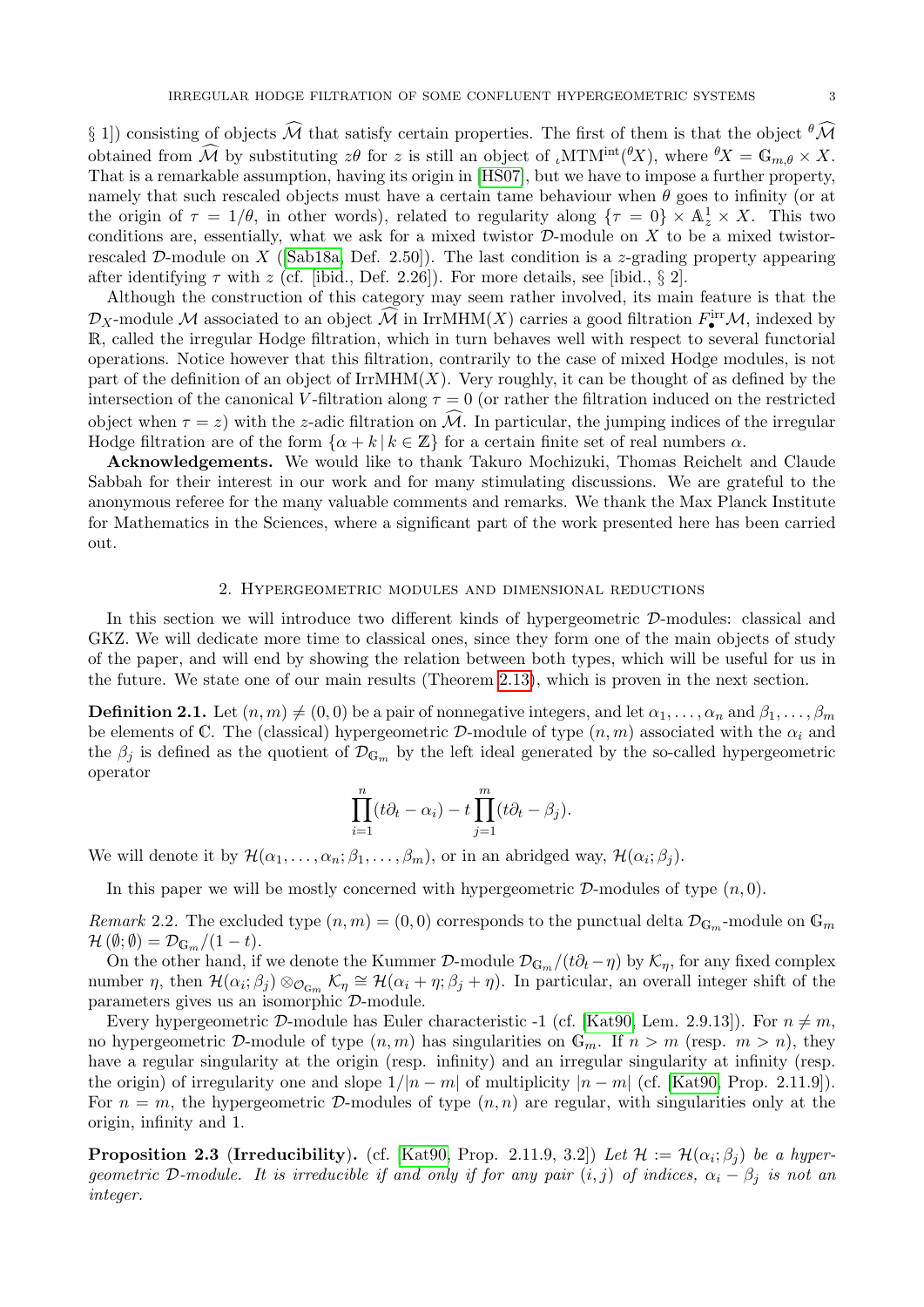Remark 2.4. Assuming the irreducibility, we have a result which is stronger than the second paragraph of Remark [2.2.](#page-2-1) Namely, the isomorphism class of  $\mathcal{H}(\alpha_i;\beta_j)$  depends only on the classes modulo  $\mathbb Z$  of the  $\alpha_i$  and the  $\beta_j$  (point 1 of [\[Kat90,](#page-30-22) Prop. 3.2]), so we can choose such parameters on a fundamental domain of C/Z.

<span id="page-3-1"></span>**Proposition 2.5** (Rigidity). Let  $\mathcal{H} := \mathcal{H}(\alpha_i; \beta_j)$  be an irreducible hypergeometric D-module of type  $(n, m)$ , where  $n \geq m$ , and let M be another irreducible  $\mathcal{D}_{\mathbb{G}_m}$ -module of Euler-Poincaré characteristic  $-1$  which has no singularities outside  $\{0, 1, \infty\}$ . Assume that

- $\mathcal{H} \otimes \mathbb{C}((t)) \cong \mathcal{M} \otimes \mathbb{C}((t)).$
- $\mathcal{H} \otimes \mathbb{C}((1/t)) \cong \mathcal{M} \otimes \mathbb{C}((1/t)).$
- If  $n = m$ , assume further that M has a regular singularity at 1.

In that case,  $H$  and  $M$  are isomorphic.

*Proof.*  $H$  and  $M$  being irreducible, both of them coincide with the middle extension of their restriction to  $\mathbb{G}_m \setminus \{1\}$ . Assume first that  $n = m$ , that is, H is regular. Since M has characteristic -1 and regular singularities at the origin, one and infinity, by the formula for the Euler characteristic [\[Kat90,](#page-30-22) Thm. 2.9.9], its formal local monodromy at 1 must be a pseudoreflection. Then we can apply [ibid., Rigidity Thm. 3.5.4] and we are done.

If  $n > m$ , M, like H, has a regular singularity at the origin and an irregular singularity at infinity. By the same formula for the Euler characteristic of  $j_{\dagger}+j^+\mathcal{M}$  (denoting by j the inclusion  $\mathbb{G}_m\setminus\{1\} \hookrightarrow \mathbb{G}_m$ ), M cannot have more singularities in  $\mathbb{P}^1$  apart from zero and infinity. In that case we apply [ibid., Rigidity Thm. bis 3.7.3.

Consider the case in which  $\mathcal{H} = \mathcal{H}(\alpha_i; \beta_j)$  is of type  $(n, n)$ , i.e., such that it is regular. From the rigidity property of the last Proposition, one concludes by [\[Sim90,](#page-30-23) Cor. 8.1] that the restriction of H to  $\mathbb{G}_m \setminus \{1\}$  underlies a complex polarizable variation of Hodge structures. The next statement, conjectured by Corti and Golyshev (cf. [\[CG11,](#page-29-1) Conj. 1.4]) and proved by Fedorov (see [\[Fed18,](#page-30-8) Thm. 1]), gives important information on its Hodge invariants.

**Proposition 2.6 (Hodge numbers (regular case)).** Let  $\mathcal{H} = \mathcal{H}(\alpha_i;\beta_j)$  be an irreducible hypergeometric D-module of type  $(n, n)$ . Assume that the  $\alpha_i$  and the  $\beta_i$  are increasingly ordered real numbers, lying in the interval  $[0, 1)$ . Set

$$
\rho(k) = |\{i = 1, \dots, n : \beta_i < \alpha_k\}| - k,
$$

for  $k = 1, \ldots, n$ . Then the Hodge numbers of H are, up to an overall shift,

$$
h^{p} = |\rho^{-1}(p)| = |\{k = 1, ..., h : \rho(k) = p\}|.
$$

This last result is the analogous one, in the regular case, to Theorem [4.7,](#page-29-2) and served as the main motivation to start this project. Notice that this formula slightly differs from the one given in [\[Fed18\]](#page-30-8). This is because Fedorov considers the dual connection to ours by working with the space of solutions instead of with that of horizontal sections (cf. [\[Mar18,](#page-30-16) p. 10, proof of Lem. 3.6]). Now that we have seen part of the behaviour of classical hypergeometric D-modules, let us continue with the other family mentioned above.

<span id="page-3-0"></span>**Definition 2.7.** Let  $n \geq m$  two positive integers, and let  $d = n - m$ . Let  $\beta \in \mathbb{C}^d$  be a vector and let  $A = (a_{ij}) \in M(d \times n, \mathbb{Z})$  be an integer matrix. Consider the *n*-dimensional torus  $\mathbb{G}_m^n$  with coordinates  $\lambda_1,\ldots,\lambda_n$ . We define the Euler operators  $E_i = \sum_j a_{ij}\lambda_j \partial_{\lambda_j}$ , for  $i = 1,\ldots,d$ , and the toric ideal

$$
I_A := (\partial_{\lambda}^u - \partial_{\lambda}^v : Au = Av) \subset \mathbb{C}[\partial_{\lambda_1}, \dots, \partial_{\lambda_n}] \subset D_{\mathbb{A}^n}.
$$

Then, the GKZ-hypergeometric D-module (or system) is

$$
\mathcal{M}_A^{\beta} := \mathcal{D}_{\mathbb{G}_m^n}/(\mathcal{I}_A + (E_i - \beta_i : i = 1, \ldots, d)_{i=1,\ldots,d}),
$$

where  $\mathcal{I}_A$  is the sheafified version of the toric ideal  $I_A$ .

Usually the module  $\mathcal{M}_{A}^{\beta}$  is defined to be an element in  $Mod(\mathcal{D}_{A^{n}})$ . However, we will later work only with the restriction of such an object to  $\mathbb{G}_m^n$ . In order to avoid the usage of the functor  $j^+$  (where  $j: \mathbb{G}_m^n \hookrightarrow \mathbb{A}^n$  each time that we need to refer to  $\mathcal{M}_{A}^{\beta}$ , we use this slightly non-standard definition.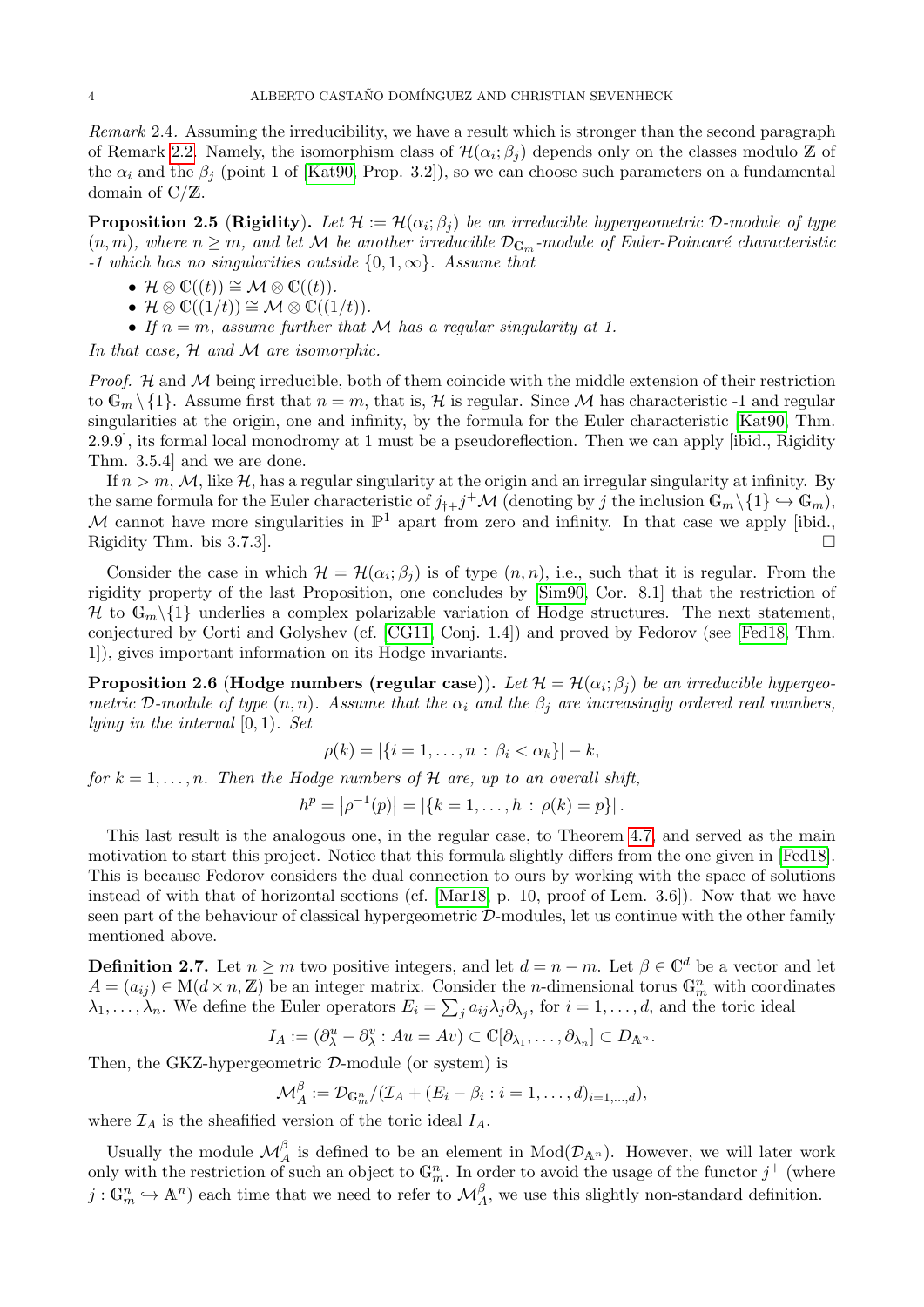A classical hypergeometric D-module can be considered as a dimensional reduction of a certain GKZ-system. We will describe this procedure in some more detail now, because it allows us to apply some of the many known results on GKZ-systems to classical hypergeometric  $\mathcal{D}$ -modules.

<span id="page-4-1"></span>**Proposition 2.8.** Let m be a positive integer. Let  $A \in M((m-1) \times m, \mathbb{Z})$  be an integer matrix of rank  $m-1$  and take  $\kappa \in \mathbb{C}^m$  such that  $\kappa_1 = 0$ . Consider the inclusion  $\iota : \mathbb{G}_m \hookrightarrow \mathbb{G}_m^m$  given by  $t \mapsto (t, 1, \ldots, 1)$ , and let  $B = (b_1, \ldots, b_m)^t \in \mathbb{Z}^m$  be a Gale dual of A, that is, an integer column matrix which generates ker<sub>Q</sub> A. Assume moreover that  $b_1 = 1$ . Put

$$
\eta:=\prod_{i=1}^m b_i^{b_i}.
$$

Then we have  $h_{\eta}^+ \mathcal{H}(\alpha_i;\beta_j) \cong \iota^+ \mathcal{M}_A^{A\kappa}$ , where  $h_{\eta}$  is the automorphism of  $\mathbb{G}_m$  given by  $t \mapsto \eta t$ , and the unordered sets of parameters  $\alpha_i$  and  $\beta_j$ , counted with multiplicities, are

$$
(\alpha_i) = \left(\frac{k - \kappa_j}{b_j} : b_j > 0, k = 0, ..., b_j - 1\right),
$$
  

$$
(\beta_i) = \left(\frac{k - \kappa_j}{b_j} : b_j < 0, k = 0, ..., -b_j - 1\right).
$$

*Proof.* On one hand,  $\mathcal{M}_{A}^{A\kappa}$  is not only a GKZ-hypergeometric D-module, but also the restriction to  $\mathbb{G}_m^n$  of a lattice basis binomial  $\mathcal{D}_{\mathbb{A}^m}$ -module (cf. [\[BMW18,](#page-29-3) Def. 1.2], noting that the assumption on the columns of B is not needed for the definition). This is because A being of rank  $m-1$  implies that the toric ideal  $I_A$  coincides with the lattice basis ideal

$$
I(B) := (\partial_{\lambda}^{w_{+}} - \partial_{\lambda}^{w_{-}} : w = w_{+} - w_{-} \text{ is a column of } B).
$$

(In fact this holds for any complete intersection ideal, but here the argument is simpler.)

On the other hand, the expression we have given for the parameters of  $\mathcal{H}(\alpha_i;\beta_j)$  follows from applying the definition of Horn hypergeometric  $\mathcal{D}$ -modules given in [ibid., Def. 1.1] for a column matrix, up to the same caveat above about the columns on  $B$  (in fact normalized ones, but all kinds of Horn D-modules defined in loc. cit. are equal once restricted to the torus  $\mathbb{G}_{m,t}$ , and comparing it with Definition [2.1.](#page-2-0)

Now let  $j : \mathbb{G}_m \hookrightarrow \mathbb{A}^1$  be the canonical inclusion. The isomorphism given in [ibid., Thm. 1.4] relates lattice basis binomial D-modules to Horn hypergeometric ones. However, due to the previous discussions, we obtain the isomorphism in the statement just by applying  $j^+$  to both sides of it.  $\square$ 

Note that the choice of  $\kappa_1$  and  $b_1$  in the statement of the Proposition force  $\alpha_1$  to vanish. However, by Remark [2.2,](#page-2-1) any other hypergeometric D-module can be built from one of this form just by tensoring with a suitable Kummer  $D$ -module.

In our study of Hodge theoretic properties of hypergeometric  $\mathcal{D}_{\mathbb{G}_m}$ -modules below, we need to go in some sense in the opposite direction: Given sets  $\{\alpha_i\}$ ,  $\{\beta_j\}$ , we would like to determine a matrix A and a parameter vector  $\beta$  such that the module  $\mathcal{H}(\alpha_i;\beta_j)$  can be obtained as an inverse image of the GKZ-system  $\mathcal{M}_{A}^{\beta}$ . Although such a pair  $(A, \beta)$  is not unique, a systematic way of constructing it can be formulated as follows.

<span id="page-4-0"></span>**Corollary 2.9.** Let  $\mathcal{H}(\alpha_i; \beta_j)$  be a hypergeometric  $\mathcal{D}_{\mathbb{G}_m}$ -module of type  $(n, m)$  with  $n > 0$  and  $\alpha_1 = 0$ . Let  $A \in M((m+n-1) \times (n+m), \mathbb{Z})$  given by

$$
A = \left(\begin{array}{c|c} \underline{1_m} & \underline{0_{m \times (n-1)}} & \underline{Id_m} \\ \hline \underline{1_{n-1}} & -\underline{Id_{n-1}} & \underline{0_{(n-1)\times m}} \end{array}\right),
$$

and let  $\beta = (\beta_1, \ldots, \beta_m, \alpha_2, \ldots, \alpha_n)^t$ . (Here and later in this paper, we write  $\underline{x}_k$  for a column vector with k rows, where all entries contain the value x.) Let  $\iota : \mathbb{G}_m \to \mathbb{G}_m^{n+m}$ , given by  $t \mapsto (t, 1, \ldots, 1)$ . Then

$$
\mathcal{H}(\alpha_i;\beta_j)\cong\iota^+\mathcal{M}^\beta_A.
$$

*Proof.* The statement is an easy consequence of the Proposition, taking  $B = (1, \dots, 1, -1, \dots, -1)^t$ and  $\kappa = (0, -\alpha_2, \dots, -\alpha_n, \beta_1, \dots, \beta_m)^t$ .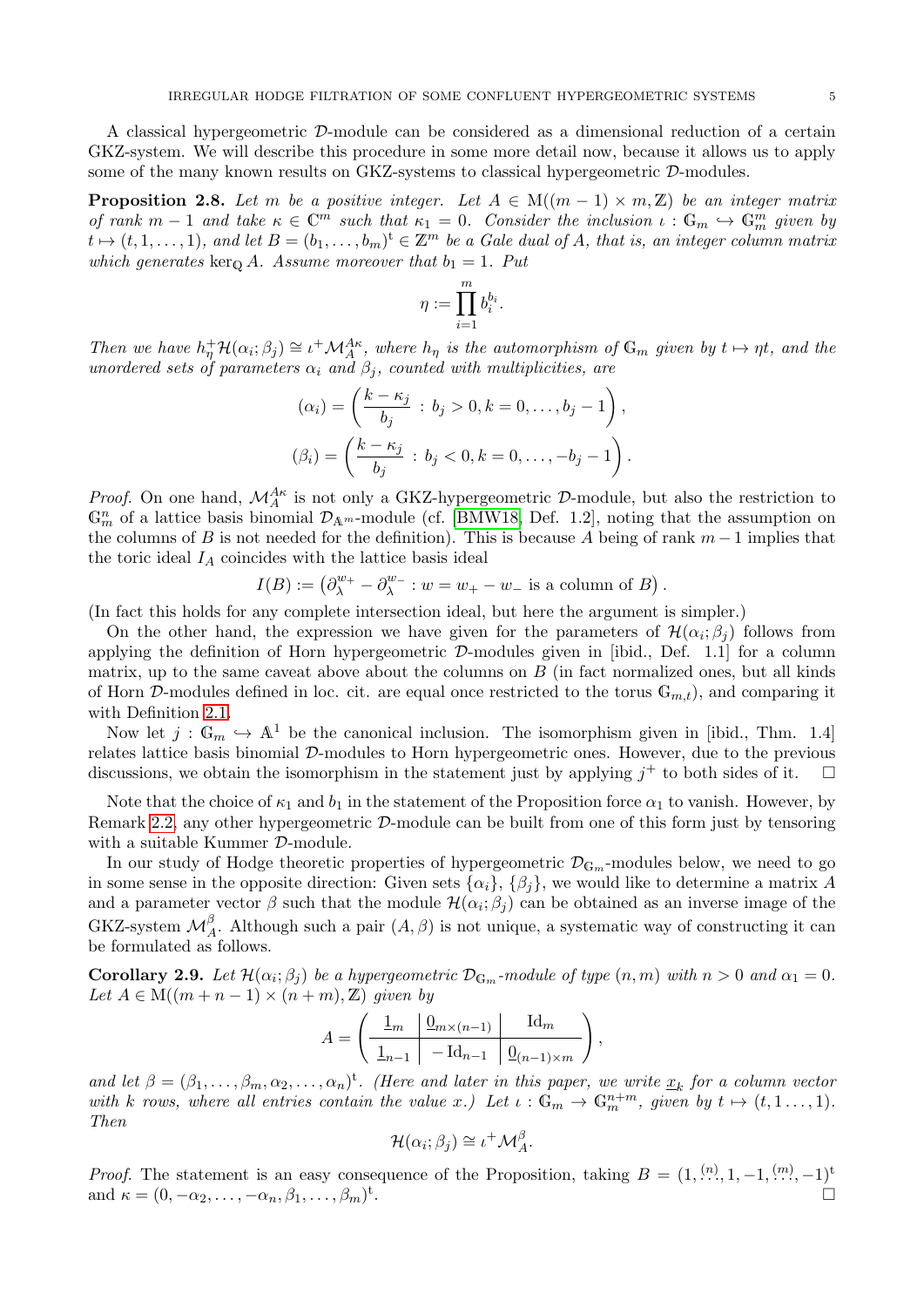As indicated before, we will see later that the restriction  $\alpha_1 = 0$  is not as strong as it may appear: By tensoring a given hypergeometric D-module with an appropriate Kummer module, we can always reach this assumption.

We will end this section by explaining how the above construction of GKZ-systems and the dimensional reduction to hypergeometric  $\mathcal{D}_{\mathbb{G}_{m,t}}$ -modules can be understood at the level of R-modules. Recall (see the introduction) that for a smooth algebraic variety X with local coordinates  $(x_1, \ldots, x_n)$ the sheaf  $\mathcal{R}^{\text{int}}_{\mathbb{A}_z^1 \times X}$  is the subsheaf of  $\mathcal{D}_{\mathbb{A}_z^1 \times X}$  locally generated by  $z^2 \partial_z$  and  $(z \partial_{x_i})_{i=1,\dots,n}$ .

**Definition 2.10.** Let  $n \geq m$  two positive integers, and let  $d = n - m$ . Let  $\beta \in \mathbb{C}^d$  be a vector and let  $A = (a_{ij}) \in M(d \times n, \mathbb{Z})$  be an integer matrix. Consider the affine space  $\mathbb{G}_m^n$  with coordinates  $\lambda_1, \ldots, \lambda_n$ , and let  $\mathbb{L} \subset \mathbb{Z}^n$  be the kernel of the linear map  $\mathbb{Z}^n \to \mathbb{Z}^d$  given by left multiplication by the matrix A, whose elements will be denoted by  $\underline{l} = (l_1, \ldots, l_n)$ . Then, the GKZ-hypergeometric R-module is

$$
\widehat{\mathcal{M}}_A^{(\beta_0,\beta)} := \mathcal{R}_{\mathbb{A}_z^1 \times \mathbb{G}_m^n}^{\text{int}} / \mathcal{I},
$$

where  $\beta_0 \in \mathbb{C}$  and  $\mathcal I$  is generated by

$$
\prod_{j:l_j>0} (z\partial_{\lambda_j})^{l_j} - \prod_{j:l_j<0} (z\partial_{\lambda_j})^{-l_j}, \quad l \in \mathbb{L},
$$
  
\n
$$
z^2\partial_z + \lambda_1 z \partial_{\lambda_1} + \ldots + \lambda_n z \partial_{\lambda_n} - z\beta_0,
$$
  
\n
$$
\sum_{j=1}^n a_{kj} \lambda_j z \partial_{\lambda_j} - z\beta_k, \quad k = 1, \ldots, d.
$$

Note that we can recover the GKZ-hypergeometric  $\mathcal{D}$ -module  $\mathcal{M}_{A}^{\beta}$  from Definition [2.7](#page-3-0) by restricting  $\widehat{\mathcal{M}}_{A}^{(\beta_0,\beta)}$  to  $z=1$ . In the special case of our original matrix from Corollary [2.9](#page-4-0) the generators of  $\mathcal I$  are

$$
(z\partial_{\lambda_1})\cdot\ldots\cdot(z\partial_{\lambda_n})-(z\partial_{\lambda_{n+1}})\cdot\ldots\cdot(z\partial_{\lambda_{n+m}}),
$$
  
\n
$$
z^2\partial_z+\lambda_1z\partial_{\lambda_1}+\ldots+\lambda_{n+m}z\partial_{\lambda_{n+m}}-z\beta_0,
$$
  
\n
$$
\lambda_1z\partial_{\lambda_1}+\lambda_{n+i}z\partial_{\lambda_{n+i}}-z\beta_i, i=1,\ldots,m,
$$
  
\n
$$
\lambda_1z\partial_{\lambda_1}-\lambda_iz\partial_{\lambda_i}+z\alpha_i, i=2,\ldots,n.
$$

Moreover, we must also consider the corresponding  $\mathcal{R}\text{-module}$  for hypergeometric  $\mathcal{D}\text{-modules}$ . Both kinds of R-modules will play a significant role in the proof of Theorem [2.13.](#page-6-0)

<span id="page-5-1"></span>**Definition 2.11.** Let  $(n, m) \neq (0, 0)$  be a pair of natural numbers, and let  $\alpha_1, \ldots, \alpha_n$  and  $\beta_1, \ldots, \beta_m$ be elements of C. The (classical) hypergeometric R-module (of type  $(n, m)$ ) associated with the  $\alpha_i$ and the  $\beta_j$ , denoted by  $\widehat{\mathcal{H}}(\alpha_i;\beta_j)$ , is defined as the quotient of  $\mathcal{R}_{\mathbb{A}_z^1\times\mathbb{G}_{m,t}}^{\text{int}}$  by the left ideal generated by

$$
P = z2 \partial_z + (n - m)tz \partial_t + \gamma z \text{ and } H = \prod_{i=1}^n z(t\partial_t - \alpha_i) - t \prod_{j=1}^m z(t\partial_t - \beta_j),
$$

where  $\gamma = -\sum_{i=1}^{n} \alpha_i + \sum_{j=1}^{m} \beta_j$ .

The choice of the operator  $P$  may seem odd, but as we will see, it is indeed very natural. In fact, we have the following extension of Corollary [2.9](#page-4-0) to the realm of  $\mathcal{R}\text{-modules.}$ 

<span id="page-5-0"></span>**Lemma 2.12.** Let  $\mathcal{H}(\alpha_i; \beta_j)$  be a classical hypergeometric  $\mathcal{R}_{\mathbf{A}_z^1 \times \mathbf{G}_{m,t}}$ -module of type  $(n, m)$  with  $n > 0$ and  $\alpha_1 = 0$ . Let  $A \in M((m + n - 1) \times (n + m), \mathbb{Z})$ ,  $\beta \in \mathbb{C}^{n + m - 1}$  and  $\iota : \mathbb{G}_{m,t} \hookrightarrow \mathbb{G}_m^{n+m}$  be as in the statement of Corollary [2.9.](#page-4-0) Then

$$
\widehat{\mathcal{H}}(\alpha_i;\beta_j) \cong \iota^+ \widehat{\mathcal{M}}_A^{(0,\beta)}.
$$

*Proof.* The inverse image functor in the category of  $\mathcal{R}$ -modules is induced by the usual inverse image functor of  $\mathcal{O}\text{-modules}$ ,  $(id_{\mathbb{A}_z^1}\times \iota)^*$  in this case (cf. [\[Moc15a,](#page-30-1) §2.1.6.2]). Then it is easy to see that

$$
\widehat{\mathcal{H}}(\alpha_i;\beta_j) \cong \iota^+ \widehat{\mathcal{M}}_A^{(0,\beta)}.
$$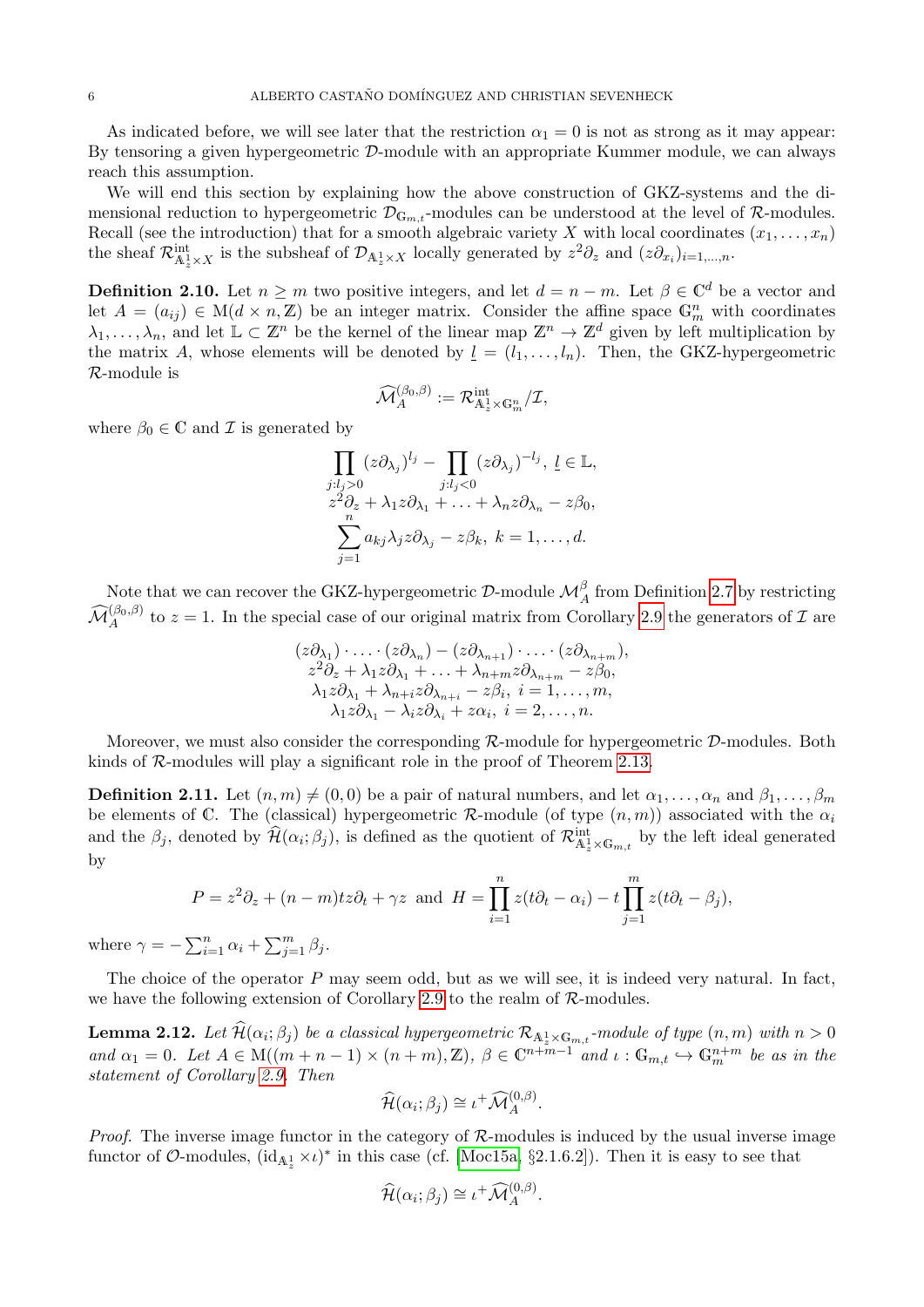Namely, we replace  $z\lambda_i\partial_{\lambda_i}$  by  $z\lambda_1\partial_{\lambda_1} - z\alpha_i$  if  $i = 2, \ldots, n$  or by  $-z\lambda_1\partial_{\lambda_1} + z\beta_{i-n}$ , if  $i = n+1, \ldots, n+m$ . Since we can invert  $\lambda_i$  in  $\mathcal{R}^{\text{int}}_{\mathcal{A}_z^1 \times \mathbb{G}_m^n}$ , we present  $\widehat{\mathcal{M}}_A^{(0, \beta)}$  as the  $\mathcal{O}_{\mathbb{G}_m^{n+m}}$ -module  $\mathcal{O}_{\mathbb{G}_m^{m+m}} \langle z^2 \partial_z, z \lambda_1 \partial_{\lambda_1} \rangle / \mathcal{J}$ , where  $\mathcal J$  is generated by

$$
\lambda_{n+1}\cdot\ldots\cdot\lambda_{n+m}\prod_{i=1}^n z(\lambda_1\partial_{\lambda_1}-\alpha_i)-(-1)^m\lambda_1\cdot\ldots\cdot\lambda_n\prod_{i=1}^m z(\lambda_1\partial_{\lambda_1}-\beta_i) \text{ and } z^2\partial_z+(n-m)z\lambda_1\partial_{\lambda_1}+\gamma z.
$$

Now the inverse image by  $\iota$  amounts simply to set  $\lambda_1 = t$  and  $\lambda_i = 1$  for  $i = 2, \ldots, n+m$  in the generators of the ideal, from which the desired isomorphism follows, up to multiplying t by  $-1$ .  $\square$ 

We can formulate at this point one of the main results of this paper. Its full proof will occupy the entire next section.

<span id="page-6-0"></span>**Theorem 2.13.** Let  $\alpha_1, \ldots, \alpha_n$  be real numbers, belonging to the interval [0,1] and increasingly ordered, and let  $\gamma = -\sum_{i=1}^n \alpha_i$ . Then the  $\mathcal{R}_{\mathbb{A}^1_z \times \mathbb{G}_{m,t}}$ -module  $\widehat{\mathcal{H}} := \widehat{\mathcal{H}}(\alpha_i, \emptyset) = \mathcal{R}_{\mathbb{A}^1_z \times \mathbb{G}_{m,t}}^{\text{int}}/(P, H)$ , where

$$
P = z2 \partial_z + ntz \partial_t + \gamma z \text{ and } H = \prod_{i=1}^{n} z(t\partial_t - \alpha_i) - t,
$$

underlies an irregular Hodge module, i.e., an object of  $IrrMHM(\mathbb{G}_{m,t})$ . It is the unique irregular Hodge module whose associated  $\mathcal{D}_{\mathbb{G}_{m,t}}$ -module is  $\mathcal{H}(\alpha_i;\emptyset)$ . Moreover,  $\mathcal{H}$  can be extended in a unique way to an  $\mathcal{R}^{\text{int}}_{\mathbb{A}^1_z \times \mathbb{P}^1}$ -module,  $\widehat{\mathcal{H}}_{pr}$ , such that it underlies an object of IrrMHM  $(\mathbb{P}^1)$ .

Proof of unicity. We will give here a proof of the two unicity statements in the above theorem, postponing the proof of the main statement to page [25](#page-24-0) below.

Consider any twistor D-module  $\hat{\mathcal{H}}'$  on  $\mathbb{G}_{m,t}$  whose underlying  $\mathcal{D}_{\mathbb{G}_{m,t}}$ -module is  $\mathcal{H}$ . Since the functor  $\Xi_{\text{DR}}$  is faithful by [\[Moc15a,](#page-30-1) Rem. 7.2.9], we have an injection of Hom groups

$$
\mathrm{Hom}_{\mathrm{MTM}(\mathbb{G}_{m,t})}(\widehat{\mathcal{H}}, \widehat{\mathcal{H}}') \hookrightarrow \mathrm{Hom}_{\mathcal{D}_{\mathbb{G}_{m,t}}}(\mathcal{H}, \mathcal{H}).
$$

But  $\mathcal H$  is irreducible, so its only endomorphism is the identity and then, a twistor  $\mathcal D$ -module underlying  $H$  is unique, if it exists.

On the other hand, let  $j : \mathbb{G}_{m,t} \hookrightarrow \mathbb{P}^1$  be the canonical inclusion and consider the  $\mathcal{D}_{\mathbb{P}^1}$ -module  $\mathcal{H}_{pr} := j_{\dagger} + \mathcal{H}$ . It is an irreducible holonomic  $\mathcal{D}_{\mathbb{P}^1}$ -module, because so is  $\mathcal{H}$  by Proposition [2.3.](#page-2-2) Then it gives rise to a unique pure integrable twistor D-module  $\widehat{\mathcal{H}}_{pr}$  on  $\mathbb{P}^1$  by [\[Moc11,](#page-30-24) Thm. 1.4.4] and [\[Sab18a,](#page-30-0) Rem. 1.40]. In addition, its underlying  $\mathcal{D}_{\mathbb{P}^1}$ -module  $\mathcal{H}_{pr}$  is rigid by virtue of Proposition [2.5.](#page-3-1) As a consequence, we can invoke [\[Sab18a,](#page-30-0) Thm. 0.7] and claim that such twistor  $D$ -module on  $\mathbb{P}^1$  is in fact an object of IrrMHM( $\mathbb{P}^1$ ). Take now  $\hat{\mathcal{H}}' := j^+ \hat{\mathcal{H}}_{pr}$ , which is an irregular mixed Hodge module whose underlying  $\mathcal{D}_{\mathbb{G}_{m,t}}$ -module is H, by [\[Moc15a,](#page-30-1) Prop. 14.1.24]. The we must have, as was just shown,  $\hat{\mathcal{H}}' \cong \hat{\mathcal{H}}$ , so that the extension  $\hat{\mathcal{H}}_{pr}$  of  $\hat{\mathcal{H}}$  is unique, as claimed.

The main point in the above theorem is that  $\widehat{\mathcal{H}}$  underlies an irregular mixed Hodge module. Since the proof of this fact is rather long, and will be carried out in the next section through various intermediate results, we would like to orient the reader by giving here an overview of these steps. We will restrict the sketch to the case where  $\alpha_1 = 0$ , this is also the first (and main) step in the actual proof below on page [25.](#page-24-0) The general case can be rather easily deduced from this special one by considering Kummer D- resp. R-modules.

The first point is to realise  $\mathcal{H}$  in a geometric way. For this purpose, consider the following two families of Laurent polynomials

$$
f(y_1,\ldots,y_{n-1},\lambda_1,\ldots,\lambda_n):=-\lambda_1\cdot y_1\cdot\ldots\cdot y_{n-1}-\frac{\lambda_2}{y_1}-\ldots-\frac{\lambda_n}{y_{n-1}}
$$

and

$$
f(y_1,..., y_{n-1}, t) := -t \cdot y_1 \cdot ... \cdot y_{n-1} - \frac{1}{y_1} - ... - \frac{1}{y_{n-1}}.
$$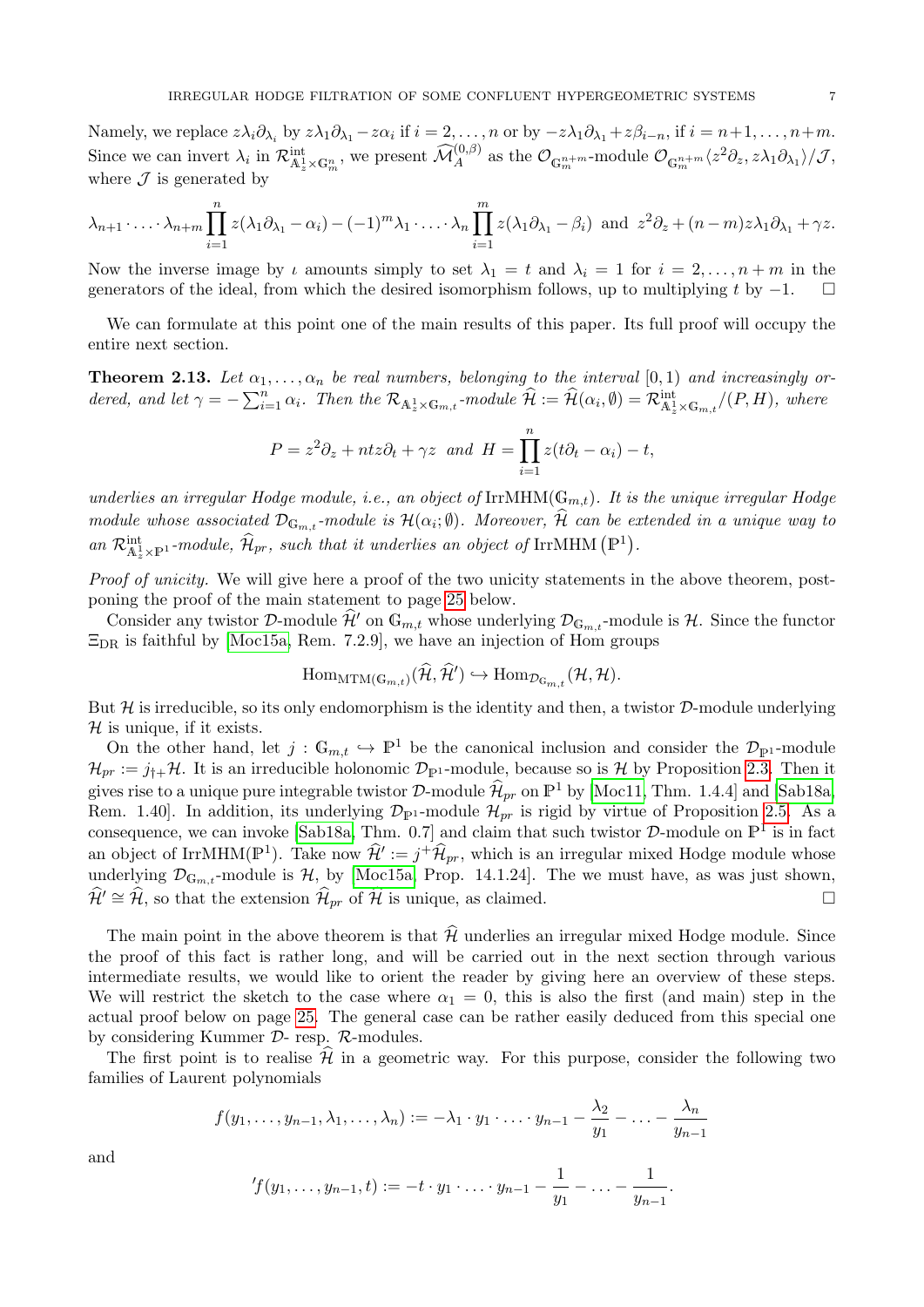where  $y_k, \lambda_i, t \in \mathbb{G}_m$ . Write  $\iota : \mathbb{G}_{m,t} \hookrightarrow \mathbb{G}_m^n$ ,  $t \mapsto (t, 1, \ldots, 1)$ , so that we have the cartesian diagram

$$
\begin{array}{ccc} \mathbb{G}_m^{n-1} \times \mathbb{G}_{m,t} & \xrightarrow{\qquad \qquad } \mathbb{G}_m^{n-1} \times \mathbb{G}_m^n \\\\ \left. \begin{array}{c} \text{if} \times \pi_2 \\ \text{if} \times \pi_2 \end{array} \right| & \text{if} \times \pi_2 \\ \mathbb{A}_{\lambda_0}^1 \times \mathbb{G}_{m,t} & \xrightarrow{\text{if} \lambda_0 \times \mathbb{G}_m^n} \mathbb{A}_{\lambda_0}^1 \times \mathbb{G}_m^n \end{array}
$$

where we denote the coordinate on the affine line corresponding to the value of f resp. of 'f by  $\lambda_0$ , for reasons that will become clear later.

We consider the so-called twisted cohomology groups associated to the morphisms f and  $f$ . It can be shown (see Proposition [3.8](#page-11-0) below) that

$$
\widehat{\mathcal{M}}_A^{(0,\alpha)} \cong \mathcal{H}^{n-1}\left(\pi_{2,*}\Omega_{\mathbb{G}_m^{n-1}\times\mathbb{G}_m^n/\mathbb{G}_m^n}^{*}[z], z\left(d-\kappa(\alpha)\wedge\right)-df\wedge\right),
$$

where  $(0, \alpha) = (0, \alpha_1, \alpha_2, \ldots, \alpha_n) = (0, 0, \alpha_2, \ldots, \alpha_n)$ , where  $\kappa(\alpha) = \sum_{j=1}^{n-1} \alpha_{j+1} dy_j/y_j$  and A is the matrix from Corollary [2.9](#page-4-0) for the case  $m = 0$ . Moreover, since the twisted cohomology groups involve complexes of relative differential forms, we have

<span id="page-7-0"></span>
$$
\iota^+\mathcal{H}^{n-1}\left(\pi_{2,*}\Omega^{\bullet+d}_{\mathbb{G}_m^{n-1}\times\mathbb{G}_m^n/\mathbb{G}_m^n}[z],z\left(d-\kappa(\alpha)\wedge\right)-df\wedge\right)
$$
  

$$
\cong\mathcal{H}^{n-1}\left(\pi_{2,*}\Omega^{\bullet}_{\mathbb{G}_m^{n-1}\times\mathbb{G}_{m,t}/\mathbb{G}_{m,t}}[z],z\left(d-\kappa(\alpha)\wedge\right)-d'f\wedge\right),
$$

so that by using Lemma [2.12](#page-5-0) we obtain an isomorphism of  $\mathcal{R}^{\text{int}}_{\mathbb{A}^1_z \times \mathbb{G}_{m,t}}$ -modules

(1) 
$$
\widehat{\mathcal{H}} \cong \mathcal{H}^{n-1}\left(\pi_{2,*}\Omega_{\mathbb{G}_m^{n-1}\times\mathbb{G}_m,t/\mathbb{G}_m,t}[z],z\left(d-\kappa(\alpha)\wedge\right)-d'f\wedge\right).
$$

As a second step, we will realize the right hand side of the above isomorphism in a different way. Namely, write  $\varphi := (f, \pi_2) : \mathbb{G}_m^{n-1} \times \bar{\mathbb{G}}_{m,t} \to \mathbb{A}_{\lambda_0}^1 \times \mathbb{G}_{m,t}$  and consider the direct image complex  $\mathcal{O}_{\mathbb{G}_m^{n-1}}^{\alpha} \in D^{\mathrm{b}}_{\mathrm{rh}}(\mathcal{D}_{\mathbb{A}^1_{\lambda_0} \times \mathbb{G}_{m,t}})$ , where  $\mathcal{O}_{\mathbb{G}_m^{n-1}}^{\alpha} = \mathcal{D}_{\mathbb{G}_m^{n-1}}/(y_j \partial_{y_j} + \alpha_{j+1} + 1)_{j=1,\dots,n-1}$ . We are interested in the top cohomology of this complex. Standard techniques for the calculation of direct images of D-modules show that it is given by

$$
M := \frac{\pi_{2,*}\Omega_{\mathbb{G}_m^{n-1}\times\mathbb{G}_{m,t}/\mathbb{G}_{m,t}}^{-1}[\partial_{\lambda_0}]}{(d-\partial_{\lambda_0}\cdot d'f \wedge)\pi_{2,*}\Omega_{\mathbb{G}_m^{n-1}\times\mathbb{G}_{m,t}/\mathbb{G}_{m,t}}^{-2}[\partial_{\lambda_0}]}
$$

We will use a variant of the Fourier-Laplace transformation (called localized partial Fourier-Laplace transformation, and denoted by  $FL_{\mathbb{G}_{m,t}}^{\text{loc}}$ , see Definition [3.10](#page-13-0) and Definition [3.11](#page-14-0) below) exchanging the operator  $\partial_{\lambda_0}$  into  $z^{-1}$ , the operator  $\lambda_0$  into  $z^2 \partial_z$ , and localizing along  $z = \infty$ . Then we have an isomorphism of  $\mathcal{D}_{{\mathbb A}^1_z \times {\mathbb G}_{m,t}}$ -modules

$$
\mathrm{FL}_{\mathbb{G}_{m,t}}^{\mathrm{loc}}(M)=\frac{\pi_{2,*}\Omega_{\mathbb{G}_m^{n-1}\times\mathbb{G}_{m,t}/\mathbb{G}_{m,t}}^{-1}[z^{\pm}]}{(z\cdot d-d'f\wedge)\pi_{2,*}\Omega_{\mathbb{G}_m^{n-1}\times\mathbb{G}_{m,t}/\mathbb{G}_{m,t}}^{-2}[z^{\pm}]}\cong\widehat{\mathcal{H}}[z^{\pm}]\supset\widehat{\mathcal{H}}.
$$

One of the main points of the proof in the next section is to give a good description of the image of  $\hat{\mathcal{H}}$  inside  $FL_{\mathbb{G}_{m,t}}^{\text{loc}}(M)$  under this isomorphism. One such description is given by the isomorphism of  $\mathcal{R}_{\mathbb{A}_z^1 \times \mathbb{G}_{m,t}}^{\text{int}}$ -modules in the displayed formula [\(1\)](#page-7-0). However, we cannot, a priori, obtain any Hodge theoretic information on  $\hat{\mathcal{H}}$  from [\(1\)](#page-7-0). On the other hand, we know that M underlies an algebraic complex mixed Hodge module on  $\mathbf{A}^1_{\lambda_0 \times \mathbb{G}_{m,t}}$  (since it is the direct image of such an object on  $\mathbb{G}_m^{n-1}$ ), and hence it comes equipped with a certain good filtration  $F^H_{\bullet}M$  (the Hodge filtration). There is a general procedure, explained below in Definition [3.20](#page-21-0) and Lemma [3.21,](#page-22-0) which constructs, given a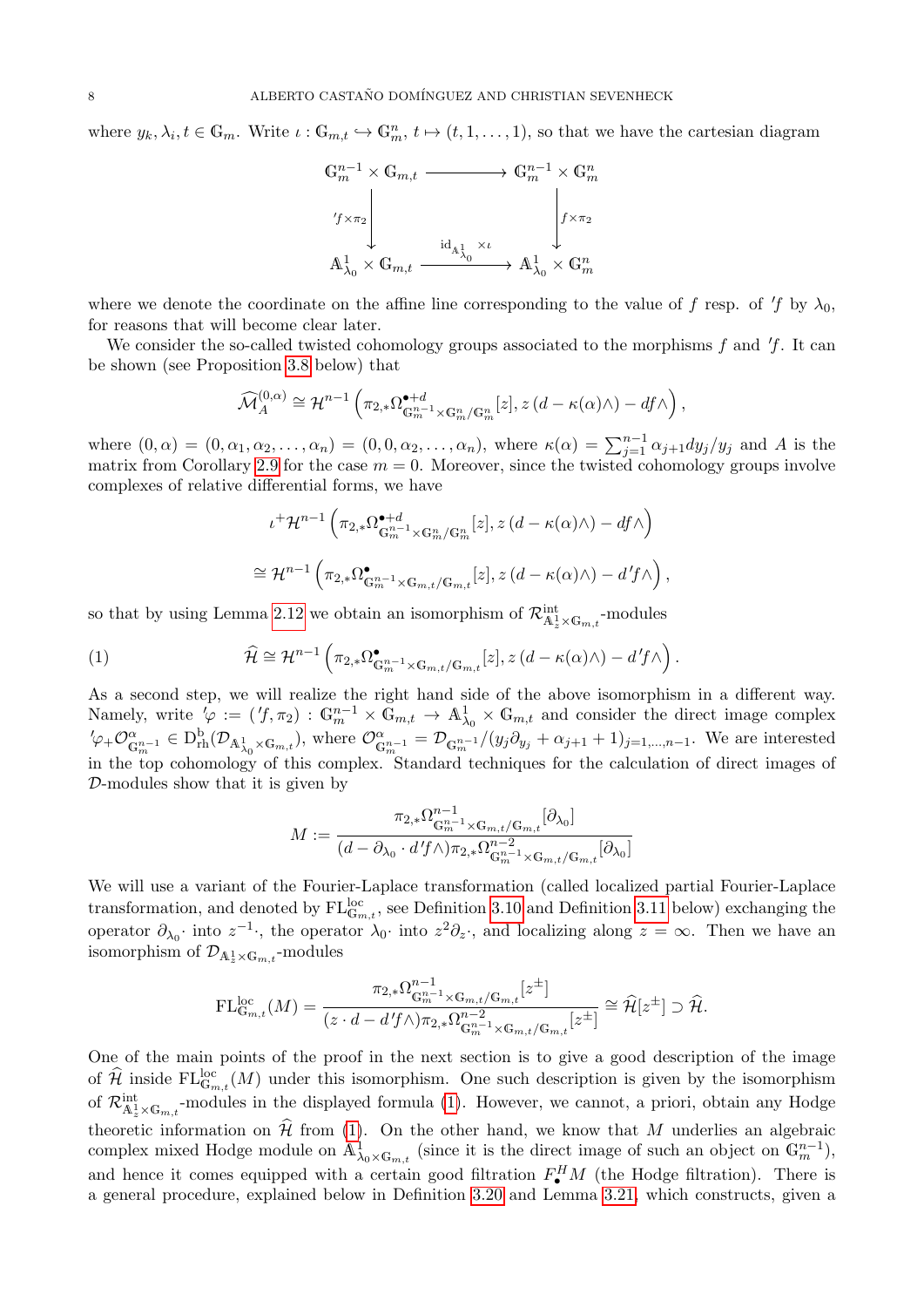filtered  $\mathcal{D}_{\mathbb{A}_{\lambda_0}\times\mathbb{G}_{m,t}}$ -module  $(N, F_{\bullet})$ , a  $\mathcal{R}^{\text{int}}_{\mathbb{A}^1_x\times\mathbb{G}_{m,t}}$ -module called  $G_0^F \text{FL}_{\mathbb{G}_{m,t}}^{\text{loc}} N$  such that its localisation  $G_0^F \text{FL}_{\mathbb{G}_{m,t}}^{\text{loc}} N \otimes_{\mathcal{O}_{\mathbb{A}_z^1 \times \mathbb{G}_{m,t}}} \mathcal{O}_{\mathbb{A}_z^1 \times \mathbb{G}_{m,t}}[z^{-1}]$  equals  $\text{FL}_{\mathbb{G}_{m,t}}^{\text{loc}} N$ . Then we show in Theorem [3.24](#page-24-0) that

$$
\widehat{\mathcal{H}} \cong G_0^{F^H} \operatorname{FL}_{\mathbb{G}_{m,t}}^{\mathrm{loc}} M
$$

up to a shift of the Hodge filtration. Actually, the proof is not that direct, since we have to identify  $\mathrm{FL}_{\mathbb{G}_{m,t}}^{\mathrm{loc}}(M)$  with the localized partial Fourier-Laplace transformation of some other  $\mathcal{D}_{\mathbb{A}^1_{\lambda_0}\times\mathbb{G}_{m,t}}$ -module (called  $M_{\dagger+}$ ), which underlies a pure polarizable Hodge module. It is constructed by taking a compactification of  $f$ , i.e., a projective morphism defined on a quasi-projective (usually singular) variety constructed from the toric compactification of  $\mathbb{G}_m^{n-1}$  inside  $\mathbb{P}^n$ . Then  $M_{\dagger+}$  is obtained as the direct image under this projective morphism of a certain intersection cohomology module. Now it is known (see [\[Sab18a,](#page-30-0) Cor. 0.5]) that if  $M_{\dagger+}$  underlies a pure polarizable Hodge module, the  $\mathcal{R}^{\text{int}}_{\mathbb{A}^1_z \times \mathbb{G}_{m,t}}$ -module  $G_0^{F^H} \text{FL}_{\mathbb{G}_{m,t}}^{\text{loc}} M_{\dagger+}$  underlies an irregular Hodge module, which finishes the proof. Notice that the proof of the identification  $FL_{\mathbb{G}_{m,t}}^{\text{loc}}(M) \cong FL_{\mathbb{G}_{m,t}}^{\text{loc}}(M_{\dagger+})$  is derived from a similar isomorphism for the direct images of the morphisms  $\varphi = (f, id_{\mathbb{G}_m^n})$  resp. its compactification, rather than for  $\varphi$ , and is done via the formalism of Radon transformations for regular holonomic D-modules (in the same way as in [\[Rei14\]](#page-30-10) and [\[RS17,](#page-30-12) [RS15a\]](#page-30-17)).

#### 3. Hodge modules and Fourier-Laplace transformation

Let  $\alpha_1, \ldots, \alpha_n$  be real numbers, and consider the hypergeometric  $\mathcal{D}_{\mathbb{G}_m}$ -module  $\mathcal{H} = \mathcal{H}(\alpha_i; \emptyset)$ . As we have mentioned before, the goal of this section is to prove Theorem [2.13](#page-6-0) above, showing that the R-module  $\hat{\mathcal{H}} := \hat{\mathcal{H}}(\alpha_i; \emptyset)$  from Definition [2.11](#page-5-1) underlies an object of IrrMHM( $\mathbb{G}_m$ ) (the abelian category of exponential Hodge modules as defined in [\[Sab18a\]](#page-30-0), see the introduction). We have already indicated several times that we will use the GKZ-hypergeometric  $\mathcal{R}$ -module  $\widehat{\mathcal{M}}_{A}^{(0,\alpha)}$  for the matrix A from corollary [2.9,](#page-4-0) but where  $m = 0$ . However, we will start with a more general situation, and specify the assumptions we need when going on with the proof.

Let  $d < n$  be two positive integers, and take a parameter vector  $\beta \in \mathbb{C}^d$ . For the Hodge theoretic questions we are interested in, only real parameter vectors are relevant, but we will work with this more general setting until Remark [3.17](#page-19-0) below. Let  $A = (\underline{a}_1, \ldots, \underline{a}_n) \in M(d \times n, \mathbb{Z})$  be an integer matrix satisfying the following:

## <span id="page-8-1"></span>Assumptions 3.1.

- (i)  $\mathbb{Z}A = \mathbb{Z}^d$ , here  $\mathbb{Z}A := \sum_{i=1}^n \mathbb{Z}_{\underline{a}_i}$ ,
- (ii) Let  $\Delta := \text{Conv}(\underline{a}_1, \ldots, \underline{a}_n)$  be the convex hull in  $\mathbb{R}^d$  of the vectors given by the columns of the matrix A. Then for any proper face  $\Gamma \subset \Delta$  we require that the set  $\{ \underline{a}_i \mid \underline{a}_i \in \Gamma \}$  is part of a  $\mathbb{Q}$ -basis of  $\mathbb{Q}^d$ .
- (iii) The origin lies in the interior of  $\Delta$ .
- Remark 3.2. (i) These assumptions are in particular satisfied if  $\underline{a}_1, \ldots, \underline{a}_n$  are the primitive integral generators of the rays of the fan  $\Sigma$  defining a toric Fano orbifold  $X_{\Sigma}$ , since in this case it is known (see [\[CK99,](#page-29-5) Lem. 3.2.1 and § 3.5]) that  $\Sigma$  is the union of the cones over the proper faces of  $\Delta$ , so that assumption (ii) is satisfied by the fact that the cones of  $\Sigma$  are simplicial. Moreover, for Fano toric varieties the origin is the *only* integer point in the interior of  $\Delta$ , so (iii) obviously holds. In any case, we see that these conditions are satisfied for the example

(2) 
$$
A = \begin{pmatrix} 1 & -1 & 0 & 0 & \dots & 0 \\ 1 & 0 & -1 & 0 & \dots & 0 \\ \vdots & \dots & \vdots & \ddots & \vdots \\ 1 & 0 & 0 & 0 & \dots & -1 \end{pmatrix} \in M((n-1) \times n, \mathbb{Z}),
$$

<span id="page-8-0"></span>since these are the generators of the rays of the fan of  $\mathbb{P}^{n-1}$ . As we have seen in Corollary [2.9,](#page-4-0) this is the matrix we have to look at when we want to express the classical hypergeometric D-module of type  $(n,0)$  and where  $\alpha_0=0$  as an inverse image of the GKZ-system  $\mathcal{M}_{A}^{\beta}$  where  $\beta = \alpha := (\alpha_2, \ldots, \alpha_n)^{\text{t}} \in \mathbb{R}^{n-1}.$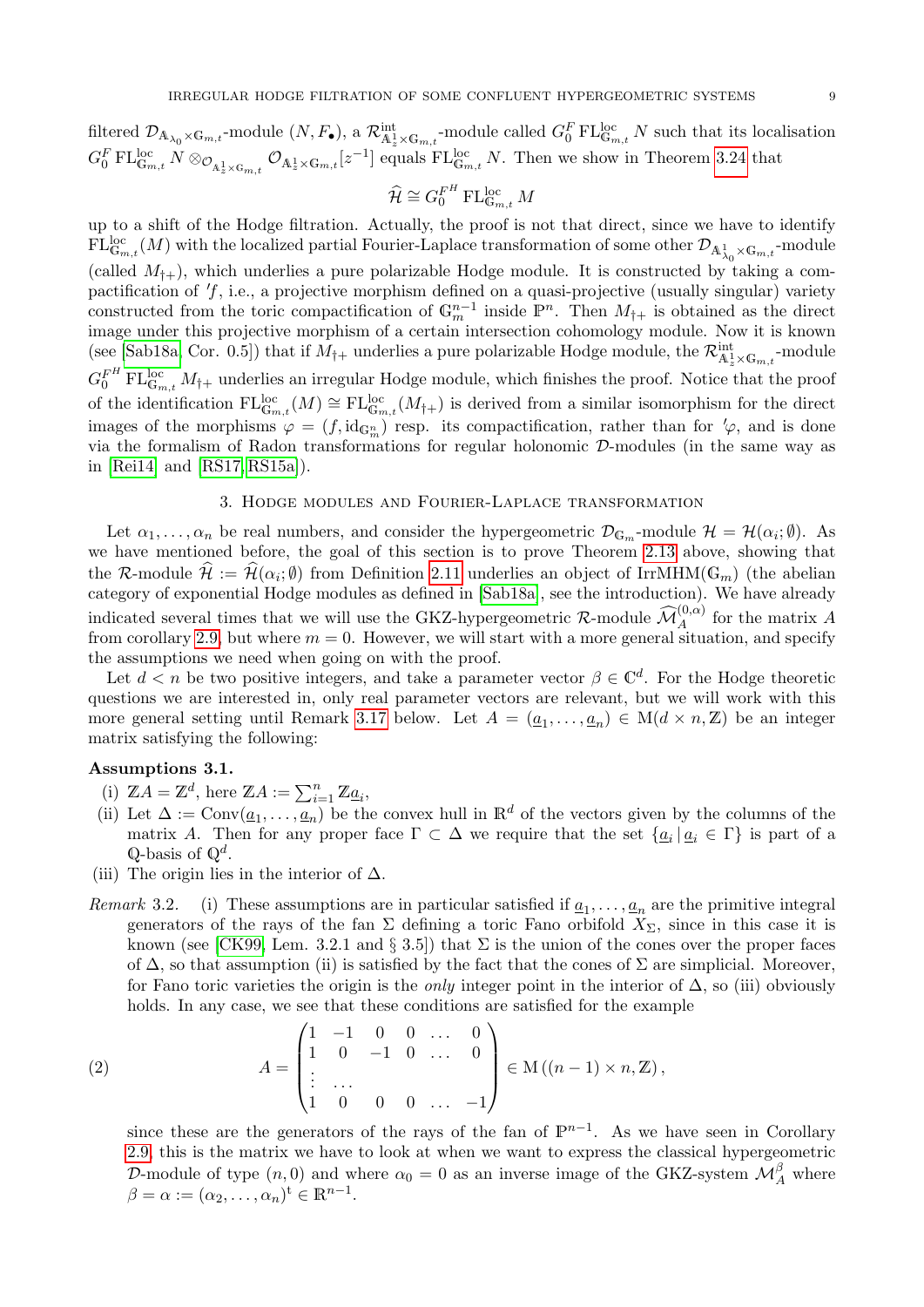(ii) Assumption (iii) from above implies in particular that there is a relation  $l = (l_1, \ldots, l_n) \in$  $\ker(A) \subset \mathbb{Z}^n$  such that  $l_i > 0$  for  $i = 1, \ldots, n$ . It follows then from assumption (i) that the semi-group  $\mathbb{N}A = \sum_{i=1}^n \mathbb{N}\underline{a}_i$  equals  $\mathbb{Z}^d$  (since for any  $\underline{c} \in \mathbb{Z}^d$ , a linear combination  $\underline{c} = \sum_{i=1}^n n_i\underline{a}_i$ with integer coefficients  $n_i$  can be turned into a combination with positive coefficents by adding the vector  $\underline{0} = \sum_{i=1}^n l_i \underline{a}_i$  sufficiently many times). This fact will be used later (see the proof of Proposition [3.8\)](#page-11-0).

Let  $S_1 = \mathbb{G}_m^d = \text{Spec}(\mathbb{C}[y_1^{\pm}, \dots, y_d^{\pm}])$  and  $S_2 = \mathbb{G}_m^n = \text{Spec}(\mathbb{C}[\lambda_1^{\pm}, \dots, \lambda_n^{\pm}])$  be two algebraic tori, and consider the affine space  $V = \mathbb{A}^{n+1}$  with coordinates  $\lambda_0, \lambda_1, \ldots, \lambda_n$ . Let  $V^{\vee}$  be the dual space with coordinates  $w_0, w_1, \ldots, w_n$ , and we also set  $\tau := -w_0$  and  $z := \tau^{-1}$ . We decompose  $V = \mathbb{A}^1_{\lambda_0} \times W$ , and consider  $S_2 \subset W$  as an open subset.

Consider the following family of Laurent polynomials

(3) 
$$
\varphi: S_1 \times S_2 \longrightarrow \mathbb{A}^1_{\lambda_0} \times S_2
$$

$$
(\underline{y}, \underline{\lambda}) \longrightarrow \left(-\sum_{i=1}^n \lambda_i \underline{y}^{a_i}, \lambda_1, \dots, \lambda_n\right),
$$

which in the case of the matrix from equation [\(2\)](#page-8-0) becomes

(4) 
$$
\varphi(y_1,\ldots,y_{n-1},\lambda_1,\ldots,\lambda_n)=\left(-\lambda_1\cdot y_1\cdot\ldots\cdot y_{n-1}-\frac{\lambda_2}{y_1}-\ldots-\frac{\lambda_n}{y_{n-1}},\lambda_1,\ldots,\lambda_n\right).
$$

Write  $f: S_1 \times S_2 \to \mathbb{A}^1_{\lambda_0}$  for the composition of  $\varphi$  with the first projection  $\mathbb{A}^1_{\lambda_0} \times S_2 \to \mathbb{A}^1_{\lambda_0}$ . Similarly, for any fixed  $\Delta \in S_2$ , we write  $f_{\Delta} := f_{|S_1 \times {\{\Delta\}}} : S_1 \to \mathbb{A}^1_{\lambda_0}$  for the restriction of f to the parameter value  $\Delta$ . Let us first quote the following statement from [\[RS15b,](#page-30-11) Lemma 2.8.]. Since the input data in loc. cit. are fans of toric varieties, we will copy the proof here to make it fit the assumptions above. Recall (see [\[Kou76\]](#page-30-25)) that a Laurent polynomial  $f_{\lambda} = \sum_{i=1}^{n} \lambda_i \underline{y}^{a_i}$  is called convenient if 0 lies in the interior of  $\Delta$  and non-degenerate if for all proper faces  $\delta \subset \text{Conv}(0, \underline{a}_1, \ldots, \underline{a}_n)$  not containing the origin, the Laurent polynomial  $f^{\delta}_{\underline{\lambda}} = \sum_{i: a_i \in \delta} \lambda_i \underline{y}^{a_i}$  has no critical points in  $S_1$ . Notice that for matrices A satisfying assumption (iii) from above, this last condition is equivalent to asking that  $f_{\lambda}^{\delta}$ is non-singular for all proper faces  $\delta \subset \Delta$ .

<span id="page-9-0"></span>**Lemma 3.3.** The Laurent polynomial  $f_{\lambda}: S_1 \to \mathbb{A}_z^1$  is non-degenerate and convenient for any  $\lambda \in S_2$ . *Proof.* Obviously  $f_{\underline{\lambda}}$  is convenient by assumption (iii) from above. Let  $\delta \subset \Delta$  be a face of codimension  $d+1-l$ , with  $l=1,\ldots,d$ . Let  $\{i_1,\ldots,i_l\} \subset \{1,\ldots,n\}$  such that  $\{\underline{a}_i \in \delta\} = \{\underline{a}_{i_1},\ldots,\underline{a}_{i_l}\}$ , notice that because of assumption (ii), we cannot have more than l vectors in a face of dimension  $l-1$ . Since the vectors  $\underline{a}_{i_1}, \ldots, \underline{a}_{i_l}$  are linearly independent over Q, the matrix

$$
C := \begin{pmatrix} a_{i_1 1} & \cdots & a_{i_l 1} \\ \vdots & \vdots & \vdots \\ a_{i_1 d} & \cdots & a_{i_l d} \end{pmatrix}
$$

has full rank (equal to  $l$ ) and hence the system

$$
C\cdot \begin{pmatrix} \lambda_{i_1}\underline{y}^{a_{i_1}} \\ \vdots \\ \lambda_{i_l}\underline{y}^{a_{i_l}} \end{pmatrix} = 0,
$$

which is the system of critical point equations  $(y_k \partial_{y_k} f_{\lambda}^{\delta} = 0)_{k=1,\dots,d}$ , has no nontrivial solution; the trivial one  $\lambda_i \cdot y^{a_i} = 0$  for all  $i \in \{i_1, \ldots, i_l\}$  is not valid since  $\underline{\lambda} \in S_2$  and we are looking for solutions  $\underline{y} \in S^1$ . Hence  $f_{\underline{\lambda}}^{\delta}$  is non-singular on  $S_1$ , and so  $f_{\underline{\lambda}}$  is non-degenerate.

From this we can deduce the following statement, which is a variant of [\[RS15b,](#page-30-11) Lem. 2.13]. However, we will give the proof here for the convenience of the reader.

**Lemma 3.4.**  $\widehat{\mathcal{M}}_{A}^{(\beta_0,\beta)}$  is locally  $\mathcal{O}_{A^1_x \times S_2}$ -free of rank n! · vol( $\Delta$ ) (considering the normalized volume in  $\mathbb{R}^n$  such that  $[0,1]^n$  has volume one). For the case of the matrix in equation [\(2\)](#page-8-0), this rank equals n.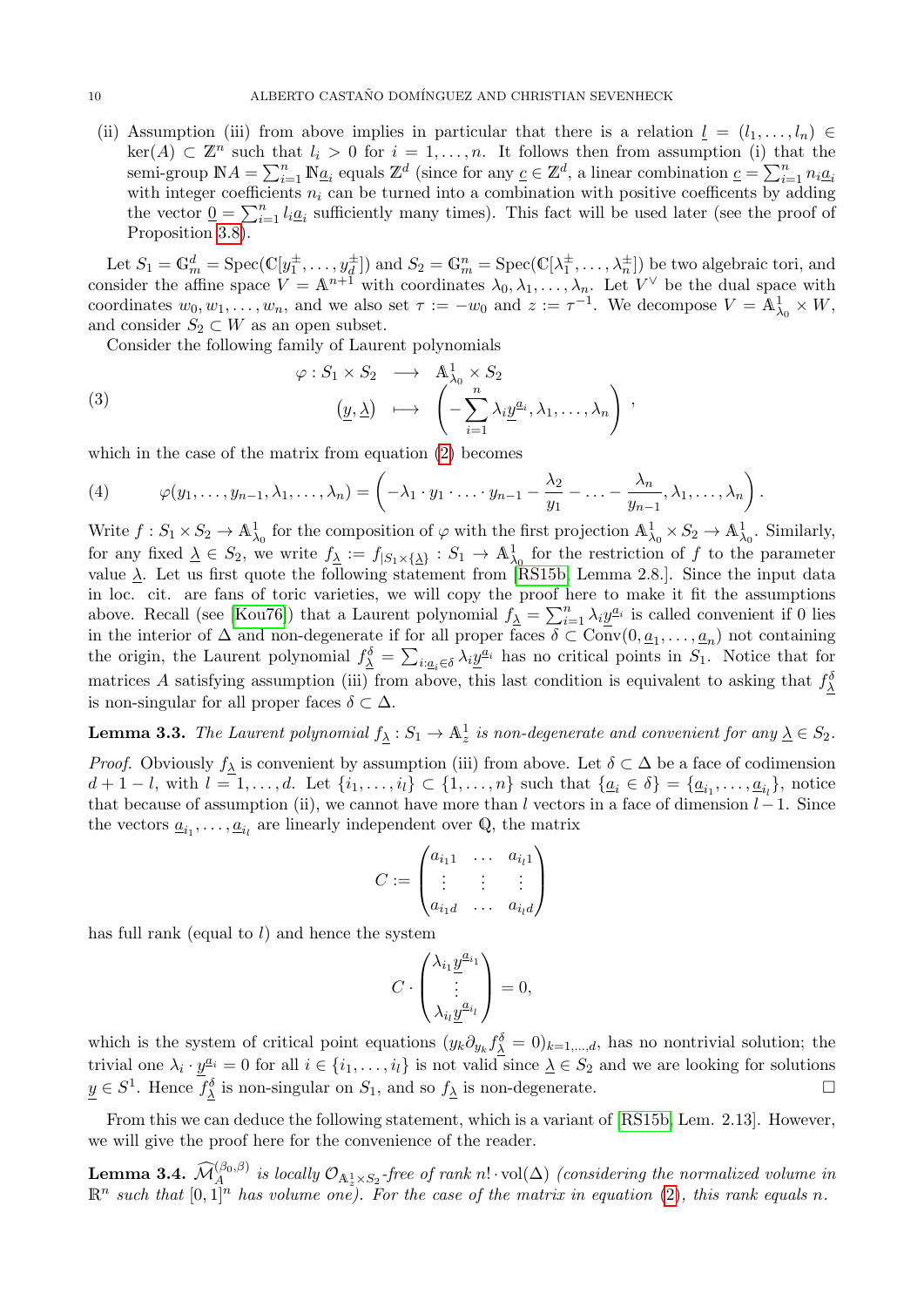*Proof.* There is an isomorphism of  $\mathcal{O}_{A_z^1 \times S_2}$ -modules (or even of  $\mathcal{R}_{A_z^1 \times S_2}$ -modules)

$$
\widehat{\mathcal{M}}_A^{(\beta_0,\beta)} \cong \frac{\mathcal{R}_{\mathbb{A}_z^1 \times S_2}}{\left(\prod_{j:l_j>0} (z \partial_{\lambda_j})^{l_j} - \prod_{j:l_j<0} (z \partial_{\lambda_j})^{-l_j}\right)_{l \in \mathbb{L}} + \left(\sum_{j=1}^n a_{kj} \lambda_j z \partial_{\lambda_j} - z \beta_k\right)_{k=1,\dots,d}},
$$

so it suffices to prove the statement for the module on the right hand side of this equation. We consider the filtration induced on it by the filtration on  $\mathcal{R}_{A_z^1 \times S_2}$  for which  $z \partial_{\lambda_i}$  has degree 1 and any element of  $\mathcal{O}_{A_z^1 \times S_2}$  has degree zero. The graded module with respect to this filtration is a sheaf on  $\mathbb{A}_z^1 \times T^*S_2$ , and we first need to show that its support lies in the zero section, i.e., in the subspace  $\mathbb{A}_z^1 \times S_2$ . Notice that the symbols of the operators in the ideal  $\left(\prod_{j:l_j>0}(z\partial_{\lambda_j})^{l_j} - \prod_{j:l_j<0}(z\partial_{\lambda_j})^{-l_j}\right)$  $\frac{1}{l \in \mathbb{L}}$  $\left(\sum_{j=1}^n a_{kj}\lambda_j z \partial_{\lambda_j} - z\beta_k\right)$ with respect to the filtration of  $\mathcal{R}_{A_z^1 \times S_2}$  defined above are the same as the symbols of the operators of the usual hypergeometric ideal  $\left(\prod_{j:l_j>0}\partial_{\lambda}^{l_j}\right)$  $\lambda_j^{l_j} - \prod_{j: l_j < 0} \partial_{\lambda_j}^{-l_j}$  $\lambda_j^{-l_j}\Big)$  $l\in\mathbb{L}$ <sup>+</sup>  $\left(\sum_{j=1}^n a_{kj}\lambda_j\partial_{\lambda_j}-\beta_k\right)$ with respect to the (usual) order filtration on  $\mathcal{D}_{S_2}$ . Hence by the arguments of [\[Ado94,](#page-29-6) Lem. 3.1 to Lem. 3.3], we obtain that the variety cut out by the symbols of the operators in  $\left(\prod_{j:l_j>0}(z\partial_{\lambda_j})^{l_j} - \prod_{j:l_j<0}(z\partial_{\lambda_j})^{-l_j}\right)$  $\mathcal{L}_{l\in\mathbb{L}} + \left( \sum_{j=1}^n a_{kj} \lambda_j z \partial_{\lambda_j} - z\beta_k \right)$  $_{k=1,\ldots,d}$  is  $\mathbb{A}_z^1 \times S_2$ , notice that here the fact that  $f_{\lambda}$  is non-degenerate for all  $\lambda \in S_2$  (i.e., the statement of the last lemma) plays a crucial role.

From supp $(\mathcal{M}_{A}^{(\beta_0,\beta)})) \subseteq \mathbb{A}_{z}^{1} \times S_2$  one deduces as in ordinary D-module theory that  $\widehat{\mathcal{M}}_{A}^{(\beta_0,\beta)}$ is  $\mathcal{O}_{\mathbb{A}^1_+ \times S_2}$ -coherent. Now the restriction  $\widehat{\mathcal{M}}^{(0,\beta)}_A/z \cdot \widehat{\mathcal{M}}^{(0,\beta)}_A$  is isomorphic to the Jacobian algebra  $Jac(f) = \mathcal{O}_{S_1\times S_2}/(\partial_{y_1}f,\ldots,\partial_{y_d}f)$  (see [\[RS15b,](#page-30-11) Lem. 2.12]), and that the latter has rank equal to  $n! \cdot \text{vol}(\Delta)$  (see [\[Kou76,](#page-30-25) Thm. 1.16]). Moreover, the localized object  $\widehat{\mathcal{M}}^{(0,\beta)}_A \otimes_{\mathcal{O}_{\mathbb{A}^1_\mathbb{Z} \times S_2}} \mathcal{O}_{\mathbb{A}^1_\mathbb{Z} \times S_2}[z^{-1}]$  has a  $\mathcal{D}_{\mathbb{A}_z^1\times S_2}[z^{-1}]$ -module structure, and is  $\mathcal{O}_{\mathbb{A}_z^1\times S_2}[z^{-1}]$ -coherent, hence  $\mathcal{O}_{\mathbb{A}_z^1\times S_2}[z^{-1}]$ -free. Its rank can also be calculated as the holonomic rank of ordinary GKZ-systems, see [\[RS15b,](#page-30-11) Prop. 2.7 (3)], and equals  $n! \cdot \text{vol}(\Delta)$ .

This shows that the module  $\widehat{\mathcal{M}}_A^{(\beta_0,\beta)}$  itself is  $\mathcal{O}_{A^1_\star \times S_2}$ -free of the same rank  $n! \cdot \text{vol}(\Delta)$ .

For any complex number  $\beta$ , recall that the Kummer D-module of parameter  $\beta$  is by defintion the quotient  $\mathcal{K}_{\beta} := \mathcal{D}_{\mathbb{G}_{m,t}}/(t\partial_t - \beta)$ . We will also use in this section R-modules arising from such D-modules. Here is the precise definition.

**Definition 3.5.** For any complex number  $\beta$ , we define the Kummer  $\mathcal{R}$ -module of parameter  $\beta$  as the cyclic  $\mathcal{R}^{\rm int}_{\mathbb{A}^1_z \times \mathbb{G}_{m,t}}$ -module

$$
\widehat{\mathcal{K}}_{\beta} := \mathcal{R}_{\mathbb{A}^1 \times \mathbb{G}_{m,t}}^{\text{int}} / (z^2 \partial_z, z t \partial_t - z \beta).
$$

<span id="page-10-1"></span>Remark 3.6. Although both kinds of Kummer modules can be defined for any complex value of their parameters, in the end we will be interested only in the real case to make use of their Hodge properties. Indeed, since both have no singularities at  $\mathbb{G}_{m,t}$ , if  $\mathcal{K}_{\beta}$  were a complex Hodge module it would be in fact a complex variation of Hodge structures, and by (the first part of) the proof of [\[Sch73,](#page-30-26) Lem. 4.5],  $\beta$  ought to be real.

On the other hand,  $\hat{\mathcal{K}}_{\beta}$  is clearly the Rees module of  $\mathcal{K}_{\beta}$  together with the trivial filtration  $F_{\bullet}$ such that  $F_k = 0$  for  $k < 0$  and  $F_k = \mathcal{K}_{\beta}$  for  $k \geq 0$ . As described in [\[Moc15a,](#page-30-1) Prop. 13.5.4] and [\[Sab18a,](#page-30-0) Thm. 0.2], it gives rise to an integrable pure twistor  $D$ -module on  $\mathbb{G}_{m,t}$ , which belongs as well to IrrMHM( $\mathbb{G}_m$ ). It is also described as a harmonic bundle at [\[Moc15a,](#page-30-1) §2.1.9].

<span id="page-10-0"></span>**Definition 3.7.** For any smooth complex algebraic variety X, and for any  $\beta \in \mathbb{C}^d$ , we will denote by  $\mathcal{O}_{S_1\times X}^{\beta}$  the  $\mathcal{D}_{S_1\times X}$ -module corresponding to the structure sheaf of  $S_1\times X$  twisted by  $\underline{y}^{-1-\beta}$ , that is,

$$
\mathcal{O}_{S_1\times X}^{\beta}:=\frac{\mathcal{D}_{S_1}}{(y_k\partial_{y_k}+\beta_k+1\,:\,k=1,\ldots,d)}\boxtimes\mathcal{O}_X=:\mathcal{O}_{S_1}^{\beta}\boxtimes\mathcal{O}_X.
$$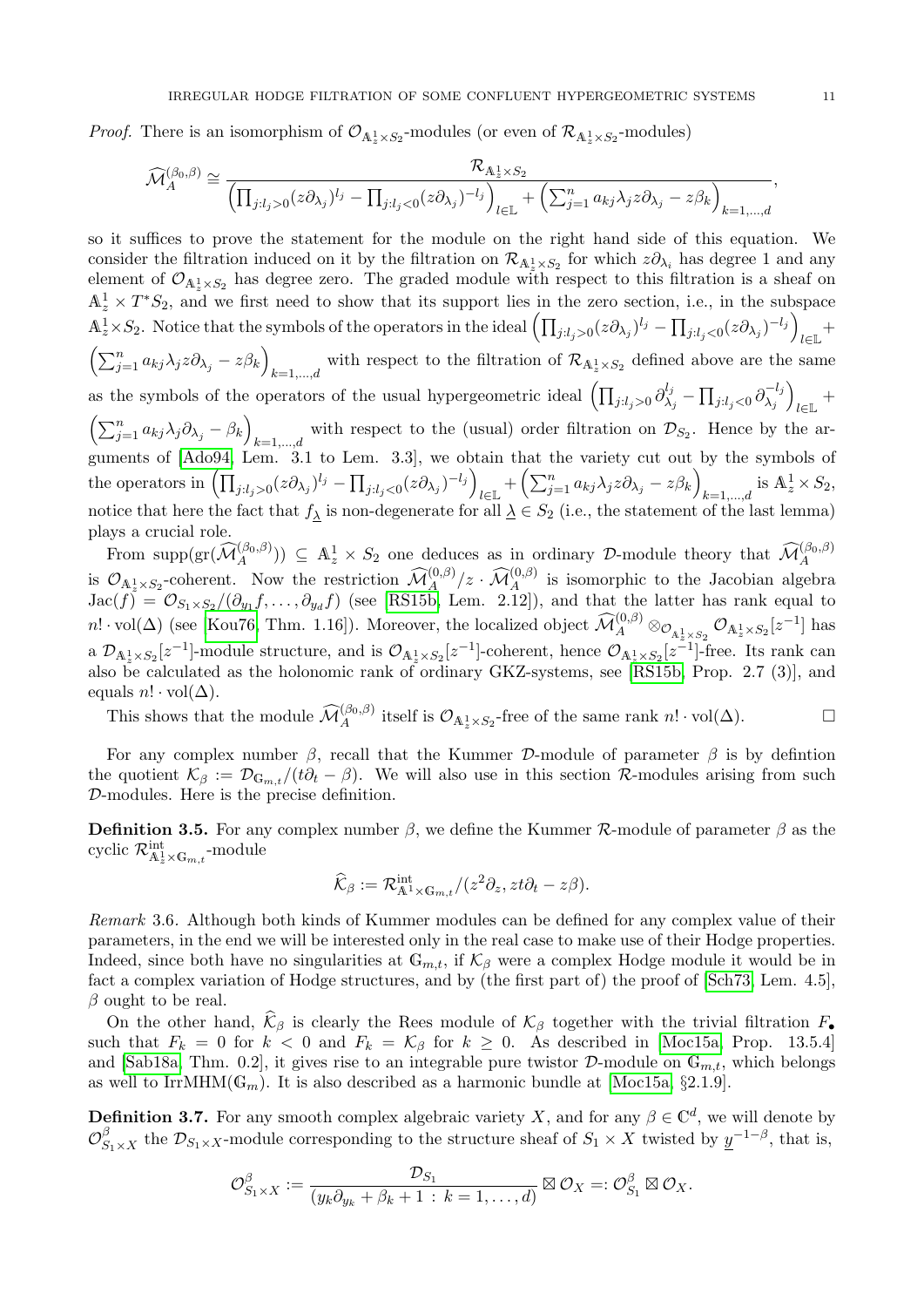Note that for any other  $\beta' \in \mathbb{C}^d$  such that  $\beta - \beta' \in \mathbb{Z}^d$ ,  $\mathcal{O}_S^{\beta}$  $S_{1\times X} \cong \mathcal{O}_{S_1\times X}^{\beta'}$ . These modules underly complex Hodge modules if and only if the components of the parameter vector are real numbers, since they are the corresponding exterior products of the Kummer modules  $\mathcal{K}_{-\beta_1}, \ldots, \mathcal{K}_{-\beta_d}$  and  $\mathcal{O}_X$ .

With these notations, the following result is a special case of [\[RS17,](#page-30-12) Prop. 3.21], taking into account the twist of  $\mathcal{O}_{S_1\times S_2}$  by  $y^{-1-\beta}$ . However, we prefer to give a direct proof here, which is a simplified variant of the corresponding statement in [\[Moc15b,](#page-30-27) Prop. E.6]. Notice that the idea of this approach goes back to the so-called "better behaved GKZ-systems" of Borisov-Horja (see [\[BH06\]](#page-29-7)).

<span id="page-11-0"></span>**Proposition 3.8.** There exists an isomorphism of  $\mathcal{R}^{\text{int}}_{\mathbb{A}^1_z \times S_2}$ -modules

$$
\mathcal{H}^0\left(\pi_{2,*}\Omega^{\bullet+d}_{S_1\times S_2/S_2}[z],z\left(d-\kappa(\beta)\wedge\right)-df\wedge\right)\longrightarrow\widehat{\mathcal{M}}_A^{(0,\beta)}
$$

 $\begin{array}{rclclcl} \textit{for any $\beta\in\mathbb{C}^d$, given by sending $\omega := \prod_{j=1}^d dy_j/y_j$ to $[1]\in\widehat{\mathcal{M}}_A^{(0,\beta)},$ where we write $\kappa(\beta)$ for $f$ is a finite number of times.} \end{array}$  $\sum_{j=1}^{d} \beta_j dy_j/y_j$  and  $\pi_2$  for the the second canonical projection  $S_1 \times S_2 \rightarrow S_2$ .

*Proof.* We will construct a third module  $\mathcal{Q}/\mathcal{K}$ , and show that both the module  $\widehat{\mathcal{M}}_{A}^{(0,\beta)}$  and the module  $\mathcal{H}^{0}\left( \pi_{2,\ast}\Omega_{S_{1}\times}^{\bullet+d}\right)$  $\mathcal{S}_1 \star \mathcal{S}_2$   $[\mathbf{z}], \mathbf{z}$   $(d - \kappa(\beta) \wedge) - df \wedge$  are isomorphic to it. For this purpose, define the free  $\mathcal{O}_{{\mathbb A}^1_z \times S_2}$ -module

$$
\mathcal{Q}:=\bigoplus_{\underline{c}\in\mathbb{Z}^d}\mathcal{O}_{\mathbb{A}^1_z\times S_2}\cdot e(\underline{c}),
$$

where  $e(\alpha)$  is a symbol representing a generator of Q. We put a  $\mathcal{R}_{\mathbb{A}^1_z \times S_2}^{\text{int}}$ -module structure on Q by letting

$$
z\partial_{\lambda_i}e(\underline{c}) \quad := \quad e(\underline{c} + \underline{a}_i),
$$

$$
z^2 \partial_z e(\underline{c}) \quad := \quad -\sum_{i=1}^n \lambda_i \cdot z \partial_{\lambda_i} e(\underline{c}).
$$

Since we have  $\mathbb{N}A = \mathbb{Z}^d$  (see Remark [3.2,](#page-0-0) (ii)), we conclude from the first of these equations that Q is a cyclic  $\mathcal{R}_{\mathbb{A}_z^1 \times S_2}^{\text{int}}$ -module with generator  $e(\underline{0})$ . Moreover, we consider the  $\mathcal{R}_{\mathbb{A}_z^1 \times S_2}^{\text{int}}$ -submodule K of  $\mathcal{Q}$  generated by

$$
\left(\sum_{i=1}^n a_{ki}\lambda_i \cdot z\partial_{\lambda_i} + z(c_k - \beta_k)\right) \cdot e(\underline{c}) \qquad \forall \underline{c} \in \mathbb{Z}^d, \ \forall k = 1, \dots, d.
$$

Then we claim that there is an  $\mathcal{R}^{\text{int}}_{\mathbb{A}^1_z \times S_2}$ -isomorphism

$$
\phi: \widehat{\mathcal{M}}_A^{(0,\beta)} \stackrel{\cong}{\longrightarrow} \mathcal{Q}/\mathcal{K}.
$$

sending [1] to  $e(0)$ . It is clear that  $\phi$  is well defined since all operators occurring in the denominator in the definition of  $\widehat{\mathcal{M}}_{A}^{(0,\beta)}$  act by zero in  $\mathcal{Q}/\mathcal{K}$ : The operators  $\prod_{j:l_j>0}(z\partial_{\lambda_j})^{l_j}-\prod_{j:l_j<0}(z\partial_{\lambda_j})^{-l_j}$  act by zero already on  $\mathcal{Q}$  (as  $\underline{l} \in \mathbb{L}$ ); similarly,  $z^2 \partial_z + \lambda_1 z \partial_{\lambda_1} + \ldots + \lambda_n z \partial_{\lambda_n}$  acts by zero on  $\mathcal{Q}$  because of the definition of the action of  $z^2 \partial_z$ , and  $\sum_{j=1}^n a_{kj} \lambda_j z \partial_{\lambda_j} - z \beta_k$ ,  $k = 1, \ldots, d$  is a generator of K, so its class is obviously zero in the quotient  $\mathcal{Q}/\mathcal{K}$ .

An inverse map  $\mathcal{Q}/\mathcal{K} \to \widehat{\mathcal{M}}_{A}^{(0,\beta)}$  is defined as follows: For any  $c \in \mathbb{N}^d$ , choose a representation A  $c = \sum_{i=1}^n n_i a_i$ , with  $n_i \in \mathbb{N}$ . Then we map  $e(c)$  to the class of  $\prod_{i=1}^n (z \partial_{\lambda_i})^{n_i}$  in  $\widehat{\mathcal{M}}_A^{(0,\beta)}$ . This is well defined: If we take another representation  $c = \sum_{i=1}^{n} n'_i a_i$ , then  $(n_i - n'_i)_{i=1,\dots,n} \in \mathbb{Z}^n$  lies in L, showing that

$$
\prod_{i:n_i>n_i'}(z\partial_{\lambda_i})^{n_i-n_i'} - \prod_{i:n_i'>n_i}(z\partial_{\lambda_i})^{n_i'-n_i} = 0 \in \widehat{\mathcal{M}}_A^{(0,\beta)},
$$

from what it follows that

$$
\prod_{i=1}^n (z\partial_{\lambda_i})^{n_i} = \prod_{i=1}^n (z\partial_{\lambda_i})^{n_i'} \in \widehat{\mathcal{M}}_A^{(0,\beta)}.
$$

Moreover, elements of K obviously go to zero in  $\widehat{\mathcal{M}}_{A}^{(0,\beta)}$ . It is also clear that this map is inverse to  $\phi$ .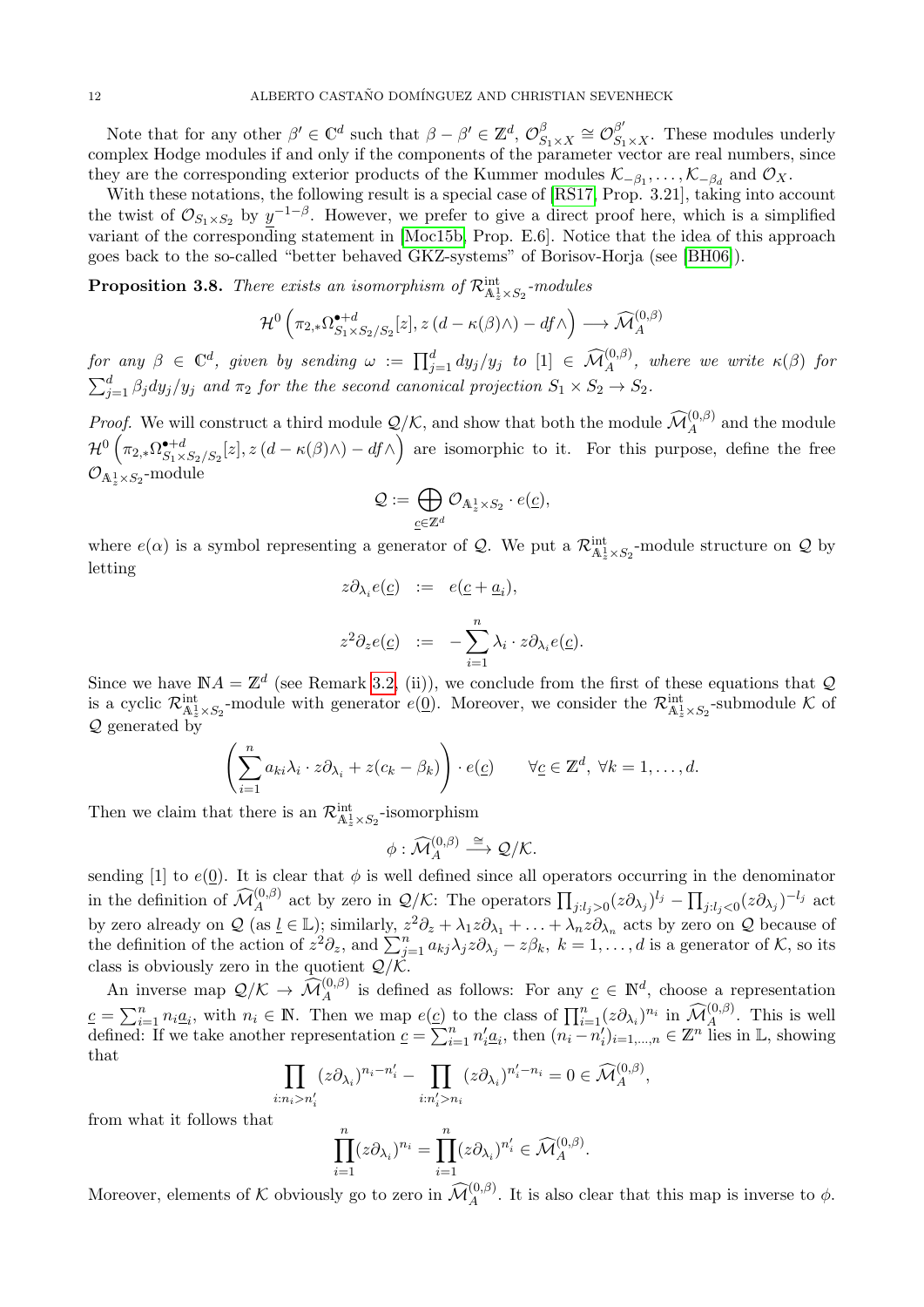In order to identify  $\mathcal{Q}/\mathcal{K}$  with the twisted de Rham cohomology module, notice that the complex  $\Big(\pi_{2,*}\Omega^{\bullet+d}_{S_1\times}$  $\mathbf{S}_1 \star S_2 / S_2[z], z(d - \kappa(\beta) \wedge) - df \wedge$  is concentrated in degrees  $-d$  to 0, so we need to compute its top cohomology, i.e., the quotient

(5) 
$$
\frac{\pi_{2,*}\Omega_{S_1\times S_2/S_2}^d[z]}{(z(d-\kappa(\beta)\wedge)-df\wedge)\pi_{2,*}\Omega_{S_1\times S_2/S_2}^{d-1}[z]}
$$

Since we have  $\mathbb{C}[\mathbb{Z}^d] \cong H^0(S_1, \mathcal{O}_{S_1})$ , there is an obvious identification of  $\mathcal{O}_{A^1_\star \times S_2}$ -modules,

<span id="page-12-0"></span>
$$
\mathcal{Q}\cong\pi_{2,*}\Omega^d_{S_1\times S_2/S_2}[z]
$$

sending  $e(\underline{c})$  to  $y^{\underline{c}} \cdot \omega$ . Now it is easy to see (cf. the proofs of [\[Moc15b,](#page-30-27) Prop. E.4 and E.6]) that the image of

$$
(z (d - \kappa(\beta) \wedge) - df \wedge) \pi_{2,*} \Omega_{S_1 \times S_2 / S_2}^{d-1}[z]
$$

can be identified under this isomorphism with the submodule  $K$  of  $\mathcal Q$ . Moreover, one checks that the  $\mathcal{R}_{\mathbb{A}^1\times S_2}^{\text{int}}$ -module structures on the quotient [\(5\)](#page-12-0) and the module  $\mathcal{Q}/\mathcal{K}$  are compatible, e.g., we have  $\frac{1}{z} \times S_2$  $z\partial_{\lambda_i}\omega = -(\partial_{\lambda_i}f)\omega = \underline{y}^{a_i}\omega$ , accordingly with  $(z\partial_{\lambda_i}) \cdot e(\underline{0}) = e(\underline{a}_i)$ .

Combining the two isomorphisms  $\mathcal{Q}/\mathcal{K} \cong \mathcal{H}^0\left(\pi_{2,*}\Omega^{*+d}_{S_1} \right)$  $\mathcal{S}_1 \times \mathcal{S}_2/\mathcal{S}_2[z], z(d - \kappa(\beta) \wedge) - df \wedge \right)$  and  $\widehat{\mathcal{M}}_A^{(0, \beta)} \cong$  $\mathcal{Q}/\mathcal{K}$  we obtain the desired one

$$
\mathcal{H}^0\left(\pi_{2,*}\Omega^{•+d}_{S_1\times S_2/S_2}[z],z\left(d-\kappa(\beta)\wedge\right)-df\wedge\right)\longrightarrow \widehat{\mathcal{M}}_A^{(0,\beta)}
$$

which sends  $\omega$  to [1].

In the sequel, we need to consider an extension of the map  $\varphi: S_1 \times S_2 \to \mathbb{A}^1_{\lambda_0} \times S_2$  to a projective morphism. For that purpose, we will construct a partial compactification of  $S_1 \times S_2$  by looking at a toric compactification of  $S_1$ . More precisely, consider the embedding

(6) 
$$
g: S_1 \hookrightarrow \mathbb{P}(V^{\vee}) = \mathbb{P}^n
$$

$$
\underline{y} \longmapsto (w_0: \dots: w_n) = (1: \underline{y}^{\underline{a}_1}: \dots: \underline{y}^{\underline{a}_n})
$$

and put  $X := \overline{\text{Im}(g)}$ . Consider the graph  $\Gamma_f \subset S_1 \times \mathbb{A}^1_{\lambda_0} \times S_2$ , and let  $\Gamma X$  be the closure of  $\Gamma_f$  in  $X \times \mathbb{A}^1 \times S_2$ . Then we have  $\Gamma X \subset Z^*$ , where

<span id="page-12-2"></span><span id="page-12-1"></span>
$$
Z^* := \{ \sum_{i=0}^n \lambda_i \cdot w_i = 0 \} \xrightarrow{\cdot i_P} \mathbb{P}^n \times \mathbb{A}^1_{\lambda_0} \times S_2 =: P
$$

is the universal hyperplane. We thus have the commutative diagram



where the map  $S_1 \times S_2 \hookrightarrow \Gamma X$  is the composition of the isomorphism  $S_1 \times S_2 \stackrel{\cong}{\to} \Gamma_f$  with  $\Gamma_f \hookrightarrow \Gamma X$ and the map  $\Gamma X \hookrightarrow Z^*$  is the closed embedding mentioned above. Notice that  $\overline{\varphi}$  is projective, and restricts to  $\varphi$  on  $S_1 \times S_2$ , i.e., it is the extension of  $\varphi$  we were looking for.

We need also the following important geometric property of the morphisms  $\varphi$  and  $\overline{\varphi}$ . Recall (see [\[Sab06,](#page-30-28) §8]) that for a smooth affine variety U, a regular function  $h: U \to \mathbb{A}^1$  with isolated critical points is called cohomologically tame if there is a partial compactification  $j: U \hookrightarrow \overline{U}$  (i.e.  $\overline{U}$  is quasiprojective) and an extension of h to a projective morphism  $\bar{h}: \overline{U} \to \mathbb{A}^1$  such that the sheaf  $\mathbb{R}j_*\mathbb{Q}_U$ has no vanishing cycles with respect to  $\overline{h}$  outside of U, i.e., such that for any  $c \in \mathbb{A}^1$ , we have

$$
\mathrm{supp}(\psi_{\overline{h}-c}(\mathbf{R}j_*\mathbb{Q}_U))\subset U.
$$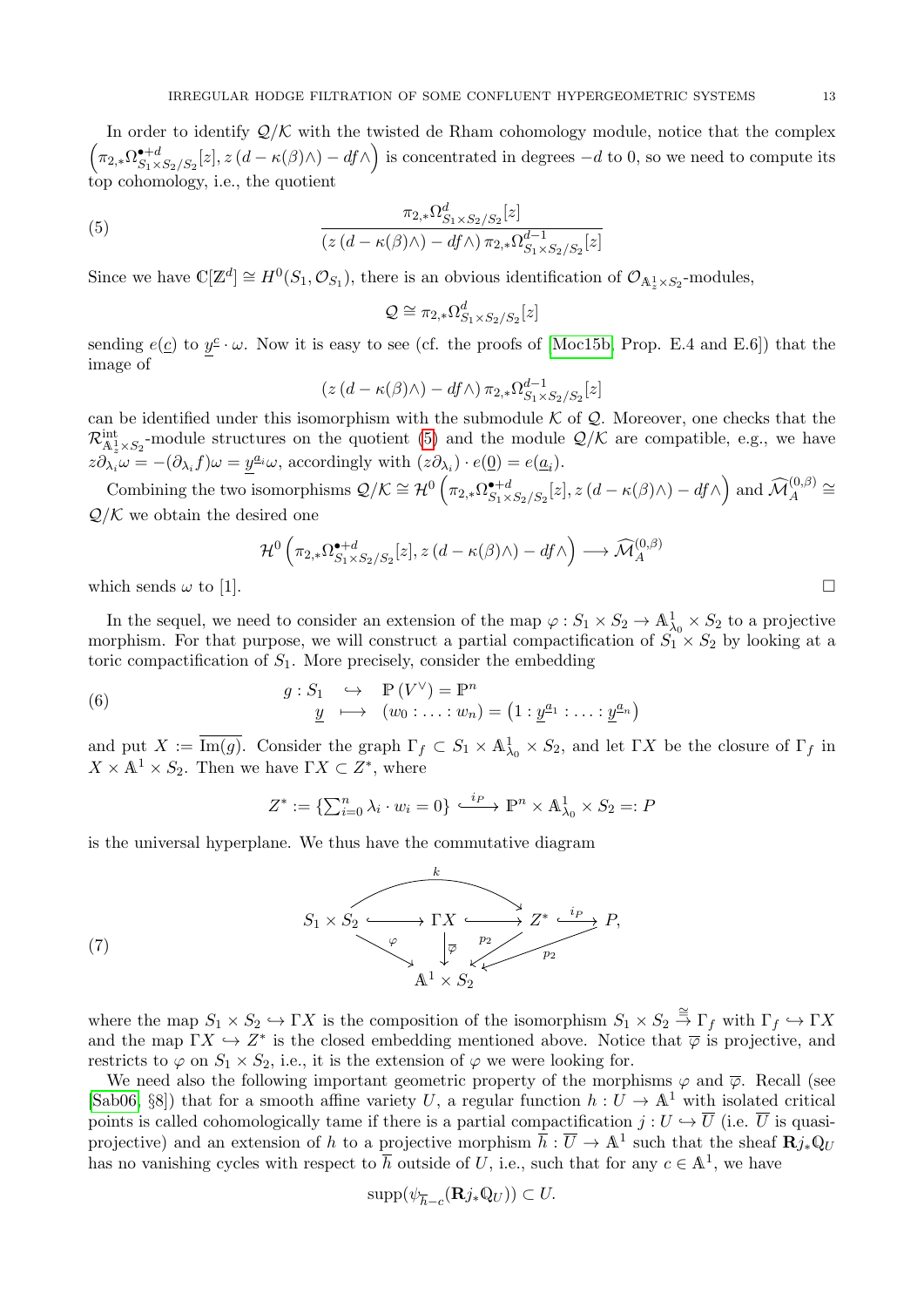We call a morphism  $H : \mathcal{X} \to \mathcal{S}$  on a quasi-projective variety X stratified smooth if there is a locally finite stratification by locally closed smooth subvarieties such that the restriction of  $H$  to any strata has no critical points.

<span id="page-13-1"></span>Lemma 3.9. We have the following properties of the partial compactifications defined above:

- (1) For any parameter value  $\underline{\lambda} \in S_2$ , the morphism  $f_{\underline{\lambda}} : S_1 \to \mathbb{A}^1_{\lambda_0}$  is cohomologically tame.
- (2) The morphism  $\overline{\varphi}: \Gamma X \to \mathbb{A}^1 \times S_2$  is stratified smooth on its boundary  $\Gamma X \setminus (S_1 \times S_2)$ .
- (3) Consider the composition  $k': S_1 \times S_2 \hookrightarrow P$  of the map  $k: S_1 \times S_2 \hookrightarrow Z^*$  with the canonical closed embedding  $i_P : Z^* \hookrightarrow P$ . Then for any  $\beta \in \mathbb{C}^d$  and for  $\star \in \{+, \dagger\}$ , the module  $(k')_{*}\mathcal{O}_{S}^{\beta}$  $S_{1\times S_2}$  is non-characteristic with respect to  $p_2$  along the boundary  $\overline{\text{im}(k')}\setminus \text{im}(k')$ , i.e., its *characteristic variety satisfies* char $(k_{\star}\mathcal{O}_{S}^{\beta})$  $(S_1 \times S_2) \cap (\mathbb{P}^n \times T^*(\mathbb{A}^1_{\lambda_0} \times S_2))_{|T^*(P \setminus \text{im}(k'))} \subset P \setminus \text{im}(k').$
- *Proof.* (1) According to Lemma [3.3,](#page-9-0)  $f_{\lambda}$  is non-degenerate and convenient for any  $\lambda \in S_2$ . It then follows from [\[DL91,](#page-29-8) Lem. 3.4] that  $f_{\lambda}$  is cohomologically tame, but since the notations in loc. cit. differ considerably from our situation, we recall the proof: We will show that the extension  $\overline{f}_{\underline{\lambda}} : \Gamma X^{\underline{\lambda}} := (\Gamma X) \cap (\mathbb{P}^n \times \mathbb{A}^1_{\lambda_0} \times {\underline{\lambda}}) \to \mathbb{A}^1_{\lambda_0}$  which is the restriction of  $\overline{\varphi}$  over  $\mathbb{A}^1_{\lambda_0} \times {\underline{\lambda}}$ has no vanishing cycles at infinity. Recall that the projective toric variety  $X$  is stratified by  $X = \bigcup_{\delta \subset \Delta} X_{\delta}$ , where  $\Delta$  is the convex hull in  $\mathbb{R}^d$  of the columns of the matrix  $A$ ,  $\delta$  is a face of  $\Delta$ , and  $X_{\delta}$  is a torus orbit associated with the face  $\delta$  (cf., for instance, [\[GKZ94,](#page-30-29) Prop. 5.1.9]). We obtain an induced stratification  $(\Gamma X_{\delta})_{\delta \in \Delta}$  of  $\Gamma X$  and an induced stratification  $(\Gamma X_{\delta}^{\Delta})$  $(\frac{\Delta}{\delta})_{\delta \in \Delta}$  of the restriction  $\Gamma X^{\underline{\lambda}}$ . Then the smoothness of the restriction  $(\overline{f}_{\underline{\lambda}})_{|\Gamma X^{\underline{\lambda}}_{\delta}}$  follows from the smoothness of the Laurent polynomial  $f^{\delta}_{\underline{\lambda}} = \sum_{i: \underline{a}_i \in \delta} \lambda_i \underline{y}^{\underline{a}_i}$ , which has no critical points since  $f_{\underline{\lambda}}$  is non-degenerate (see Lemma [3.3\)](#page-9-0). Hence we see that  $f_{\lambda}$  is stratified smooth on its boundary, i.e., outside  $\Gamma X^{\underline{\lambda}}_{\Delta} = (\Gamma X \backslash \Gamma_f) \cap (\mathbb{P}^n \times \mathbb{A}^1_{\lambda_0} \times {\{\underline{\lambda}\}}) \cong S_1$ . Then it follows from [\[Dim04,](#page-29-9) Prop. 4.2.8] that for any constructible complex  $\mathcal{F}^{\bullet}$  on  $\Gamma X^{\underline{\lambda}}$  (with respect to the stratification  $(\Gamma X^{\underline{\lambda}}_{\delta})$  $(\frac{\Delta}{\delta})_{\delta \subset \Delta})$ we have  $\psi_{\overline{f}_\Delta - c} \mathcal{F}_{\vert (}^{\bullet}$  $\sum_{|\Gamma X^{\underline{\lambda}}\setminus \Gamma X^{\underline{\lambda}}_{\underline{\lambda}}}\n= 0$  for any  $c \in \mathbb{A}^1_{\lambda_0}$ . Hence  $\text{supp}(\psi_{\overline{f}_{\underline{\lambda}}-c}\mathcal{F}^{\bullet}) \subset \Gamma X^{\underline{\lambda}}_{\underline{\lambda}}$  $\frac{\lambda}{\Delta} \cong S_1$ , and so  $f_{\lambda}$  is cohomologically tame since we can apply this to the case where  $\mathcal{F}^{\bullet} = \mathbf{R} j_* \mathbb{Q}_{S_1}$ ,  $j: S_1 \cong \Gamma X_{\Delta}^{\underline{\lambda}} \hookrightarrow \Gamma X^{\underline{\lambda}}$  being the canonical open embedding.
	- (2) The same proof as in (1) applies, i.e., the restriction  $\overline{\varphi}_{| \Gamma X_{\delta}} : \Gamma X_{\delta} \to \mathbb{A}^1_{\lambda_0} \times S_2$  is non-singular for all  $\delta \subsetneq \Delta$ .
	- (3) We have  $char((k')_{*}\mathcal{O}_{S}^{\beta})$  $S_{S_1\times S_2}(\beta) \subset \bigcup_{\delta \in \Delta} T^*_{\Gamma X_{\delta}} P$ . The fact that  $\overline{\varphi}_{|\Gamma X_{\delta}}$  is smooth (for  $\delta \subsetneq \Delta$ ) means exactly that the fibres of  $p_2: P \to \mathbb{A}^1_{\lambda_0} \times S_2$  are transversal to  $\Gamma X_{\delta}$ . As the conormal bundle to these fibres is precisely the space  $\mathbb{P}^n \times T^*(\mathbb{A}^1_{\lambda_0} \times S_2)$ , we obtain  $(\mathbb{P}^n \times T^*(\mathbb{A}^1_{\lambda_0} \times S_2)) \cap \Gamma X_{\delta} \subset$  $\mathbb{P}^n \times \mathbb{A}^1_{\lambda_0} \times S_2$ , for all  $\delta \subsetneq \Delta$ , and so we have char $(k_{\star} \mathcal{O}_S^{\beta})$  $(S_1 \times S_2) \cap (\mathbb{P}^n \times T^*(\mathbb{A}^1_{\lambda_0} \times S_2))_{|T^*(P\setminus \text{im}(k'))}$  ⊂  $P\setminus \mathrm{im}(\widetilde{k'})$ , as required.  $\Box$

In order to achieve the comparison results of this section we need to use several variants of the Fourier-Laplace transformation; let us recall here the definitions.

<span id="page-13-0"></span>**Definition 3.10.** Let Y be a smooth algebraic variety,  $U$  be a finite-dimensional complex vector space and U' its dual vector space. Denote by  $\mathcal E$  the trivial vector bundle  $\tau: U \times Y \to Y$  and by  $\mathcal E'$  its dual. Write can :  $U \times U' \to \mathbb{A}^1$  for the canonical morphism defined by  $can(a, \varphi) = \varphi(a)$ . This extends to a function can :  $\mathcal{E} \times_Y \mathcal{E}' \to \mathbb{A}^1$ . Define  $\mathcal{L} := \mathcal{O}_{\mathcal{E} \times_Y \mathcal{E}'} \cdot e^{-\text{can}}$ , the free rank one module with differential given by the product rule. Consider also the canonical projections  $p_1 : \mathcal{E} \times_Y \mathcal{E}' \to \mathcal{E}, p_2 : \mathcal{E} \times_Y \mathcal{E}' \to \mathcal{E}'.$ The partial Fourier-Laplace transformation is then defined by

$$
\mathrm{FL}_Y(\bullet) := p_{2,+}\left(p_1^+(\bullet) \otimes_{\mathcal{O}_{\mathcal{E} \times_Y \mathcal{E}'}}^{\mathbf{L}} \mathcal{L}\right).
$$

If the base Y is a point we recover the usual Fourier-Laplace transformation and we will simply write FL. Notice that although this functor is defined at the level of derived categories, it is t-exact in the derived category of bounded complexes of  $D$ -modules with holonomic cohomologies, i.e., induces a functor  $FL_Y: Mod_h(\mathcal{D}_{\mathcal{E}}) \to Mod_h(\mathcal{D}_{\mathcal{E}'}).$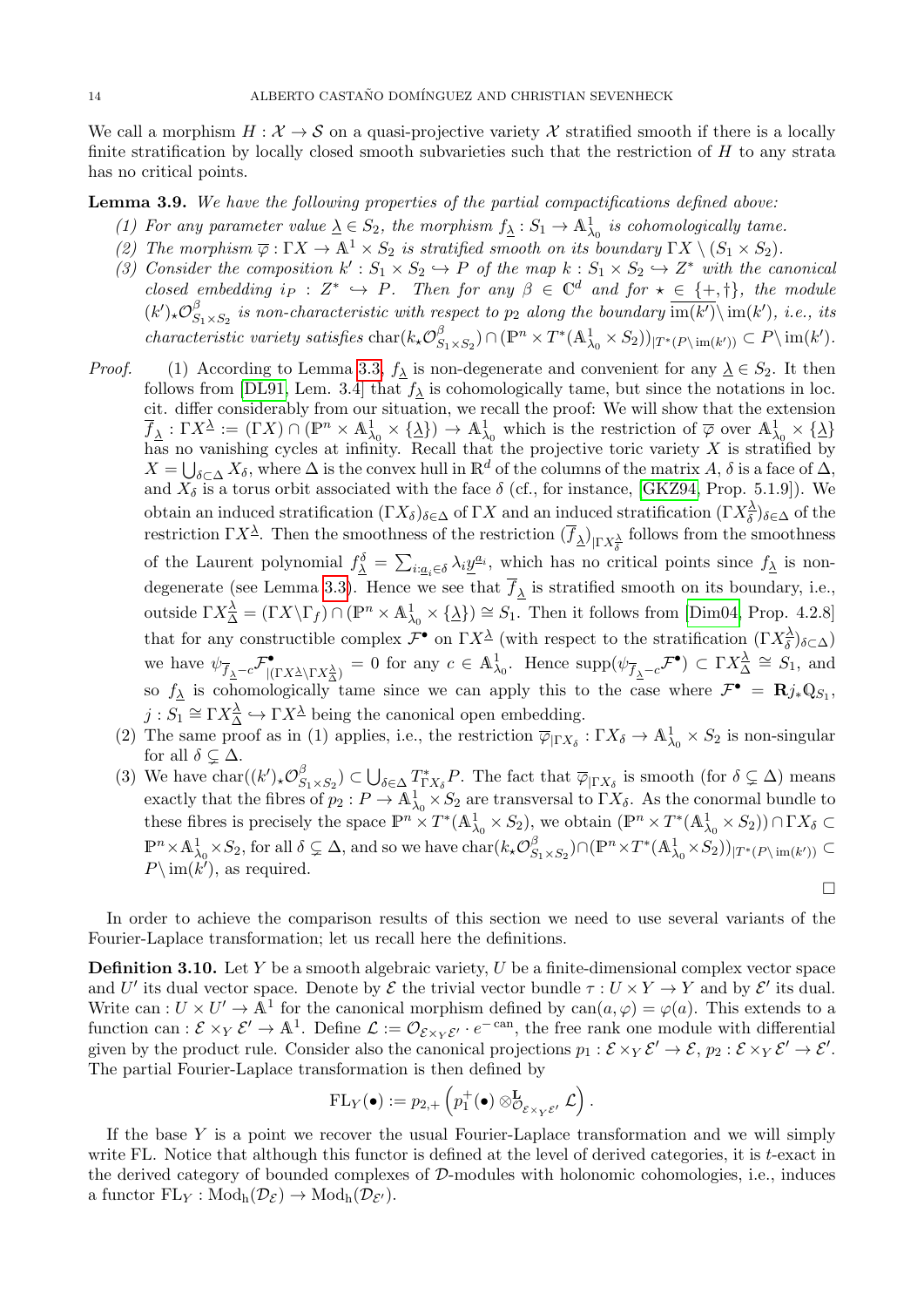We also need the following variant of the Fourier-Laplace transformation.

<span id="page-14-0"></span>**Definition 3.11.** Keep the notations of the previous definition, and assume moreover that U and  $U'$ are one-dimensional, with respective coordinates t and  $\tau$ . Put  $z = \tau^{-1}$ , and denote by  $j_{\tau} : \mathbb{G}_{m,\tau} \hookrightarrow \mathbb{A}^1_{\tau}$ <br>and  $j_z : \mathbb{G}_{m,\tau} \hookrightarrow \mathbb{A}^1_z = \mathbb{P}^1_{\tau} \setminus {\tau = 0}$  the canonical embeddings. Then the localize Laplace transformation with respect to  $\tau$  is defined by

$$
\mathrm{FL}_Y^{\mathrm{loc}} := (j_z \times \mathrm{id}_Y)_+ (j_\tau \times \mathrm{id}_Y)^+ \mathrm{FL}_Y.
$$

Our next aim is to compare the twisted de Rham cohomology of the family  $\varphi: S_1 \times S_2 \to \mathbb{A}^1_{\lambda_0} \times S_2$ , i.e., the left-hand side of the isomorphism of Proposition [3.8](#page-11-0) with an object derived from a certain intersection cohomology  $D$ -module on  $Z^*$ . Recall that for a smooth algebraic variety Y, and an open subvariety  $j: U \hookrightarrow Y$ , we call intersection cohomology module with coefficients in some  $\mathcal{D}_U$ -module N the intermediate extension  $j_{\dagger+} \mathcal{N} := \text{im}(j_{\dagger} \mathcal{N} \to j_{+} \mathcal{N})$ . Its name comes from the fact that, if N is smooth and corresponds to a local system  $\mathcal L$  on U under the Rieman-Hilbert correspondence,  $j_{\dagger+\mathcal{N}}$ corresponds to the intersection cohomology complex on Y with coefficients in  $\mathcal{L}$ ,  $IC(Y, \mathcal{L})$ .

Now is when we can properly state and prove the next comparison result of this section. Recall that we take a matrix  $A \in M(d \times n, \mathbb{Z})$  satisfying the assumptions [3.1](#page-8-1) and a parameter vector  $\beta \in \mathbb{C}^d$ . Recall that  $Z^* = \{\sum_{i=0}^n w_i \lambda_i = 0\} \subset P = \mathbb{P}^n \times \mathbb{A}^1_{\lambda_0} \times S_2$  denotes the universal hyperplane, the map  $k$ , introduced in diagram  $(7)$ , is

$$
k: S_1 \times S_2 \longrightarrow Z^* \n\underline{(y, \lambda)} \longmapsto ((1: \underline{y}^{a_1} : \dots : \underline{y}^{a_n}), (-\sum_{i=1}^n \lambda_i \underline{y}^{a_1}, \lambda_1, \dots, \lambda_n))
$$

and  $p_2$  is the restriction of the canonical projection from P to  $\mathbb{A}^1 \times S_2$  to the subspace  $Z^*$ .

<span id="page-14-1"></span>**Proposition 3.12.** In the above situation, we have the following isomorphism of  $\mathcal{D}_{A_z^1 \times S_2}$ -modules:

$$
\mathrm{FL}_{S_2}^{\mathrm{loc}}\,\mathcal{H}^0{p}_{2,+}k_{\dagger+}\mathcal{O}_{S_1\times S_2}^{\beta}\stackrel{\sim}{\longrightarrow}\mathrm{FL}_{S_2}^{\mathrm{loc}}\,\mathcal{H}^0\varphi_+\mathcal{O}_{S_1\times S_2}^{\beta}.
$$

Moreover, this isomorphism is induced from the canonical morphism  $k_{\dagger+} \mathcal{O}^{\beta}_{S}$  $s_1 \times s_2 \hookrightarrow k_{+} \mathcal{O}_{S}^{\beta}$  $\int_{S_1\times S_2}^{\rho}$  by applying the functor  $\mathrm{FL}_{S_2}^{\mathrm{loc}}\mathcal{H}^0 p_{2,+}.$ 

Before entering into the proof of this Proposition, we will need to state some facts about Radon transformations for D-modules. We follow [\[Rei14,](#page-30-10) § 2]. Recall that V and  $V^{\vee}$  are dual affine spaces of dimension  $n + 1$  with coordinates  $w_0, \ldots, w_n$  and  $\lambda_0, \ldots, \lambda_n$  respectively.

**Definition 3.13.** Denote by  $Z \subset \mathbb{P}(V^{\vee}) \times V$  the universal hyperplane with equation  $\sum_{i=0}^{n} w_i \lambda_i = 0$ and by  $U := (\mathbb{P}(V^{\vee}) \times V) \setminus Z$  its complement. Consider the following commutative diagram:



The Radon transformations are functors from  $D^b(\mathcal{D}_{\mathbb{P}(V^{\vee})})$  to  $D^b(\mathcal{D}_V)$  given by

$$
\mathcal{R} := \pi_{2,+}^Z \pi_1^{Z,+} \cong \pi_{2,+} i_{Z,+} i_Z^+ \pi_1^+,
$$
  
\n
$$
\mathcal{R}^\circ := \pi_{2,+}^U \pi_1^{U,+} \cong \pi_{2,+} j_{U,+} j_U^+ \pi_1^+,
$$
  
\n
$$
\mathcal{R}_c^\circ := \pi_{2,+}^U \pi_1^{U,+} \cong \pi_{2,+} j_{U,+} j_U^+ \pi_1^+,
$$
  
\n
$$
\mathcal{R}_{cst} := \pi_{2,+} \pi_1^+.
$$

<span id="page-14-2"></span>**Proposition 3.14.** Let g be as in [\(6\)](#page-12-2). Then, for every  $\beta \in \mathbb{C}^d$ , we have the following two exact sequences of regular holonomic  $\mathcal{D}_V$ -modules, which are dual to each other:

$$
0\longrightarrow \mathcal{H}^{-1}\mathcal{R}_{cst}g_{+}\mathcal{O}_{S_1}^{\beta} \longrightarrow \mathcal{H}^0\mathcal{R}g_{+}\mathcal{O}_{S_1}^{\beta} \longrightarrow \mathcal{H}^0\mathcal{R}_{c}^{\circ}g_{+}\mathcal{O}_{S_1}^{\beta} \longrightarrow \mathcal{H}^0\mathcal{R}_{cst}g_{+}\mathcal{O}_{S_1}^{\beta} \longrightarrow 0,
$$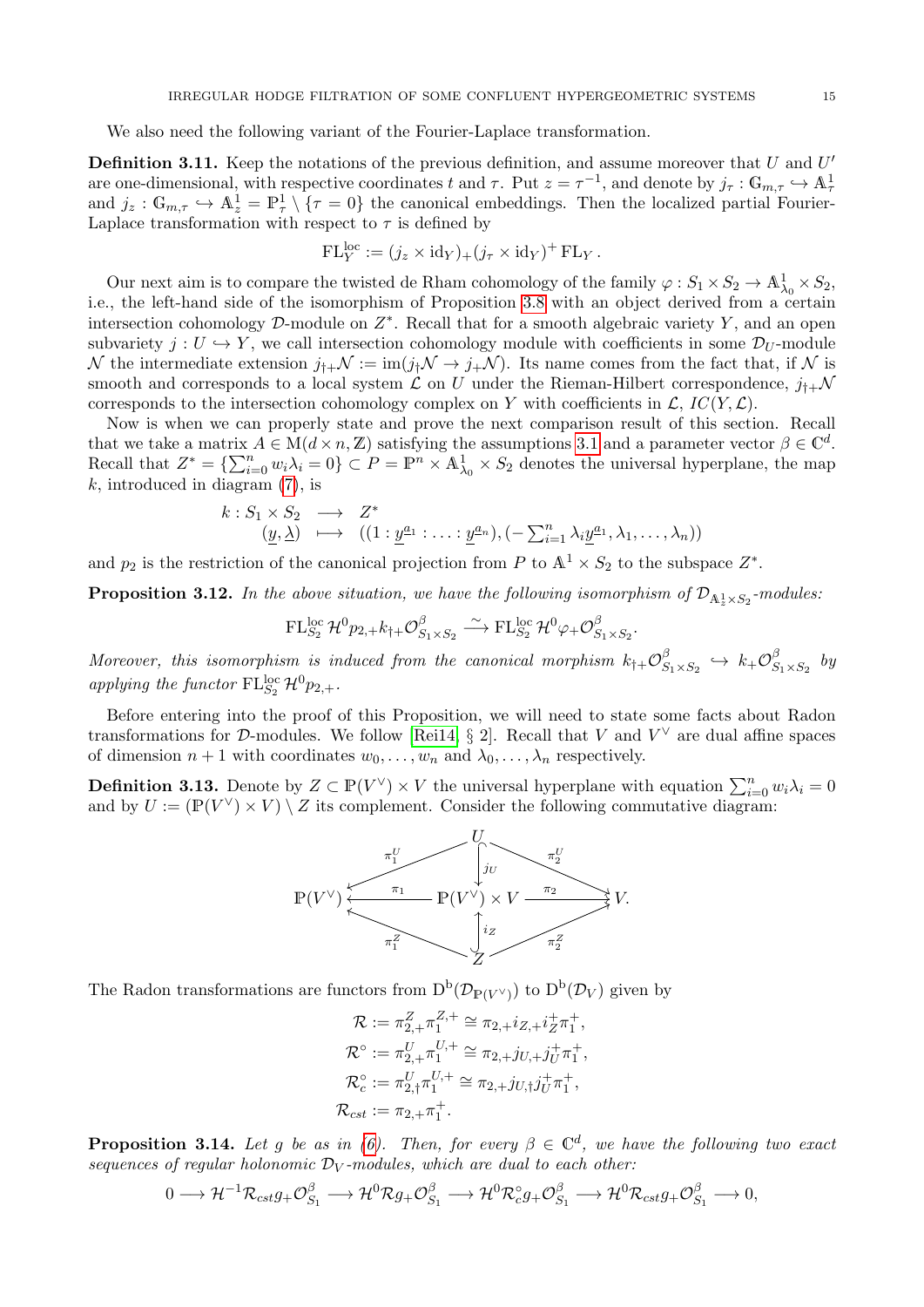$$
0\longrightarrow \mathcal{H}^0\mathcal{R}_{cst}g_{\dagger}\mathcal{O}_{S_1}^{-\beta}\longrightarrow \mathcal{H}^0\mathcal{R}^{\circ}g_{\dagger}\mathcal{O}_{S_1}^{-\beta}\longrightarrow \mathcal{H}^0\mathcal{R}g_{\dagger}\mathcal{O}_{S_1}^{-\beta}\longrightarrow \mathcal{H}^1\mathcal{R}_{cst}g_{\dagger}\mathcal{O}_{S_1}^{-\beta}\longrightarrow 0.
$$

Moreover, the D<sub>V</sub>-modules  $\mathcal{H}^i \mathcal{R}_{cst}g_* \mathcal{O}_S^{\beta}$  $S_1, for i \in \{-1,0,1\}$  and  $\star \in \{+, \dagger\}, that appear in the above$ sequences are  $\mathcal{O}_V$ -free. Consequently, for any  $\beta \in \mathbb{C}^d$ , calling  $j_{V^*}$  the canonical inclusion  $V^* :=$  $\mathbb{A}^1_{\lambda_0}\times S_2\hookrightarrow V$ , we have isomorphisms of  $\mathcal{D}_{\mathbb{A}^1_z\times S_2}$ -modules

$$
\begin{array}{rcl}\n\mathrm{FL}_{S_2}^{\mathrm{loc}}\,j_{V^*}^+\mathcal{R}_c^\circ g_+\mathcal{O}_{S_1}^\beta & \cong & \mathrm{FL}_{S_2}^{\mathrm{loc}}\,j_{V^*}^+\mathcal{R} g_+\mathcal{O}_{S_1}^\beta, \\
\mathrm{FL}_{S_2}^{\mathrm{loc}}\,j_{V^*}^+\mathcal{R}^\circ g_\dagger\mathcal{O}_{S_1}^\beta & \cong & \mathrm{FL}_{S_2}^{\mathrm{loc}}\,j_{V^*}^+\mathcal{R} g_\dagger\mathcal{O}_{S_1}^\beta\n\end{array}
$$

.

*Proof.* Following the notation of the previous definition, since  $Z$  is smooth, the excision triangle ([\[HTT08,](#page-30-19) Prop. 1.7.1]) corresponding to the diagram  $U \hookrightarrow \mathbb{P}(V^{\vee}) \times V \leftarrow Z$  gives rise to the following triangles of Radon transformations for any  $\mathcal{M} \in D_c^b(\mathcal{D}_{\mathbb{P}(V^{\vee})})$ :

$$
(8) \t\t\t\t\mathcal{R}_{cst}\mathcal{M} \longrightarrow \mathcal{R}^{\circ}\mathcal{M} \longrightarrow \mathcal{R}\mathcal{M} \longrightarrow,
$$

(9) 
$$
\mathcal{RM} \longrightarrow \mathcal{R}_c^{\circ} \mathcal{M} \longrightarrow \mathcal{R}_{cst} \mathcal{M} \longrightarrow,
$$

where the second triangle is dual to the first.

Note that  $\mathbb{D}\mathcal{O}_S^{\beta}$  $S_1 \cong \mathcal{O}_{S_1}^{-1-\beta}$  $S_1^{-1-\beta} \cong \mathcal{O}_{S_1}^{-\beta}$  $S_1^{\rho}$ . It suffices then to show the existence of the first exact sequence of the statement of the proposition and the fact that the  $\mathcal{H}^i \mathcal{R}_{cst} g_{\star} \mathcal{O}_{S}^{\beta}$  $S_1$  are constant. The existence of the exact sequences here follows by just a variation of [\[Rei14,](#page-30-10) Prop. 2.8], but considering the twist by  $\underline{y}^{-1-\beta}$  of  $\mathcal{O}_{S_1}$ . That needs in turn [ibid., Prop. 2.5, 2.7, Lem. 2.6], but almost every argument is functorial and anyway they can be easily adapted to our context. The constancy of  $\mathcal{H}^i\mathcal{R}_{cst}g_*\mathcal{O}_S^{\beta}$  $S_1^D$  can be proved as the second point of [ibid., Lem. 2.7].

Proof of Proposition [3.12.](#page-14-1) Call  $p_1$  the restriction to  $Z^*$  of the projection  $\mathbb{P}^n \times \mathbb{A}^1_{\lambda_0} \times S_2 \to \mathbb{P}^n$ , abusing a bit of the notation. Consider the cartesian diagram

<span id="page-15-0"></span>
$$
S_1 \times S_2 \xrightarrow{\pi_1} S_1 .
$$
  
\n
$$
k \downarrow \qquad \Box \qquad \downarrow g
$$
  
\n
$$
Z^* \xrightarrow{\qquad p_1} P^n
$$

By base change, we have that

(10)  $k_{+}\mathcal{O}_{S}^{\beta}$  $S_1 \times S_2 \cong p_1^+ g_+ \mathcal{O}_S^{\beta}$  $S_1$ 

for any  $\beta \in \mathbb{C}^d$ . Now, since  $p_1$  is smooth, we have the analogous isomorphism  $k_{\dagger} \mathcal{O}_{S}^{\beta}$  $S_1 \times S_2 \cong p_1^+ g_\dagger \mathcal{O}_S^{\beta}$ for every  $\beta$  as well. Now note that because of  $p_1$  being non-characteristic, it is easy to show (cf. the proof of the third point of [\[RS17,](#page-30-12) Prop. 2.22]) that for every  $\beta$ 

(11) 
$$
k_{\dagger +} \mathcal{O}_{S_1 \times S_2}^{\beta} \cong p_1^+ g_{\dagger +} \mathcal{O}_{S_1}^{\beta}.
$$

Consider now the commutative diagram

<span id="page-15-3"></span><span id="page-15-1"></span>
$$
P^1 \n Y \n\begin{matrix}\nZ^* \xrightarrow{p_2} V^* \\
j_{Z^*} \\
\downarrow j_{V^*}\n\end{matrix}
$$
\n
$$
\mathbb{P}^n \xleftarrow{\times} \mathbb{Z} \xrightarrow{\pi_Z^Z} V
$$

,

where the square is also cartesian. By applying base change again, we obtain the natural transformations of functors from  $D_c^b(\mathcal{D}_{\mathbb{P}^n})$  to  $D_c^b(\mathcal{D}_{V^*})$ 

(12) 
$$
p_{2,+}p_1^+ \cong p_{2,+}j_{Z^*}^+, \pi_1^{Z,+} \cong j_{V^*}^+, \pi_{2,+}^Z \pi_1^{Z,+} = j_{V^*}^+, \mathcal{R}.
$$

Therefore, applying  $p_{2,+}$  to isomorphisms [\(10\)](#page-15-0) and [\(11\)](#page-15-1) (and taking into account that  $\varphi = p_2 \circ k$ , see diagram [\(7\)](#page-12-1)) we obtain

<span id="page-15-2"></span>(13) 
$$
\varphi_+\mathcal{O}_{S_1\times S_2}^{\beta} \cong p_{2,+}k_+\mathcal{O}_{S_1\times S_2}^{\beta} \cong j_{V^*}^+\mathcal{R}g_+\mathcal{O}_{S_1}^{\beta}, \text{ and } p_{2,+}k_{\uparrow+}\mathcal{O}_{S_1\times S_2}^{\beta} \cong j_{V^*}^+\mathcal{R}g_{\uparrow+}\mathcal{O}_{S_1}^{\beta},
$$
 for any  $\beta \in \mathbb{C}^d$ .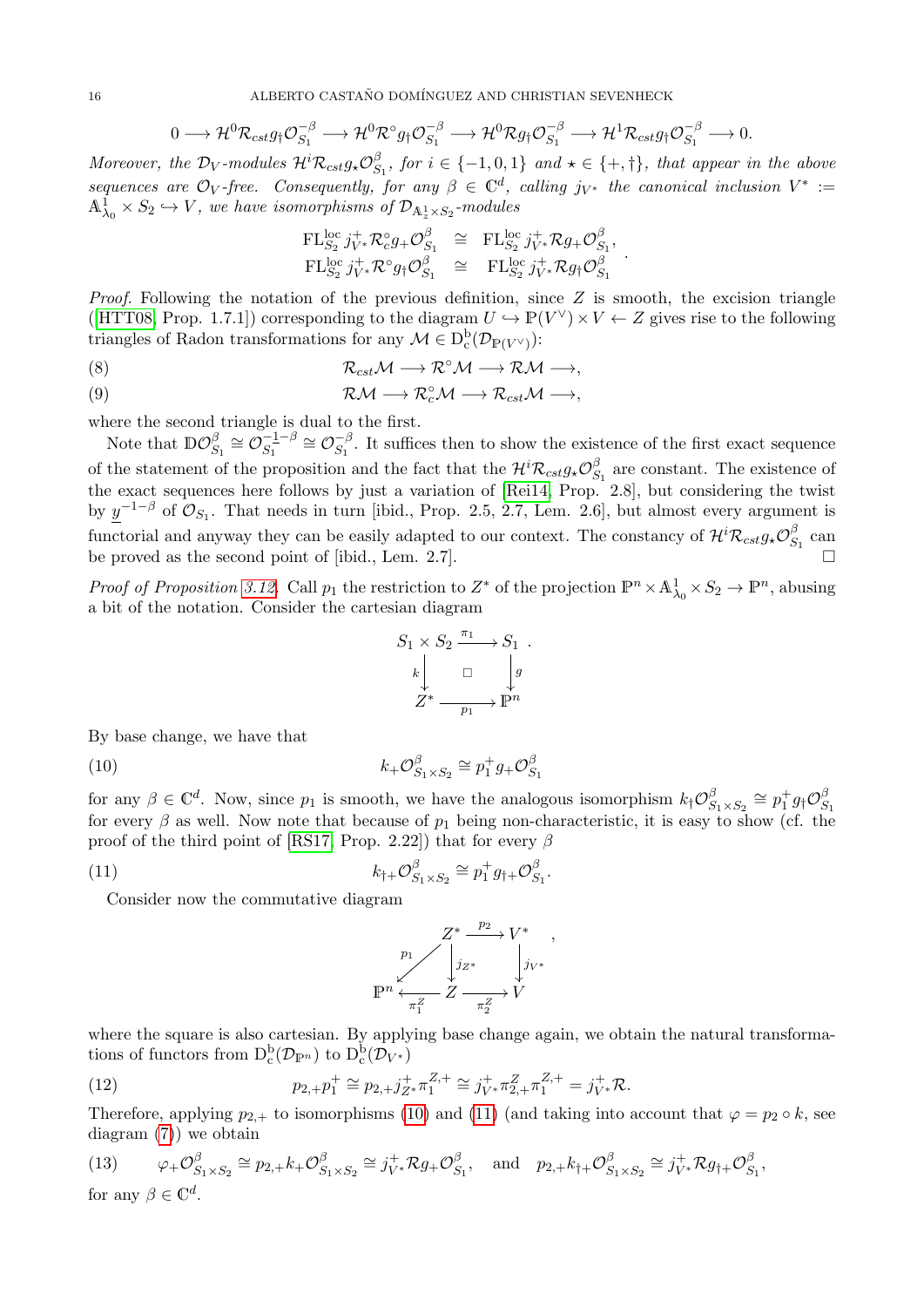We need now to relate the various Radon transformations with the Fourier-Laplace transformation  $FL : Mod_h(\mathcal{D}_{V} \rightarrow Mod_h(\mathcal{D}_V)$ . This is possible due to the fundamental result of d'Agnolo and Eastwood [\[DE03,](#page-29-10) Prop. 1]. We quote the formulation from the proof of [\[RS17,](#page-30-12) Lem. 2.12]. Let  $Bl_0(V^{\vee}) \subset \mathbb{P}^n \times V^{\vee}$  be the blow-up of  $V^{\vee}$  at the origin and consider the commutative diagram

<span id="page-16-0"></span>

where  $\pi$  is the canonical morphism  $V^{\vee} \setminus \{0\} \to \mathbb{P}(V^{\vee}), \pi_T$  is the second projection, and h and  $\tilde{h}$  are given by  $(y_0, y) \mapsto (y_0, y_0 y^{\underline{a}_1}, \dots, y_0 y^{\underline{a}_d})$ . Then we have the natural transformations

(14) 
$$
\mathcal{R}_c^{\circ} g_+ \cong \text{FL } h_+ \pi_T^+ \text{ and } \mathcal{R}^{\circ} g_\dagger \cong \text{FL } h_\dagger \pi_T^+,
$$

of functors from  $Mod_h(\mathcal{D}_{S_1})$  to  $Mod_h(\mathcal{D}_V)$ . Notice that although in general  $\mathcal{R}^{\circ}_c$  and  $\mathcal{R}^{\circ}$  are not exact, so the compositions  $\mathcal{R}_c^{\circ}g_{+}$  and  $\mathcal{R}^{\circ}g_{\dagger}$  are precisely due to the above isomorphisms.

Applying  $FL_{S_2}^{\text{loc}} j_{V^*}^+$  to the natural transformations in [\(14\)](#page-16-0) we obtain the following ones of functors from  $\mathop{\rm Mod}\nolimits_{\mathop{\rm h}\nolimits}(\mathcal{D}_{S_1})$  to  $\mathop{\rm Mod}\nolimits_{\mathop{\rm h}\nolimits}(\mathcal{D}_{{\mathbb A}^1_z\times S_2})$ :

<span id="page-16-1"></span>(15) 
$$
\text{FL}_{S_2}^{\text{loc}} j_{V^*}^+ \mathcal{R}_c^{\circ} g_+ \cong \text{FL}_{S_2}^{\text{loc}} j_{V^*}^+ \text{FL} \, h_+ \pi^+ \text{ and } \text{FL}_{S_2}^{\text{loc}} j_{V^*}^+ \mathcal{R}^{\circ} g_{\dagger} \cong \text{FL}_{S_2}^{\text{loc}} j_{V^*}^+ \text{FL} \, h_{\dagger} \pi^+
$$

We are now closer to the isomorphism of the statement; let us rewrite in a different way the functors above to obtain it. Namely,

 $FL_{S_2}^{\text{loc}}j_{V^*}^+$ FL $\cong j_{V^*}^+$ FL $_{W}^{\text{loc}}$ FL $\cong j_{V^*}^+(j_z \times \text{id}_W) + (j_\tau \times \text{id}_W)^+$ FL $_{W}$ FL $\cong j_{V^*}^+(j_z \times \text{id}_W) + (j_\tau \times \text{id}_W)^+$ FL $_{A_{w_0}^1}$ .

From the third of the assumptions [3.1](#page-8-1) we know that we can decompose the morphism  $h$  as

$$
h: T \xrightarrow{h_1} \mathbb{G}_{m,w_0} \times W^{\vee} \xrightarrow{j_{\tau} \times id_{W^{\vee}}} \mathbb{A}^1_{w_0} \times W^{\vee} = V^{\vee} ,
$$

where  $h_1$  is a closed embedding (cf. [\[RS15b,](#page-30-11) Prop. 2.1 (1), proof of Thm. 2.4, p. 213]). (Recall that  $w_0 = -\tau$ .) It follows that

$$
(j_{\tau} \times \mathrm{id}_W)^+ \mathrm{FL}_{A^1_{w_0}} h_+ \cong \mathrm{FL}_{A^1_{w_0}} (j_{\tau} \times \mathrm{id}_W \vee)^+ h_+ \cong \mathrm{FL}_{A^1_{w_0}} (j_{\tau} \times \mathrm{id}_W \vee)^+ (j_{\tau} \times \mathrm{id}_W \vee)_+ h_{1,+} \cong \mathrm{FL}_{A^1_{w_0}} h_{1,+}.
$$
  
Summarizing, we obtain that

$$
\operatorname{FL}_{S_2}^{\operatorname{loc}} j_{V^*}^+ \operatorname{FL} h_\star \cong j_{V^*}^+(j_z \times \operatorname{id}_W)_+ \operatorname{FL}_{\mathbb{A}^1_{w_0}} h_{1,+},
$$

where  $\star \in \{+, \dagger\}$ , because  $h_{1,+} = h_{1,\dagger}$  for  $h_1$  is proper. In particular, we have  $FL_{S_2}^{\text{loc}} \circ j_{V^*}^+ \circ FL \circ h_+ \cong$  $FL_{S_2}^{\text{loc}} \circ j_{V^*}^+ \circ FL \circ h_{\uparrow}$ . As a consequence, we can claim using the isomorphisms in [\(15\)](#page-16-1) that

$$
\operatorname{FL}_{S_2}^{\operatorname{loc}} j_{V^*}^+ \mathcal{R}^{\circ}_c g_+ \cong \operatorname{FL}_{S_2}^{\operatorname{loc}} j_{V^*}^+ \mathcal{R}^{\circ} g_{\dagger},
$$

and so, from Proposition [3.14](#page-14-2) and applying this last natural transformation to  $\mathcal{O}_S^{\beta}$  $S_1^D,$ 

$$
\mathrm{FL}_{S_2}^{\mathrm{loc}} j_{V^*}^+ \mathcal{R} g_{\dagger +} \mathcal{O}_{S_1}^{\beta} \cong \mathrm{FL}_{S_2}^{\mathrm{loc}} j_{V^*}^+ \mathcal{R} g_+ \mathcal{O}_{S_1}^{\beta}
$$

.

.

In conclusion, we finally obtain, by using the isomorphisms from  $(13)$  as well as the exactness of the functor  $FL_{S_2}^{\text{loc}}$ , that

$$
\mathrm{FL}_{S_2}^{\mathrm{loc}}\mathcal{H}^0 p_{2,+}k_{\dagger+}\mathcal{O}_{S_1\times S_2}^{\beta}\cong \mathrm{FL}_{S_2}^{\mathrm{loc}}\mathcal{H}^0\varphi_+\mathcal{O}_{S_1\times S_2}^{\beta}
$$

The last statement is an easy consequence of isomorphisms in [\(12\)](#page-15-3) and [\(13\)](#page-15-2), noting that

$$
\mathrm{FL}_{S_2}^{\mathrm{loc}}\mathcal{H}^0 p_{2,+}k_{\dagger+}\mathcal{O}_{S_1\times S_2}^{\beta} \cong \mathrm{FL}_{S_2}^{\mathrm{loc}}\mathcal{H}^0 j_{V^*}^+\mathcal{R} g_{\dagger+}\mathcal{O}_{S_1}^{\beta} \cong \mathrm{FL}_{S_2}^{\mathrm{loc}}j_{V^*}^+\mathcal{R} g_{+}\mathcal{O}_{S_1}^{\beta} \cong \mathrm{FL}_{S_2}^{\mathrm{loc}}\mathcal{H}^0\varphi_+\mathcal{O}_{S_1\times S_2}^{\beta}
$$
  
is induced from the canonical morphism  $g_{\dagger+}\mathcal{O}_{S_1}^{\beta} \hookrightarrow g_{+}\mathcal{O}_{S_1}^{\beta}$  via  $\mathrm{FL}_{S_2}^{\mathrm{loc}}j_{V^*}^+\mathcal{R}$ .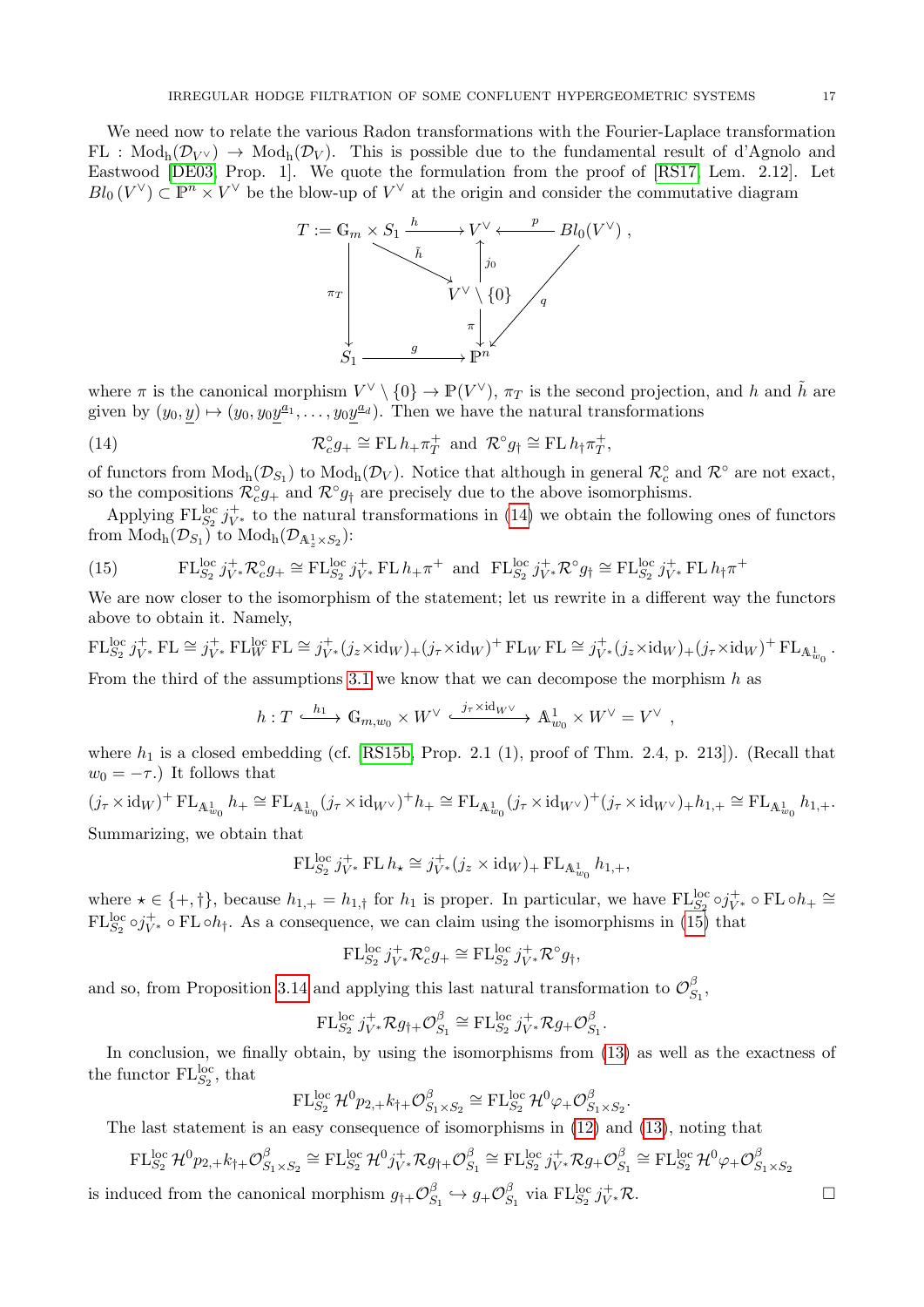Consider again the space  $P = \mathbb{P}^n \times (\mathbb{A}^1_{\lambda_0} \times S_2)$ , together with the canonical closed embedding  $i_P: Z^* \hookrightarrow P$ . We have the diagram

$$
Z^* \xrightarrow{\quad i_P \quad} P
$$

$$
\downarrow p_2 \qquad \qquad p_2
$$

$$
\mathbb{A}^1_{\lambda_0} \times S_2
$$

,

.

where we denote the restriction of the projection  $p_2: P \to \mathbb{A}^1_{\lambda_0} \times S_2$  to  $Z^*$  by the same letter (as was done before). Since  $i<sub>P</sub>$  is proper, we have

<span id="page-17-0"></span>
$$
\mathcal{H}^0 p_{2,+} k_{\dagger+} \mathcal{O}_{S_1 \times S_2}^{\beta} \cong \mathcal{H}^0 p_{2,+} (i_P \circ k)_{\dagger+} \mathcal{O}_{S_1 \times S_2}^{\beta} \text{ and}
$$
  

$$
\mathcal{H}^0 \varphi_+ \mathcal{O}_{S_1 \times S_2}^{\beta} \cong \mathcal{H}^0 p_{2,+} k_+ \mathcal{O}_{S_1 \times S_2}^{\beta} \cong \mathcal{H}^0 p_{2,+} (i_P \circ k)_+ \mathcal{O}_{S_1 \times S_2}^{\beta}
$$

so that we can also write the morphism  $\mathcal{H}^0 p_{2,+} k_{\dagger+} \mathcal{O}_S^{\beta}$  $\begin{CD} \begin{array}{c} \beta\ S_1 \times S_2 \end{array} \longrightarrow {\cal H}^0 \varphi_+ {\cal O}^{\beta}_S$  $S_{1\times S_2}$  from the proof of Proposition [3.12](#page-14-1) as

(16) 
$$
\mathcal{H}^0 p_{2,+}(i_P \circ k)_{\dagger+} \mathcal{O}_{S_1 \times S_2}^{\beta} \longrightarrow \mathcal{H}^0 p_{2,+}(i_P \circ k)_{+} \mathcal{O}_{S_1 \times S_2}^{\beta}.
$$

In order to proceed, we will have to take into account certain group actions on the spaces  $S_1 \times S_2$ , P and  $\mathbb{A}^1_{\lambda_0} \times \mathbb{S}_2$  as well as some equivariance properties of the various sheaves of modules on these spaces. For the reader's convenience, we recall some facts from [\[RS17,](#page-30-12) § 2.4].

We consider the action of  $S_1$  on  $S_2$  given by

$$
\mu: S_1 \times S_2 \longrightarrow S_2
$$
  
\n
$$
(y_1, \dots, y_d, \lambda_1, \dots, \lambda_n) \longmapsto (\underline{t}^{-a_1} \lambda_1, \dots, \underline{t}^{-a_n} \lambda_n),
$$
  
\nthree:  
\n
$$
S_1 \times (S_1 \times S_2) \longrightarrow S_1 \times S_2
$$

inducing the following

 $(\underline{t},(y_1,\ldots,y_d,\lambda_1,\ldots,\lambda_n)) \longmapsto (t_1y_1,\ldots,t_dy_d,\underline{t}^{-a_1}\lambda_1,\ldots,\underline{t}^{-a_n}\lambda_n),$  $S_1 \times P \longrightarrow P = \mathbb{P}^n \times (\mathbb{A}^1_{\lambda_0} \times S_2)$ 

$$
\begin{array}{cccc}\n(t,((w_0:\ldots:w_n),\lambda_0,\lambda_1,\ldots,\lambda_n)) & \longmapsto & ((w_0:\underline{t}^{a_1}w_1:\ldots:\underline{t}^{a_n}w_n),\lambda_0,\underline{t}^{-a_1}\lambda_1,\ldots,\underline{t}^{-a_n}\lambda_n),\\ & S_1\times(\mathbb{A}^1_{\lambda_0}\times S_2) & \longrightarrow & \mathbb{A}^1_{\lambda_0}\times S_2\n\end{array}
$$

$$
(\underline{t},(\lambda_0,\lambda_1,\ldots,\lambda_n)) \quad \longmapsto \quad (\lambda_0,\underline{t}^{-\underline{a}_1}\lambda_1,\ldots,\underline{t}^{-\underline{a}_n}\lambda_n).
$$

It is easy to see that all these four actions are free, basically because  $\mu$  is free and that they all have smooth geometric quotients. These are described by the following result, which we cite from [\[RS17,](#page-30-12) §2.4]. For a free action of an algebraic group G on a smooth variety X admitting a geometric quotient, we write  $X/G$  for such quotient.

**Proposition 3.15.** In the above situation, put 'S :=  $(\mathbb{G}_{m,t})^{n-d}$ . Then the geometric quotients  $(S_1 \times S_2)$  $S_2$ / $S_1$ ,  $P/S_1$  and  $(\mathbb{A}^1_{\lambda_0} \times S_2)/S_1$  are given, respectively, by the spaces

$$
S_1 \times 'S, \ P := \mathbb{P}^n \times \mathbb{A}^1_{\lambda_0} \times 'S, \ \text{and } \mathbb{A}^1_{\lambda_0} \times 'S.
$$

There is a canonical embedding  $S \hookrightarrow S_2$  inducing embeddings (all denoted by  $\iota$ )

$$
S_1 \times S \quad \hookrightarrow \quad S_1 \times S_2,
$$
  
\n
$$
P \quad \hookrightarrow \quad P = \mathbb{P}^n \times \mathbb{A}^1_{\lambda_0} \times S_2,
$$
  
\n
$$
S_1 \times \mathbb{A}^1_{\lambda_0} \times S \quad \hookrightarrow \quad S_1 \times \mathbb{A}^1_{\lambda_0} \times S_2.
$$

In the sequel, we will always consider 'S as a subvariety of  $S_1$  (as well as 'P as a subvariety of P etc.).

There is a more direct description of the construction of 'S resp. of the embedding  $\iota$  which we recall for the reader's convenience. Namely, let B a Gale dual of A (that is, an integer matrix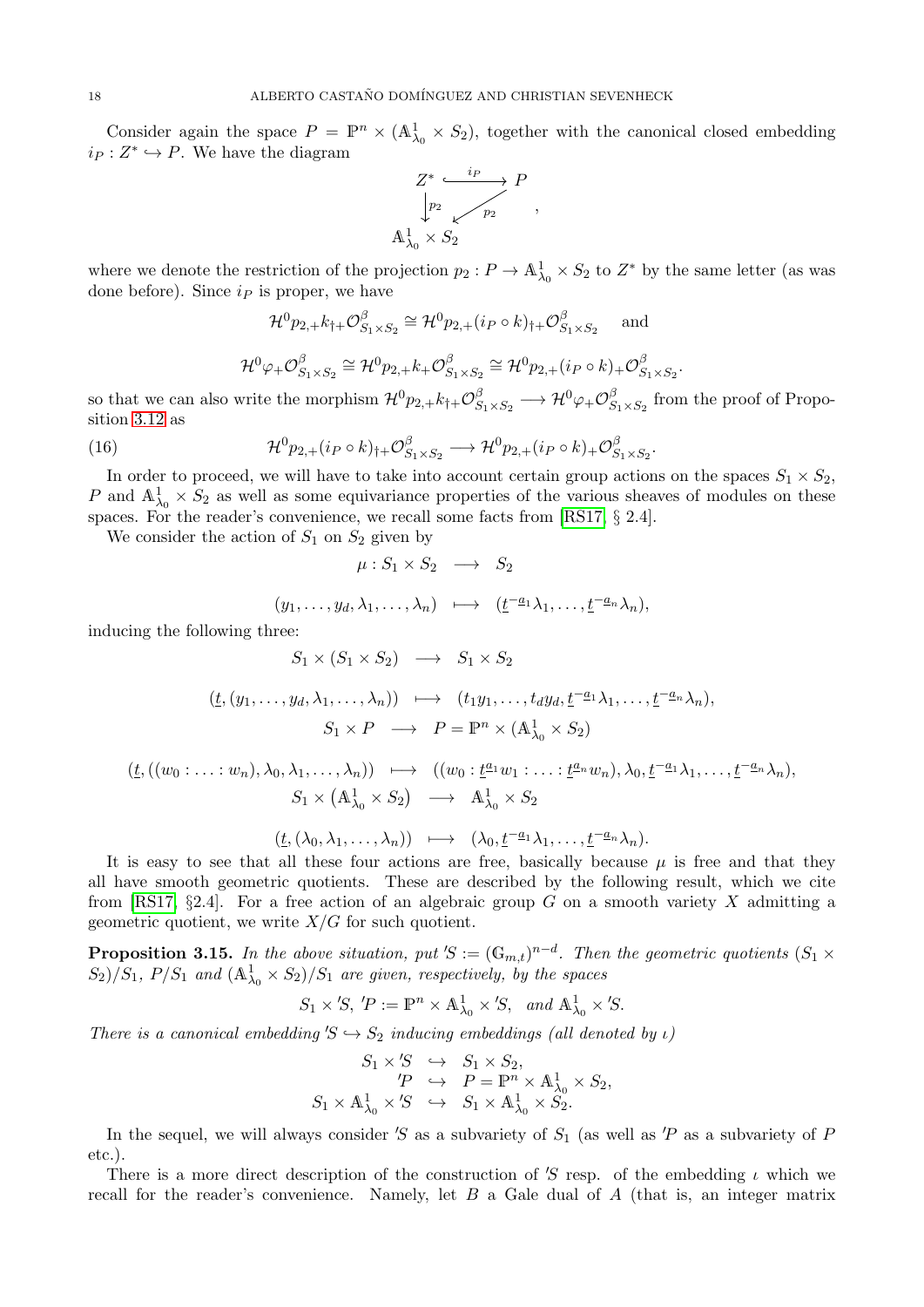$B \in M(n \times (n-d), \mathbb{Z})$  whose columns generate ker<sub>Q</sub>(A); see Proposition [2.8\)](#page-4-1). Then we have the split exact sequence of abelian groups

$$
0 \longrightarrow \mathbb{Z}^{n-d} \xrightarrow{B} \mathbb{Z}^n \xrightarrow{-A} \mathbb{Z}^d \longrightarrow 0.
$$

By applying the functor  $\text{Hom}_{\mathbb{Z}}(\bullet, \mathbb{G}_m)$  to that sequence, we get the exact sequence of algebraic groups

$$
(1) \longrightarrow S_1 = \mathbb{G}_m^d \longrightarrow S_2 = \mathbb{G}_m^n \longrightarrow \mathbb{G}_m^{n-d} \longrightarrow (1),
$$

where the first nontrivial morphism is just  $\mu(\bullet, \underline{1})$ . From this it follows that the torus  $\mathbb{G}_m^{n-d}$  can be canonically identified with the geometric quotient  $S_2/S_1$ . Since this exact sequence of algebraic tori also splits, we can chose a section  $\iota$  :  $S = S_2/S_1 \hookrightarrow S_2$ , and this choice corresponds exactly to the one in [\[RS17,](#page-30-12) §2.4].

We define reduced versions of the maps  $\varphi$  and  $i \rho \circ k$  by the cartesian diagrams

$$
S_1 \times S_2 \xrightarrow{\varphi} A^1_{\lambda_0} \times S_2
$$
\n
$$
\downarrow \qquad \qquad S_1 \times S_2 \xrightarrow{i_{P} \circ k} P
$$
\n
$$
\downarrow \qquad \qquad \downarrow \qquad \qquad \downarrow
$$
\n
$$
S_1 \times S_2 \xrightarrow{i_{P} \circ k} P
$$
\n
$$
\downarrow \qquad \qquad \downarrow
$$
\n
$$
S_1 \times S \xrightarrow{\qquad i_{P} \circ k} P
$$
\n
$$
S_1 \times S \xrightarrow{\qquad \qquad i \qquad} P
$$

The mapping  $\varphi : S_1 \times S \to \mathbb{A}^1_{\lambda_0} \times S$  is a family of Laurent polynomials parametrized by S, and we denote by  $f : S_1 \times S \to \mathbb{A}^1_{\lambda_0}$  its first component. In order to illustrate these statements, consider the main case of interest, where we have

$$
A = \begin{pmatrix} 1 & -1 & 0 & 0 & \dots & 0 \\ 1 & 0 & -1 & 0 & \dots & 0 \\ \vdots & \dots & & & \\ 1 & 0 & 0 & 0 & \dots & -1 \end{pmatrix} \in M((n-1) \times n, \mathbb{Z}).
$$

Then  $d = n - 1$ ,  $S = \mathbb{G}_{m,t}$  and we can choose

$$
\iota : S = \mathbb{G}_{m,t} \longrightarrow S_2 = \mathbb{G}_m^n
$$

$$
t \longmapsto (t, 1, \dots, 1).
$$

Then we have (see also the explanation on page [7\)](#page-6-0)

<span id="page-18-1"></span>
$$
\begin{aligned}\n\varphi: S_1 \times \mathbb{G}_{m,t} &\longrightarrow \mathbb{A}^1_{\lambda_0} \times \mathbb{G}_{m,t} \\
(y_1, \dots, y_{n-1}, t) &\longmapsto \left(-\frac{1}{y_1} - \dots - \frac{1}{y_{n-1}} - t \cdot y_1 \cdot \dots \cdot y_{n-1}, t\right)\n\end{aligned}
$$

(17)

Going back to the situation of a general matrix 
$$
A \in M(d \times n, \mathbb{Z})
$$
 satisfying the assumptions 3.1,  
we state the following result, inspired from [RS17], showing that  $\iota$  behaves well with respect to all  
modules in question. To simplify our notation we will write

 $M_{\dagger+,S_2}:=\mathcal{H}^0p_{2,+}(i_P\circ k)_{\dagger+}\mathcal{O}^{\beta}_S$  $\begin{array}{lll} \beta_{S_1\times S_2} & \hbox{and} & M_{S_2}:=\mathcal{H}^0\varphi_{+}\mathcal{O}_S^{\beta} \end{array}$  $\int_{S_1\times S_2}^{\beta} = {\cal H}^0 p_{2,+}(i_P\circ k)_+ {\cal O}^{\beta}_S$  $S_1 \times S_2$ 

and analogously,

$$
M_{\dagger+} := \mathcal{H}^{0} p_{2,+} l_{\dagger+} \mathcal{O}_{S_1 \times S}^{\beta} \quad \text{and} \quad M := \mathcal{H}^{0} \varphi_{+} \mathcal{O}_{S_1 \times S}^{\beta} = \mathcal{H}^{0} p_{2,+} l_{+} \mathcal{O}_{S_1 \times S}^{\beta},
$$

where we write  $p_2$ :  $P = \mathbb{P}^n \times \mathbb{A}^1_{\lambda_0} \times S \to \mathbb{A}^1_{\lambda_0} \times S$  (to distinguish this projection from the one to  $\mathbb{A}^1_{\lambda_0} \times S_2$  considered above).

<span id="page-18-0"></span>**Proposition 3.16.** We have a morphism of  $\mathcal{D}_{{\mathbb A}^1_{\lambda_0} \times S}$ -modules

$$
\phi: M_{\dagger +} \longrightarrow M
$$

inducing an isomorphism of  $\mathcal{D}_{{\mathbb A}^1_z \times \mathcal S}}$ -modules

$$
\operatorname{FL}_{S}^{\operatorname{loc}}M_{\dagger+}\cong \operatorname{FL}_{S}^{\operatorname{loc}}M.
$$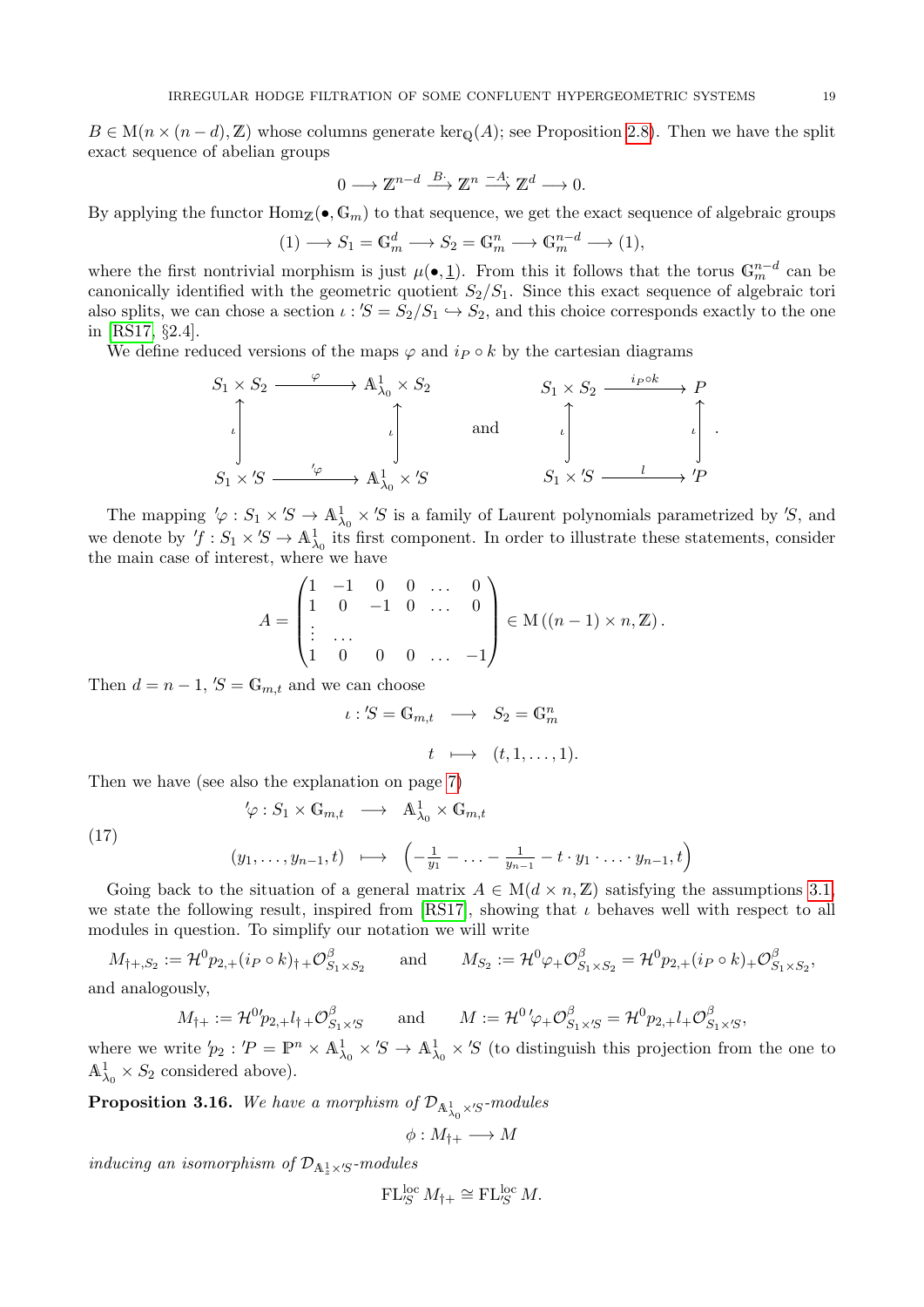Moreover, both modules M and  $M_{\dagger+}$  are non-characteristic with respect to the projection  $p' : P \rightarrow$  $\mathbb{A}^1_{\lambda_0} \times S$  along the subspace  $P \setminus P^*$ , where  $P^* = \mathbb{A}^n \times (\mathbb{A}^1_{\lambda_0} \times S)$ .

*Proof.* It has been shown in [\[RS17,](#page-30-12) Prop. 2.22., Lem. 6.4.] that the morphism  $\iota : \mathbb{A}^1_{\lambda_0} \times S \hookrightarrow \mathbb{A}^1_{\lambda_0} \times S_2$ is non-characteristic for the modules  $M_{\dagger,S_2}$  and  $M_{S_2}$ . Consequently, we obtain the morphism of  $\mathcal{D}_{{\mathbb A}^1_{\lambda_0}\times S}$ -modules

$$
\phi: M_{\dagger +} \longrightarrow M
$$

by applying  $\iota^+$  to the morphism

$$
M_{\dagger,S_2} = \mathcal{H}^0 p_{2,+} (i_P \circ k)_{\dagger} + \mathcal{O}_{S_1 \times S_2}^{\beta} \longrightarrow \mathcal{H}^0 \varphi_+ \mathcal{O}_{S_1 \times S_2}^{\beta} = \mathcal{H}^0 p_{2,+} (i_P \circ k)_{+} \mathcal{O}_{S_1 \times S_2}^{\beta} = M_{S_2}
$$

(see [\(16\)](#page-17-0)). Since both the functor  $FL_{S_2}^{\text{loc}}$  and the functor  $FL_{S}^{\text{loc}}$  commute with  $\iota$ , we obtain the isomorphism  $FL_{S}^{\text{loc}} M_{\dagger+} \cong FL_{S}^{\text{loc}} M$ .

Finally, the fact that  $\iota$  is non-characteristic for  $M_{\dagger,S_2}$  and  $M_{S_2}$  yields the last statement using Lemma [3.9.](#page-13-1)

<span id="page-19-0"></span>*Remark* 3.17. From now on we will assume that the  $\beta_i$  are real numbers, since we will use some Hodge theoretic constructions, which are not valid for arbitrary complex  $\beta_i$ , as commented in Remark [3.6.](#page-10-1)

We start by introducing certain auxiliary filtrations on the D-modules considered above which are not a priori Hodge filtrations but have an explicit description. We will see later that it is sufficient to consider these filtrations to extract the Hodge theoretic information we need.

Recall that an easy calculation decomposing  $\varphi$  as a graph embedding followed by a projection shows that the direct image complex  $\varphi_{+} \mathcal{O}_{S}^{\beta}$  $S_{1\times S}$  can be represented by

$$
\Big(\langle \varphi_*\Omega^{\bullet+d}_{S_1\times S/S/S}[\partial_{\lambda_0}],d-\kappa(\beta)\wedge -(d'f\wedge)\otimes \partial_{\lambda_0}\Big),\right.
$$

where  $'f$  is still the first component of  $'\varphi$ .

We consider the filtration on each  $'\varphi_* \Omega_{S_1 \times S/S}^{l+d} [\partial_{\lambda_0}]$  given by

(18) 
$$
F_{k+l}\langle \varphi_*\Omega^{l+d}_{S_1\times S/S/S}[\partial_{\lambda_0}]=\sum_{i=0}^{k+l}\langle \varphi_*\Omega^{l+d}_{S_1\times S/S}\partial_{\lambda_0}^i.
$$

One easily checks that this filtration is compatible with the differential, so that we obtain the filtered complex

<span id="page-19-1"></span>
$$
F_k\left(\langle \varphi_* \Omega_{S_1 \times S'/S}^{\bullet+d}[\partial_{\lambda_0}], d - (\kappa(\beta) \wedge) - (d'f \wedge) \otimes \partial_{\lambda_0}\right) :=
$$
  

$$
\left(F_{k+\bullet} \langle \varphi_* \Omega_{S_1 \times S'/S}^{\bullet+d}[\partial_{\lambda_0}], d - (\kappa(\beta) \wedge) - (d'f \wedge) \otimes \partial_{\lambda_0}\right).
$$

**Definition 3.18.** We call the induced filtration  $F_{\bullet}\mathcal{H}^{i}\varphi_{+}\mathcal{O}_{S}^{\beta}$  $\frac{\beta}{S_1 \times S}$  on the cohomology sheaves  $\mathcal{H}^i{}' \varphi_+ {\cal O}^{\beta}_S$  $S_1\times S$ the Brieskorn filtration.

Notice that for  $i = 0$ ,  $k = 0$  and  $\beta = 0$  the filtration step  $F_k \mathcal{H}^0/\varphi_+ \mathcal{O}_{S_1 \times S_2}^{\beta} = F_0 M$  is exactly the module  $M_0$  considered in [\[Sab06\]](#page-30-28) and was called Brieskorn lattice there because it was defined similarly to the case of isolated hypersurface singularities (see [\[Bri70\]](#page-29-11)).

On the other hand, it is well-known that  $l_{\dagger+} \mathcal{O}_S^{\beta}$  $S_{1\times S}$  carries a filtration  $F^{H}l_{\dagger+}\mathcal{O}_{S}^{\beta}$  $S_{1} \times S$  such that  $\left(l_{\dagger+}\mathcal{O}_{S}^{\beta}\right)$  $\left(S_1 \times S, F^H\right)$  underlies a pure polarizable complex Hodge module of weight  $n = \dim(S_1) +$ dim('S), in particular, an element of MHM('P, C). Since  $p_2$  is projective, the direct image  $M_{\dagger+}$  =  ${\mathcal H}^0 p_{2,+} l_{\dagger +} {\mathcal O}^{\beta}_S$  $S_{1} \times S$  also carries a Hodge filtration  $F^{H} \mathcal{H}^{0} p_{2,+} l_{\dagger+} \mathcal{O}_{S}^{\beta}$  $S_{1 \times S}$  such that  $(M_{\dagger +}, F^H)$  underlies a pure polarisable complex Hodge module (see the first point of [\[Sai88,](#page-30-30) Thm. 1]). We consider the shifted filtration  $F_{\bullet}^{H_{sh}}M_{\dagger+} := F_{\bullet-d}^H M_{\dagger+}$ . The next step is to compare this filtration to the Brieskorn filtration on M via the morphism  $\phi$ . We will show in the next lemma that  $\phi$  is filtered. Notice that since the Brieskorn filtration has a priori no Hodge properties, we cannot simply deduce this result from the functorial properties of mixed Hodge modules.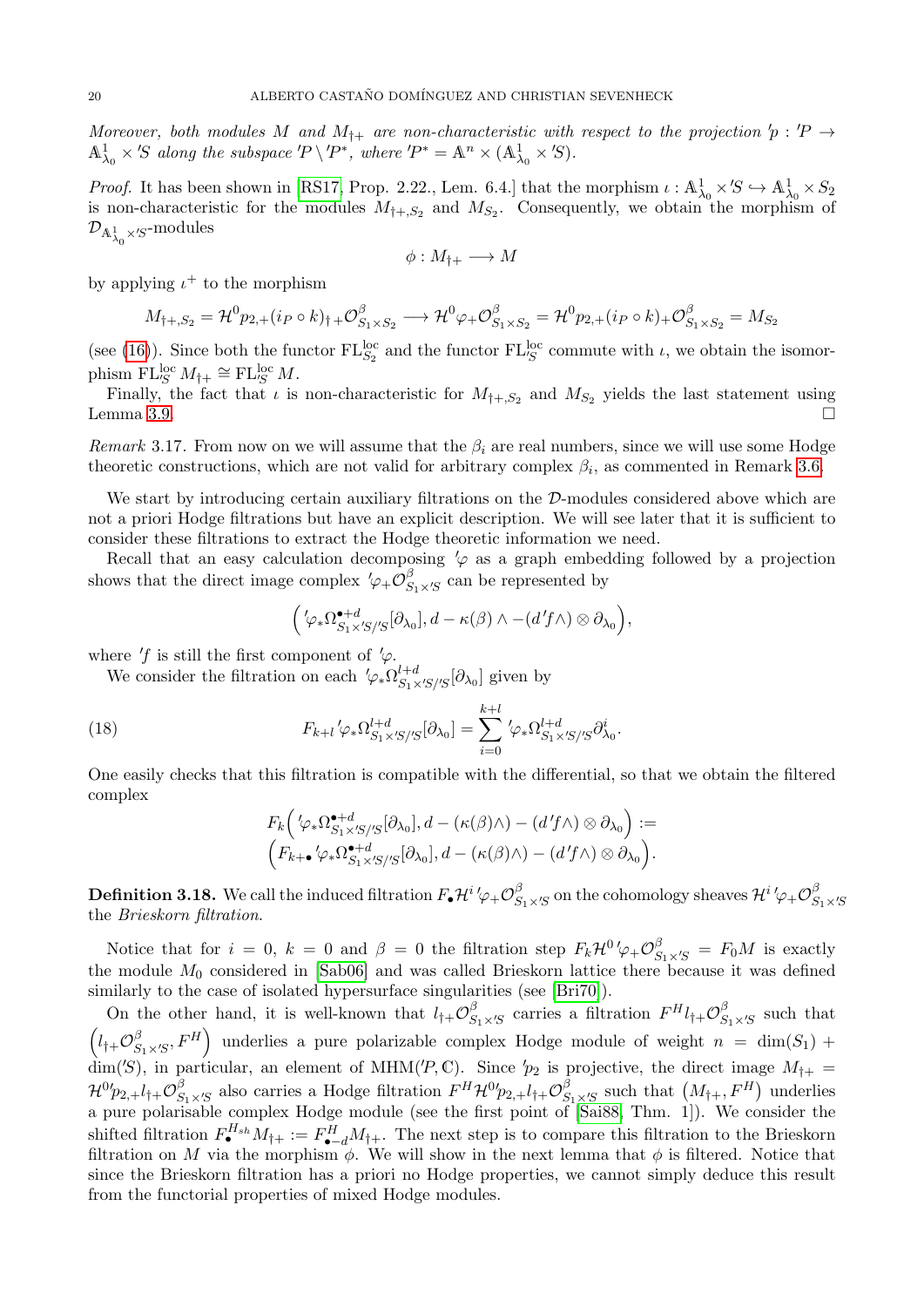<span id="page-20-0"></span>**Lemma 3.19.** Consider again the morphism  $\phi : M_{\dagger+} \longrightarrow M$  from Proposition [3.16](#page-18-0) which yields an isomorphism of  $\mathcal{D}_{A_z^1\times S}$ -modules after applying the functor  $\mathrm{FL}_{S}^{\mathrm{loc}}$ . Then  $\phi$  is filtered with respect to the shifted Hodge filtration on  $M_{\dagger+}$  and with respect to the Brieskorn filtration on M, i.e., for every  $k \in \mathbb{Z}$ , we have the inclusion

$$
\phi\left(F_k^{H_{sh}}M_{\dagger+}\right) \subset F_kM.
$$

*Proof.* Recall that  $P^* = \mathbb{A}^n \times (\mathbb{A}^1_{\lambda_0} \times \mathcal{B})$  is the complement in  $P$  of the divisor  $w_0 = 0$ . Then the map l can be decomposed into a closed embedding  $l_1 : S_1 \times S \hookrightarrow 'P^*$  and an open embedding  $l_2$ : ' $P^* \hookrightarrow P$ . Here again the fact that  $l_1$  is closed follows from the third assumption in [3.1.](#page-8-1) We can further decompose  $l_1$  as  $l_1 = l_0 \circ i_{\varphi}$ , where  $i_{\varphi}$  is the graph embedding of  $\varphi$ . More precisely, we have the following diagram:



where we denote by slight abuse of notation all projections to the last coordinates by  $p_2$ . Recall that  $M_{\dagger+} = \mathcal{H}^0 p_{2,+} l_{\dagger+} \mathcal{O}_S^{\beta}$  $S_{1\times S}$  and  $M = \mathcal{H}^0' \varphi_+ \mathcal{O}_{S_1\times S}^{\beta} = \mathcal{H}^0 p_{2,+} l_{1,+} \mathcal{O}_{S}^{\beta}$  $S_1 \times S^*$ 

Notice that the Hodge filtration  $F_{\bullet}^H M_{\dagger+}$  is induced from the filtration  $F_{\bullet}^H \text{DR}_{P/A_{\lambda_0}^1 \times S}^{\bullet+n}(l_{\dagger}+\mathcal{O}_S^{\beta})$  $S_1 \times S$ on the relative de Rham complex, where

(20) 
$$
F_k^H \text{DR}_{P/A_{\lambda_0}^1 \times S}^{\bullet+n} (l_\dagger \oplus \mathcal{O}_{S_1 \times S}^\beta) := \left( \dots \longrightarrow \Omega_{P/A_{\lambda_0}^1 \times S}^{n+l} \otimes F_{k+n+l}^H l_\dagger \oplus \mathcal{O}_{S_1 \times S}^\beta \longrightarrow \dots \right)
$$

by the first point of [\[Sai88,](#page-30-30) Thm. 1].

On the other hand, we have the isomorphism of  $\mathcal{D}_{\mathbb{A}^1_{\lambda_0} \times S}$ -modules

$$
\mathcal{H}^{0'}\!p_{2,*}\mathrm{DR}^{n+\bullet}_{\mathcal{P}^*/\mathbb{A}^1_{\lambda_0}\times\mathcal{S}}\left(l_{1,+}\mathcal{O}^{\beta}_{S_1\times\mathcal{S}}\right)\cong M
$$

as the above diagram shows, just by the definition of  $\mathcal{H}^{0}p_{2,+}$ . The Hodge filtration  $F_{\bullet}^{H}$  on the module  $l_{1,+}\mathcal{O}_{S}^{\beta}$  $S_{1\times S}$  can be explicitly written down, due to the fact that  $l_1$  is a closed embedding (in particular, the filtered module  $(l_{1,+}\mathcal{O}_S^{\beta})$  $S_{1\times S}$ ,  $F_{\bullet}^{H}$ ) underlies a pure Hodge module), and then one checks that the shifted Brieskorn filtration  $F_{\bullet}[-d] := F_{\bullet+d}$  on the module M (see formula [\(18\)](#page-19-1) for the definition of the Brieskorn filtration) is induced from the filtration

$$
(21) \qquad F_{k}^{H} \text{DR}_{\mathcal{P}^{*}/\mathbb{A}^{1}_{\lambda_{0}} \times S}^{\bullet+n}(l_{1,+}\mathcal{O}^{\beta}_{S_{1} \times S}) := \left( \ldots \longrightarrow \Omega_{\mathcal{P}^{*}/\mathbb{A}^{1}_{\lambda_{0}} \times S}^{\eta+1} \otimes F_{k+n+l}^{H} l_{1,+}\mathcal{O}^{\beta}_{S_{1} \times S} \longrightarrow \ldots \right).
$$

Notice once again that we cannot deduce from this description that the Brieskorn filtration  $F_{\bullet}M$  (or its shifted version  $F_{\bullet}[-d]M$ ) has any Hodge properties since the map  $'p_2 : 'P^* \to \mathbb{A}^1_{\lambda_0} \times 'S$  is not projective (and in particular the filtration from formula [\(18\)](#page-19-1) on the direct image complex  $\psi_+ \mathcal{O}_S^{\beta}$  $S_1\times S$ is not necessarily strict).

We will now show that the induced morphism on global sections

$$
\phi : \Gamma(\mathbb{A}^1_z \times \mathcal{S}, M_{\dagger +}) \longrightarrow \Gamma(\mathbb{A}^1_z \times \mathcal{S}, M)
$$

is filtered, i.e. sends the  $\Gamma(\mathbb{A}_z^1\times S,\mathcal{O}_{\mathbb{A}_z^1\times S,})$ -submodule  $\Gamma(\mathbb{A}_z^1\times S, F_k^{H_{sh}}M_{\dagger+})$  to  $\Gamma(\mathbb{A}_z^1\times S, F_kM)$ . This is obviously equivalent to the statement of the proposition since  $\mathbb{A}_z^{\mathbb{I}} \times S$  is affine.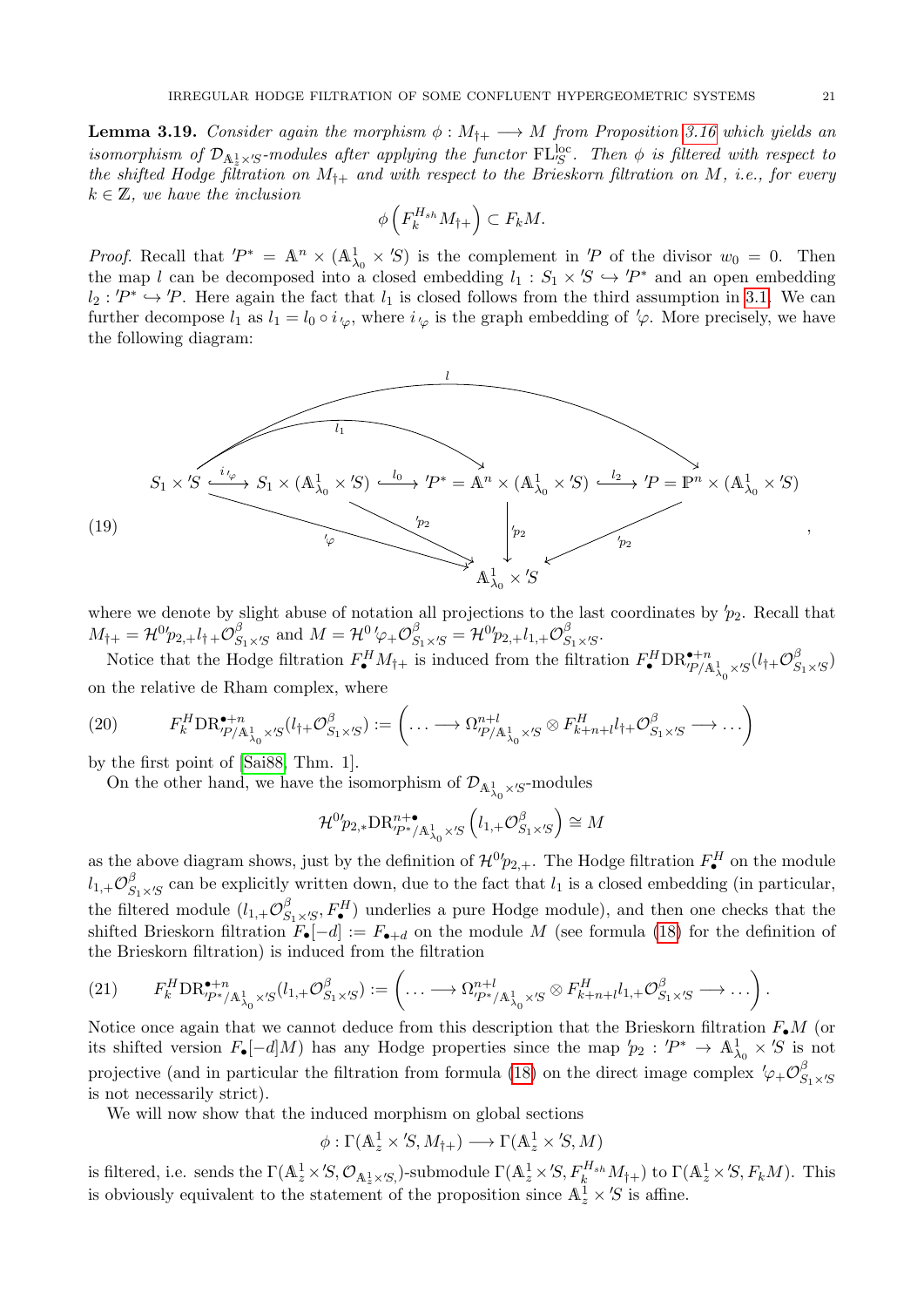We have (denoting  $a: \mathbb{A}_z^1 \times S \to \{pt\})$ )

$$
\Gamma(\mathbb{A}^1_z\times'\mathbb{S},M_{\dagger+})\ =\ a_*M_{\dagger+}=a_*\mathcal{H}^0\mathbf{R}('p_2)_*\mathrm{DR}^{n+\bullet}_{'P/\mathbb{A}^1_{\lambda_0}\times'\mathbb{S}}(l_{\dagger+}\mathcal{O}^{\beta}_{S_1\times'\mathbb{S}})
$$

$$
= H^{0}\mathbf{R}(a\circ'p_{2})_{*} \text{DR}_{\text{CP/A}_{\lambda_{0}}^{\lambda}}^{n+\bullet} \circ (l_{\dagger} + \mathcal{O}_{S_{1} \times S}^{\beta}) = H^{0}\mathbf{R}\Gamma\left(\text{P}, \text{DR}_{\text{CP/A}_{\lambda_{0}}^{\lambda} \times S}^{n+\bullet}\left(l_{\dagger} + \mathcal{O}_{S_{1} \times S}^{\beta}\right)\right)
$$

and similarly

$$
\Gamma(\mathbb{A}_z^1 \times S, M_+) = a_* M_+ = a_* \mathcal{H}^0 \mathbf{R}({p_2})_* \mathcal{D} \mathcal{R}_{P^*/\mathbb{A}^1_{\lambda_0} \times S}^{n^+ \bullet} (l_{1,+} \mathcal{O}_{S_1 \times S}^{\beta})
$$

$$
= H^{0}\mathbf{R}(a \circ 'p_{2})_{*}DR_{\mathcal{P}^{*}/A^{1}_{\lambda_{0}} \times S}^{n+\bullet}(l_{1,+}\mathcal{O}_{S_{1}\times S}^{\beta}) = H^{0}\mathbf{R}\Gamma\left(\mathcal{P}^{*},\mathrm{DR}_{\mathcal{P}^{*}/A^{1}_{\lambda_{0}} \times S}^{n+\bullet}\left(l_{1,+}\mathcal{O}_{S_{1}\times S}^{\beta}\right)\right)
$$
  

$$
= H^{0}\Gamma\left(\mathcal{P}^{*},\mathrm{DR}_{\mathcal{P}^{*}/A^{1}_{\lambda_{0}} \times S}^{n+\bullet}\left(l_{1,+}\mathcal{O}_{S_{1}\times S}^{\beta}\right)\right)
$$

(for the last equality, we use that  $P^*$  is affine, in contrast to  $P$ ). Now notice that the morphism  $\phi : \Gamma(\mathbb{A}^1_z \times \mathcal{S}, M_{\dagger}) \longrightarrow \Gamma(\mathbb{A}^1_z \times \mathcal{S}, M)$  is induced from

$$
\begin{split} \mathbf{R}\Gamma\left(\textit{P},\mathrm{DR}_{P/\mathbb{A}^1_{\lambda_0}\times S}^{n+\bullet}\left(l_{\dagger+}\mathcal{O}_{S_1\times S}^{\beta}\right)\right) &\to \mathbf{R}\Gamma\left(\textit{P}^*,\mathrm{DR}_{P/\mathbb{A}^1_{\lambda_0}\times S}^{n+\bullet}\left(l_{\dagger+}\mathcal{O}_{S_1\times S}^{\beta}\right)\right) \\ &\cong \mathbf{R}\Gamma\left(\textit{P}^*,\mathrm{DR}_{P/\mathbb{A}^1_{\lambda_0}\times S}^{n+\bullet}\left(l_{1,\dagger+}\mathcal{O}_{S_1\times S}^{\beta}\right)\right) \\ &\cong \mathbf{R}\Gamma\left(\textit{P}^*,\mathrm{DR}_{P^*/\mathbb{A}^1_{\lambda_0}\times S}^{n+\bullet}\left(l_{1,+}\mathcal{O}_{S_1\times S}^{\beta}\right)\right) \\ &\cong \Gamma\left(\textit{P}^*,\mathrm{DR}_{P^*/\mathbb{A}^1_{\lambda_0}\times S}^{n+\bullet}\left(l_{1,+}\mathcal{O}_{S_1\times S}^{\beta}\right)\right), \end{split}
$$

where the first morphism is simply given by restricting sections of  $l_{\dagger+}O_S^{\beta}$  $S_{1} \times S$  from 'P to 'P<sup>\*</sup> and the isomorphisms are due to the fact that l restricted to  $P^*$  is  $l_1$ , which is proper and affine.

Obviously, the restriction of the Hodge filtration on the module  $l_{\dagger+}O_S^{\beta}$  $S_{1} \times S$  is the Hodge filtration on the module  $l_{1, \dagger +} \mathcal{O}_{S_1 \times S}^{\beta} = l_{1,+} \mathcal{O}_{S}^{\beta}$  $S_{1} \times S$ . Since, as has been discussed before, the filtration  $F^H_k \text{DR}^{\bullet+n}_{^\prime P/\mathbb{A}^1_{\lambda_0} \times S} (l_\dagger + \mathcal{O}^\beta_S$  $S_{1\times S}$ ) induces  $F_{\bullet}^H M_{\dagger+}$  and the filtration  $F_k^H \text{DR}_{P^*/\mathbb{A}^1_{\lambda_0}\times S}^{\bullet+n}(l_{1,+}\mathcal{O}_S^{\beta})$  $S_{1\times S}$  induces  $F_{\bullet}[-d]M$ , we conclude that  $\phi : \Gamma(\mathbb{A}^1_z \times S, M_{\dagger}) \to \Gamma(\mathbb{A}^1_z \times S, M)$  sends  $\Gamma(\mathbb{A}^1_z \times S, F_k^H M_{\dagger})$  to  $\Gamma(\mathbb{A}^1_z \times S, F_k[-d]M)$ , or, equivalently,  $\Gamma(\mathbb{A}^1_z \times S, F_k^{H_{sh}}M_{\dagger})$  to  $\Gamma(\mathbb{A}^1_z \times S, F_kM)$ , as required.

In general, the filtrations on  $M_{\dagger+}$  and M are not equal, simply because the underlying  $\mathcal{D}_{\mathbb{A}^1_{\lambda_0}\times S^-}$ modules are not equal. They become equal after localized partial Fourier transformation as we have shown in Proposition [3.12.](#page-14-1) First we will explain that these transformations can be performed at the filtered level and how the last result can be interpreted in this context.

We will use a general procedure which produces from a filtered  $\mathcal{D}_{\mathbb{A}^1_{\lambda_0} \times S}$ -module  $(N, F_{\bullet})$  a lattice  $G_0^{\vec{F}}$ <sup>*i*</sup> inside FL<sup>loc</sup> N, i.e., an  $\mathcal{O}_{A_z^1 \times S}$ -module which generates FL<sup>loc</sup> N over  $\mathcal{D}_{A_z^1 \times S}$ *.* 

<span id="page-21-0"></span>**Definition 3.20.** (cf. [\[Sab08,](#page-30-13) §1.d], [\[SY15,](#page-30-4) §A.1]) Let X be a smooth affine variety and let  $(N, F_{\bullet})$  be a filtered  $\mathcal{D}_{A_s^1 \times X}$ -module, which we identify with its module of global sections. Consider the algebraic microlocalization

<span id="page-21-1"></span>
$$
N[\partial_s^{-1}] := \mathbb{C}[s] \langle \partial_s, \partial_s^{-1} \rangle \otimes_{\mathbb{C}[s] \langle \partial_s \rangle} N.
$$

By letting act  $\tau$  as  $-\partial_s$  and  $\partial_{\tau}$  as s, we consider  $N[\partial_s^{-1}]$  as a  $\mathcal{D}_X[\tau, \tau^{-1}]\langle\partial_{\tau}\rangle$ -module (which actually coincides with  $FL_X^{loc} N$ ). Let now loc be the natural localization morphism loc :  $N \to N[\partial_s^{-1}]$ . Then we define

(22) 
$$
G_0^{F_{\bullet}} \operatorname{FL}_{X}^{\operatorname{loc}} N := \sum_{j \geq 0} \partial_s^{-j} \widehat{\operatorname{loc}}(F_j N),
$$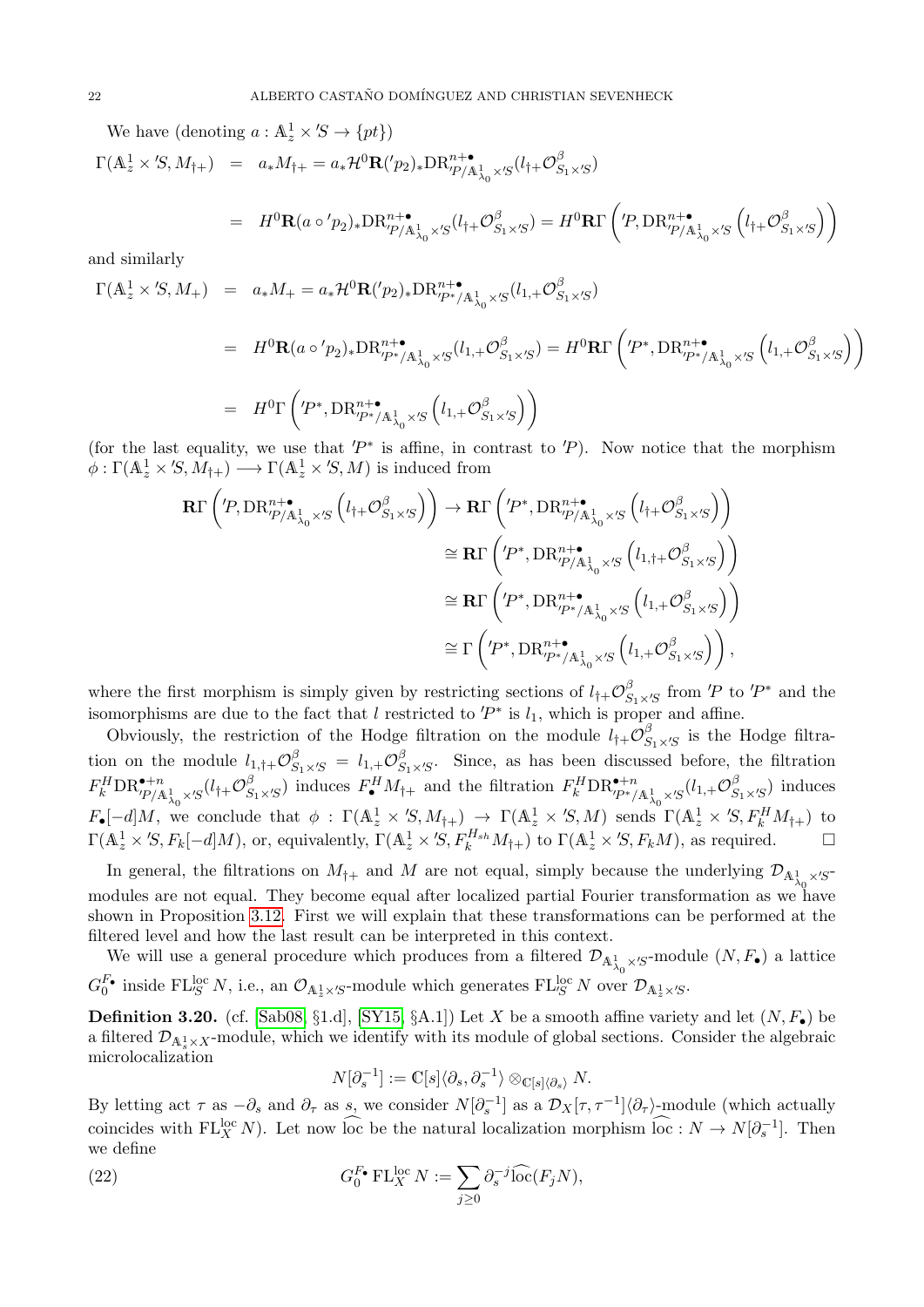notice that then  $G_0^{F_\bullet} \text{FL}_{X}^{\text{loc}} N$  has naturally the structure of a  $\mathcal{R}_{\mathbb{A}^1_x \times X}^{\text{int}}$ -module. We also put for any  $k \in \mathbb{Z}$ 

$$
G_k^{F_\bullet} \operatorname{FL}_{X}^{\operatorname{loc}} N := z^k \cdot G_0^{F_\bullet} \operatorname{FL}_{X}^{\operatorname{loc}} N = \sum_{j \ge 0} \partial_s^{-(j+k)} \widehat{\operatorname{loc}}(F_j N) = \sum_{j \ge 0} \partial_s^{-j} \widehat{\operatorname{loc}}(F_{j+k} N).
$$

There is an interpretation of this construction as a Fourier-Laplace transformation for  $\mathcal{R}^{\text{int}}_{A_z^1\times A_s^1\times X}$ modules as explained in [\[SY15,](#page-30-4) Rem. A.3]. Using this interpretation, one can show the following fact.

<span id="page-22-0"></span>**Lemma 3.21.** Let  $(N, F_{\bullet})$  be a filtered  $\mathcal{D}_{A_s^1 \times X}$ -module underlying an element in MHM( $A_s^1 \times X$ , C) (the abelian category of complex mixed Hodge modules). Then the  $\mathcal{R}^\text{int}_{\mathbb{A}^1_x\times X}$ -module  $G_0^{\text{F}} \in L_X^{\text{loc}}(N)$  underlies an element of  $\text{IrrMHM}(X)$ .

*Proof.* We first define the algebraic Fourier-Laplace transformation for integrable  $\mathcal{R}$ -modules as in [\[CDRS18,](#page-29-4) Defs. 3.2, 3.7]. Consider the following diagram:



where j is the canonical open embedding and q and  $\bar{q}$  the respective second projections. Let  $\mathcal{A}_{\text{aff}}^{s/z}$ aff the  $\mathcal{R}_{A_z^1\times A_s\times X}$ -module  $\mathcal{O}_{A_z^1\times A_s\times X}$  equipped with the z-connection  $zd+ds$ . Then for an algebraic  $\mathcal{R}^{\text{int}}_{\mathbb{A}^1_z \times \mathbb{A}^1_s \times X}$ -module  $\mathcal{N}$ , we put

$$
\mathrm{FL}^{\mathcal{R}}_X(\mathcal{N}) := \mathcal{H}^0 q_+\left(\mathcal{N} \otimes \mathcal{A}_{\mathrm{aff}}^{s/z}\right) \in \mathrm{Mod}(\mathcal{R}_{\mathbb{A}_z^1 \times X}^{\mathrm{int}}).
$$

Let D be the reduced divisor  $(\mathbb{P}_s^1 \setminus \mathbb{A}_s^1) \times X = \{ \infty \} \times X$ . Then  $\mathcal{A}_*^{s/z} := j_* \mathcal{A}_{\text{aff}}^{s/z}$  carries a natural structure of an  $\mathcal{R}_{\mathbb{A}_*^1 \times \mathbb{P}_s^1 \times X}(*D)$ -module. Let  $\mathcal{E}_*^{s/z}$  be the analytification of  $\mathcal{A}_*^{s/z}$ .

As in the case of D-modules, there is the notion of strict specializability and V-filtration for  $\mathcal{R}^{\text{int}}$ modules; check [\[Moc15a,](#page-30-1) §2.1.2] for more details.

Notice that the meromorphic function  $s \in \mathcal{O}_{\mathbb{P}_{s}^{1} \times X}(*D)$  evidently extends to a map  $\mathbb{P}_{s}^{1} \times X \to \mathbb{P}_{s}^{1}$ whose reduced pole divisor is exactly  $D \cong X$ , in particular, it is smooth. Then it follows from [\[SY15,](#page-30-4) Lem. 3.1] (using that, according to their notation,  $P_{\text{red}} = D$  and  $e = 1$ ) that  $\mathcal{E}_{*}^{s/z}$  is coherent not only over  $\mathcal{R}_{\mathbb{A}_z^1\times\mathbb{P}_s^1\times X}$  but over  $V_0\mathcal{R}_{\mathbb{A}_z^1\times\mathbb{P}_s^1\times X}$  too. By [\[Moc15a,](#page-30-1) §2.1.2] we know that  $\mathcal{E}_*^{s/z}$  is automatically specializable along  $D$  and its corresponding V-filtration is trivial. Therefore, by construction,  $\mathcal{E}^{s/z} := \mathcal{E}^{s/z}_*$  [\*D] =  $\mathcal{E}^{s/z}_*$  (cf. [ibid., §3.1.2]). We then know by [\[SY15,](#page-30-4) Prop. 3.3] that  $\mathcal{E}^{s/z}$  underlies an algebraic, integrable pure twistor D-module  $\mathcal{T}^{s/z}$  on  $\mathbb{A}^1_s \times X$ . (Cf. [\[Sab18a,](#page-30-0) §1.6.a] for another discussion on this issue.)

Now suppose that N underlies an algebraic, integrable mixed twistor D-module  $N = (N', N, C)$  $\text{MTM}_{\text{alg}}^{\text{int}}(\mathbb{A}^1_s \times X)$ , then we can define its relative Fourier-Laplace transform

<span id="page-22-1"></span>
$$
\mathrm{FL}_X^{\mathrm{MTM}}(\mathcal{N}) := \mathcal{H}^0 q_*(\mathcal{N} \otimes \mathcal{T}^{s/z}) \in \mathrm{MTM}_{\mathrm{alg}}^{\mathrm{int}}(X).
$$

For notational convenience, for any  $\mathcal{R}\text{-triple }\mathcal{K}=(\mathcal{K}',\mathcal{K},C)$  we define the forgetful functor  $\text{For}(\mathcal{K}):=$  $K$ . Then we have a comparison formula, the proof of which is completely analogous to [\[CDRS18,](#page-29-4) Prop. 3.5]:

Let N be an element in MTM<sup>int</sup><sub>dg</sub>( $A_s^1 \times X$ ), then there is an isomorphism of  $\mathcal{R}_{A_s^1 \times X}$ -modules:

(23) 
$$
\operatorname{For}(\operatorname{FL}_{X}^{\operatorname{MTM}}(\mathcal{N})) \cong z^{-1} \operatorname{FL}_{X}^{\mathcal{R}}(\operatorname{For}(\mathcal{N})).
$$

In other words, if  $\mathcal N$  is an  $\mathcal R_{A_z^1 \times A_s^1 \times X}$ -module underlying an algebraic, integrable mixed twistor  $\mathcal D$ module on  $\mathbb{A}_s^1 \times X$ , then the (shifted) relative algebraic Fourier-Laplace transform  $z^{-1} \mathcal{FL}_X^{\mathcal{R}}(\mathcal{N})$  underlies an element of  $\text{MTM}^{\text{int}}_{\text{alg}}(X)$ .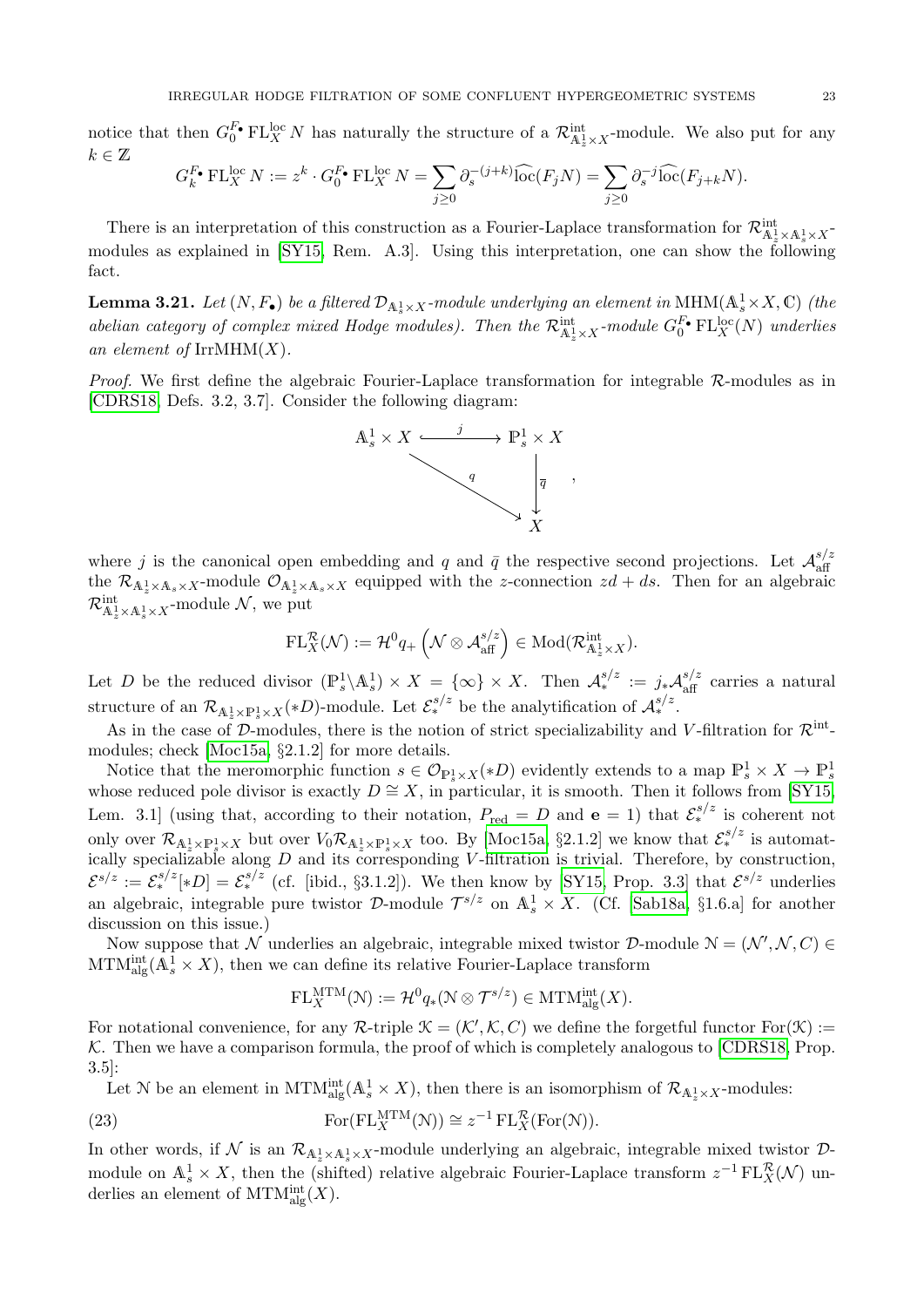Now let us suppose that we are given a filtered  $\mathcal{D}_{A_s^1 \times X}$ -module  $(N, F_{\bullet})$  underlying a complex mixed Hodge module on  $\mathbb{A}_s^1 \times X$ . Then its Rees module  $\mathcal{R}_F \mathcal{N}$  is an algebraic  $\mathcal{R}_{\mathbb{A}_s^1 \times \mathbb{A}_s^1 \times X}$ -module and underlies an element N in  $MTM<sup>int</sup><sub>alg</sub>(A<sup>1</sup><sub>s</sub> × X)$  as well as in IrrMHM( $A<sup>1</sup><sub>s</sub> × X$ ). Since all the functors entering in the definition of  $FL_X^{\text{MTM}}$  preserve the category of irregular Hodge modules by [\[Sab18a,](#page-30-0) Cor. 0.5.], we know by the above comparison result (i.e. by formula [\(23\)](#page-22-1)) that  $z^{-1} \operatorname{FL}^{\mathcal{R}}_{X}(\mathcal{R}^F N)$  underlies an irregular Hodge module on X. Now, by [\[SY15,](#page-30-4) Rem. A.3] (noting that the argument there is valid for the partial transformation as well), we can identify  $FL_X^{\mathcal{R}}(\mathcal{R}^F N)$  with  $zG_0^{F_\bullet}FL_X^{\text{loc}}(N)$ , so that

$$
G_0^{F_\bullet} \operatorname{FL}_X^{\operatorname{loc}}(N) \cong z^{-1} \operatorname{FL}_X^{\mathcal{R}}(\mathcal{R}^F N).
$$

This shows that  $G_0^{F_\bullet} \operatorname{FL}_X^{\operatorname{loc}}(N)$  underlies an irregular Hodge module on X, as required.

With these definitions at hand, we have the following consequence of Lemma [3.19:](#page-20-0)

Corollary 3.22. In the above situation, we have

 $\alpha_{\xi}$ 

$$
G_0^{F_\bullet^{H_{sh}}} \operatorname{FL}_{S}^{\operatorname{loc}} M_{\dagger +} \subset G_0^{F_\bullet} \operatorname{FL}_{S}^{\operatorname{loc}} M
$$

Proof. This is a direct consequence of the definition in formula [\(22\)](#page-21-1), taking into account Lemma [3.19](#page-20-0) and the fact that the filtered morphism  $\phi$  induces an isomorphism of  $\mathcal{D}_{A_{z}^1\times' S}$ -modules by applying the functor  $\operatorname{FL}_{S}^{\operatorname{loc}}$ . In the second control of the second control of the second control of the second control of the second control of

From now on, we will specify the above situation to our main example, where the matrix  $A$  is given by

$$
A = \begin{pmatrix} 1 & -1 & 0 & 0 & \dots & 0 \\ 1 & 0 & -1 & 0 & \dots & 0 \\ \vdots & \dots & & & & \\ 1 & 0 & 0 & 0 & \dots & -1 \end{pmatrix}.
$$

In particular, we have  $d = n - 1$ , and  $S = \mathbb{G}_{m,t}$ . We still write  $M_{\dagger+} = \mathcal{H}^0 p_{2,+} l_{\dagger} + \mathcal{O}_{S_1 \times \mathbb{G}_{m,t}}^{\beta}$  and  $M = \mathcal{H}^0'\varphi_+ \mathcal{O}_{S_1\times\mathbb{G}_{m,t}}^{\beta}$ . We seek to improve the inclusion of the last corollary to an equality of lattices inside the  $\mathcal{D}_{\mathbb{A}^1_z \times \mathbb{G}_{m,t}}$ -modules  $\mathrm{FL}_{\mathbb{G}_{m,t}}^{\text{loc}}(M_{\dagger+}) \cong \mathrm{FL}_{\mathbb{G}_{m,t}}^{\text{loc}}(M)$ . We will follow an argument from the proof of [\[Sab08,](#page-30-13) Lem. 4.7]. In order to do so, we have to make more explicit the structure of the module  $\mathrm{FL}_{\mathbb{G}_{m,t}}^{\text{loc}}(M) \cong \mathrm{FL}_{\mathbb{G}_{m,t}}^{\text{loc}}(M_{\dagger+}),$  which is done by the next lemma.

**Lemma 3.23.** (1) The singular locus  $\Sigma := Sing(M) = Sing(\mathcal{H}^0 \varphi_+ \mathcal{O}_{S_1 \times \mathbb{G}_{m,t}}^{\beta})$  is given by

$$
\Sigma = \bigcup_{\xi \in \mu_n} \{ (n \cdot \xi \cdot t', t) \} \subset \mathbb{A}^1_{\lambda_0} \times \mathbb{G}_{m,t},
$$

where  $t'$  is an n-th root of  $t$ , chosen without loss of generality.

- (2) Write  $D := \{0\} \times \mathbb{G}_{m,t} \subset \mathbb{A}_z^1 \times \mathbb{G}_{m,t}$ . Then  $\mathrm{FL}_{\mathbb{G}_{m,t}}^{\mathrm{loc}}(M)$  is  $\mathcal{O}_{\mathbb{A}_z^1 \times \mathbb{G}_{m,t}}(*D)$ -locally free of rank n.
- (3) Consider the sheaf  $\mathcal{O}_{A_z^1 \times G_{m,t}}$ , which is the formal completion of  $\mathcal{O}_{A_z^1 \times G_{m,t}}$  along the divisor  ${0} \times \mathbb{G}_{m,t}$ . Then we have a decomposition (as sheaves on  ${0} \times \mathbb{G}_{m,t}$ )

$$
\mathrm{FL}_{\mathbb{G}_{m,t}}^{\mathrm{loc}}(M) \otimes_{\mathcal{O}_{\mathbb{A}_z^1 \times \mathbb{G}_{m,t}}(*D)} \widehat{\mathcal{O}}_{\mathbb{A}_z^1 \times \mathbb{G}_{m,t}}(*D) \cong \bigoplus_{\xi \in \mu_n} \widehat{\mathcal{E}}_{\xi} \otimes \widehat{\mathcal{N}}_{\alpha_{\xi}},
$$
  
where  $\widehat{\mathcal{E}}_{\xi} := (\widehat{\mathcal{O}}_{\mathbb{A}_z^1 \times \mathbb{G}_{m,t}}(*D), d - d(n \cdot \xi \cdot t'/z))$  and  $\widehat{\mathcal{N}}_{\alpha_{\xi}} = (\widehat{\mathcal{O}}_{\mathbb{A}_z^1 \times \mathbb{G}_{m,t}}(*D), d + \alpha_{\xi}dz/z),$  with  $\alpha_{\xi} \in \mathbb{C}.$ 

*Proof.* (1) It is well known that the singular locus of a Gauss-Manin system, i.e., of the topcohomology of the direct image complex  $\varphi_+\mathcal{M}$ , is nothing but the discriminant of the morphism  $\varphi$  provided that the module M is smooth (which is the case here, since  $\mathcal{M} = \mathcal{O}_{S_1 \times \mathbb{G}_{m,t}}^{\beta}$ ). Recall (see formula [\(17\)](#page-18-1)) that  $\varphi(y_1, \ldots, y_{n-1}, t) = \left(\frac{1}{w}\right)$  $\frac{1}{y_1} + \ldots + \frac{1}{y_n}$  $\frac{1}{y_{n-1}} + t \cdot y_1 \cdot \ldots \cdot y_{n-1}, t$ ). One easily

 $\Box$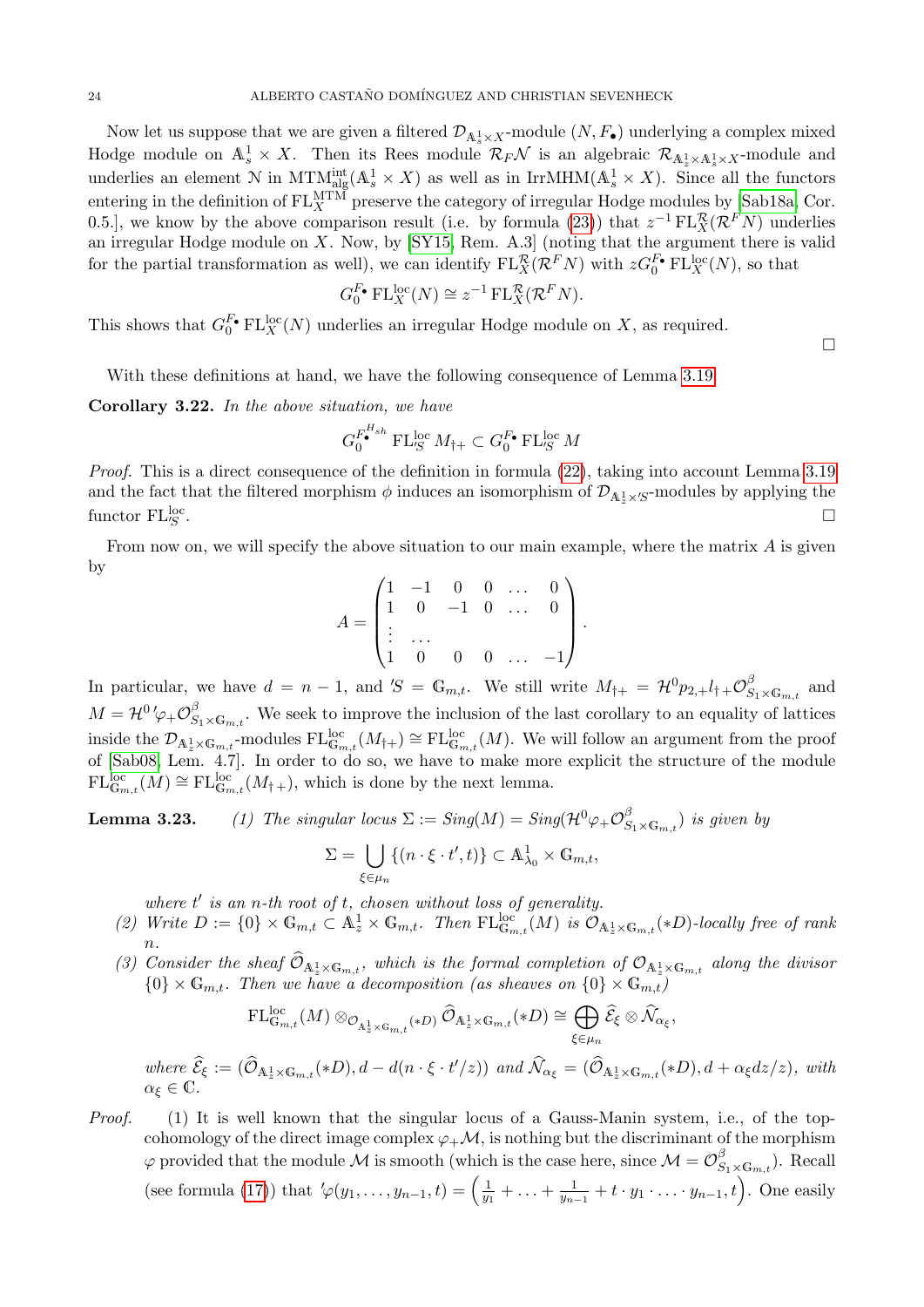checks (see, e.g., [\[DS04,](#page-30-14) §1.B.]) that a point  $(y_1, \ldots, y_{n-1}) \in S_1$  is critical if and only if  $y_1 = \ldots = y_{n-1} =: y$  and  $y^n \cdot t = 1$  (and that all critical points are Morse). Then the critical values are as indicated.

- (2) This is a direct consequence of the second point of [\[DS03,](#page-30-31) Thm. 1.11], since by the discussion above the singular locus  $\Sigma$  satisfies the assumption (NC) of loc. cit. It is also known that the rank of  $\mathrm{FL}_{\mathbb{G}_{m,t}}^{\mathrm{loc}}(M)$  equals the global Milnor number of  $\varphi$ , i.e., the numbers of critical points, which is *n*.
- (3) This follows from [\[Sab02,](#page-30-32) Ch. III, Thm. 5.7], since the critical values of  $\varphi$ , i.e., the eigenvalues of the pole part of  $z^2 \nabla_z$ , are distinct for any  $t \in \mathbb{G}_{m,t}$ .

 $\Box$ 

With these preparations, we can state the next result. As has been explained at the end of section [2](#page-2-3) from page [7](#page-6-0) on, it is the main step to show that the  $\mathcal{R}^{\text{int}}_{\mathbb{A}^1_x \times \mathbb{G}_{m,t}}$ -module  $\widehat{\mathcal{H}}$  underlies a mixed Hodge module (that is, the content of Theorem [2.13\)](#page-6-0). The explicit description of  $\hat{\mathcal{H}}$  as a cyclic quotient by two operators can be rather easily identified with the object  $G_0^{F_\bullet} \text{FL}_{\mathbb{G}_{m,t}}^{\text{loc}} M$ , as we will see below in the proof of Theorem [2.13,](#page-6-0) whereas the Hodge theoretic property we want (i.e., the fact that it is an object in IrrMHM( $\mathbb{G}_{m,t}$ ) holds for  $G_0^{F^{Hsh}}$  FL $_{\mathbb{G}_{m,t}}$   $M_{\dagger+}$ . Hence we need to identify these two  $\mathcal{R}^{\rm int}_{\mathbb{A}_z^1\times\mathbb{G}_{m,t}}$ -modules.

<span id="page-24-0"></span>Theorem 3.24. In the above situation, we have

$$
G_0^{F_{\bullet}^{H_{sh}}} \operatorname{FL}_{\mathbb{G}_{m,t}}^{\operatorname{loc}} M_{\dagger+} = G_0^{F_{\bullet}} \operatorname{FL}_{\mathbb{G}_{m,t}}^{\operatorname{loc}} M.
$$

Proof. We have already proved the inclusion

$$
G_0^{F_{\bullet}^{H_{sh}}} \to \mathcal{L}_{\mathbb{G}_{m,t}}^{\text{loc}} M_{\dagger+} \subset G_0^{F_{\bullet}} \to \mathcal{L}_{\mathbb{G}_{m,t}}^{\text{loc}} M
$$

of  $\mathcal{O}_{A^1_\star \times G_{m,t}}$ -modules. Since both sheaves coincide outside the divisor  $D = \{0\} \times G_{m,t}$ , and since  $\mathcal{O}_{A_z^1 \times \mathbb{G}_{m,t}}$  is  $\mathcal{O}_{(A_z^1 \times \mathbb{G}_{m,t},D)}$ -flat, it is therefore sufficient to show that

$$
G_0^{F_{\bullet}^{H_{sh}}} \operatorname{FL}_{\mathbb{G}_{m,t}}^{\operatorname{loc}} M_{\dagger+} \otimes \widehat{\mathcal{O}}_{\mathbb{A}^1_z \times \mathbb{G}_{m,t}} = G_0^{F_{\bullet}} \operatorname{FL}_{\mathbb{G}_{m,t}}^{\operatorname{loc}} M \otimes \widehat{\mathcal{O}}_{\mathbb{A}^1_z \times \mathbb{G}_{m,t}}.
$$

This follows as in the proof of [\[Sab08,](#page-30-13) Lem. 4.7]: Using the formal decomposition result from the last Lemma, both modules can be interpreted as microlocal filtered direct images under  $p_2$  of two modules which coincide on  $P^*$ . In these direct images, the contributions from  $P\Y P^*$  vanish by the last statement of Proposition [3.16](#page-18-0) and Lemma [3.9](#page-13-1) (notice that inside  $P = \mathbb{P}^n \times \mathbb{A}^1_{\lambda_0} \times S_2$ , we have  $P^* \cap \Gamma X \cong S_1 \times S$  where we see 'S as a subspace of  $S_2$  via the embedding  $\iota$ ), and therefore both modules are equal.  $\Box$ 

We are finally able to complete the proof of Theorem [2.13.](#page-6-0) It remains to show that the  $\mathcal{R}^{\text{int}}_{\mathbb{A}^1_z \times \mathbb{G}_{m,t}}$ module

$$
\widehat{\mathcal{H}} = \frac{\mathcal{R}_{\mathbb{A}_z}^{\text{int}}}{(z^2 \partial_z + ntz \partial_t - z \sum_{i=1}^n \alpha_i), \prod_{i=1}^n z(t \partial_t - \alpha_i) - t)}
$$

associated to the purely irregular hypergeometric  $\mathcal{D}_{\mathbb{G}_{m,t}}$ -module  $\mathcal{H}(\alpha_i, \emptyset)$  underlies an object of the category IrrMHM $(\mathbb{G}_{m,t}).$ 

End of the proof of theorem [2.13.](#page-6-0) Let us assume first that  $\alpha_1 = 0$ , denote by  $\alpha$  the vector  $(\alpha_2, \ldots, \alpha_n)$ and put  $\alpha_0 := 0$ . From Lemma [2.12](#page-5-0) and Proposition [3.8](#page-11-0) we conclude that

$$
\hat{\mathcal{H}} \cong \iota^+ \mathcal{H}^0 \left( \pi_{2,*} \Omega_{S_1 \times S_2/S_2}^{\bullet+d}[z], z (d - \kappa(\alpha) \wedge) - df \wedge \right)
$$
  
\n
$$
\cong \mathcal{H}^0 \left( \pi_{2,*} \Omega_{S_1 \times G_{m,t}/G_{m,t}}^{\bullet+d}[z], z (d - \kappa(\alpha) \wedge) - d'f \wedge \right),
$$

recall that  $'f$  is the first component of  $\varphi$ , as written in [\(17\)](#page-18-1). Finally, it is easy to see from Definition [3.20](#page-21-0) that we have

$$
\mathcal{H}^0\left(\pi_{2,*}\Omega_{S_1\times\mathbb{G}_{m,t}/\mathbb{G}_{m,t}}^{\bullet+d}[z],z\left(d-\kappa(\alpha)\wedge\right)-d'f\wedge\right)\cong G_0^{F_\bullet}\operatorname{FL}_{\mathbb{G}_{m,t}}^{\text{loc}}\mathcal{H}^0'\varphi_+\mathcal{O}_{S_1\times\mathbb{G}_{m,t}}^{\alpha}=G_0^{F_\bullet}\operatorname{FL}_{\mathbb{G}_{m,t}}^{\text{loc}}M.
$$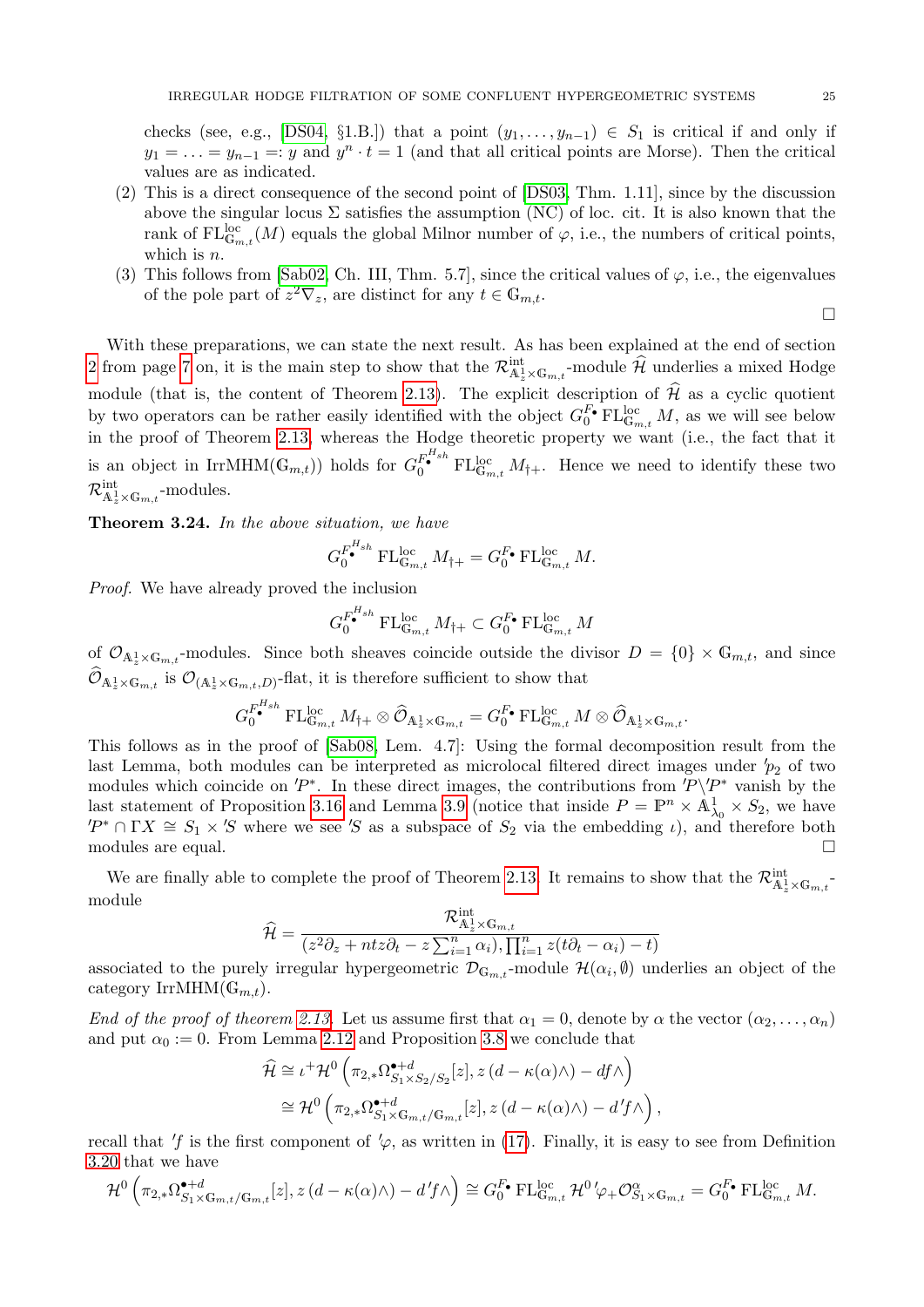Since by Theorem [3.24](#page-24-0) we can further conclude

$$
\widehat{\mathcal{H}} \cong G_0^{F_{\bullet}^{H_{sh}}} \operatorname{FL}_{\mathbb{G}_{m,t}}^{\text{loc}} M_{\dagger +},
$$

we obtain that  $\widehat{\mathcal{H}}$  underlies an element of IrrMHM( $\mathbb{G}_{m,t}$ ) by Lemma [3.21](#page-22-0) (recall that  $M_{\dagger+}$  underlies a pure polarizable complex Hodge module). Restricting  $\hat{\mathcal{H}}$  to  $z = 1$  we get the original  $\mathcal{D}_{\mathbb{G}_m,t}$ -module  $\mathcal{H}(\alpha_i; \emptyset).$ 

Assume now that  $\alpha_1 \neq 0$ . The tensor product of  $\mathcal{R}^{\text{int}}_{\mathbb{A}^1_z \times \mathbb{G}_{m,t}}$ -modules  $\widehat{\mathcal{H}} \otimes_{\mathcal{O}_{\mathbb{A}^1_z \times \mathbb{G}_{m,t}}} \widehat{\mathcal{K}}_{-\alpha_1}$  gives rise to the corresponding tensor product of twistor  $\mathcal{D}$ -modules on  $\mathbb{G}_{m,t}$ . This product can be presented as  $\hat{\mathcal{H}}(\alpha'_i; \emptyset)$ , where  $\alpha'_i = \alpha_i - \alpha_1$  for every *i*. Reasoning as above, since  $\alpha'_1 = 0$ , such tensor product is an irregular mixed Hodge module. Since  $\widehat{\mathcal{K}}_{\alpha_1}$  is the faithful image of a mixed Hodge module on  $\mathbb{G}_{m,t}$ , the tensor product with it preserves the condition of being in IrrMHM( $\mathbb{G}_{m,t}$ ) due to [\[Sab18a,](#page-30-0) Cor. 0.5], and so is the case of our original  $\mathcal{R}^{\text{int}}_{\mathbb{A}^1_z \times \mathbb{G}_{m,t}}$ -module

$$
\widehat{\mathcal{H}} \cong \widehat{\mathcal{H}}(\alpha_i'; \emptyset) \otimes_{\mathcal{O}_{\mathbb{A}_z^1 \times \mathbb{G}_{m,t}}} \widehat{\mathcal{K}}_{\alpha_1}.
$$

### 4. The irregular Hodge filtration

In this section we will prove the second main result of this paper. Let us recall the notations used above. For a positive integer number n, and  $\alpha_1, \ldots, \alpha_n$  real numbers, we consider the hypergeometric  $\mathcal{D}_{\mathbb{G}_{m,t}}$ -module  $\mathcal{H} = \mathcal{H}(\alpha_i; \emptyset)$  and its associated twistor  $\mathcal{D}\text{-module}$   $\mathcal{H}$  on  $\mathbb{G}_{m,t}$  (we will denote by the same symbol the underlying hypergeometric  $\mathcal{R}^{\text{int}}_{A_z^1 \times G_{m,t}}$ -module). From [\[Sab18a,](#page-30-0) Thm. 0.7] and Theorem [2.13](#page-6-0) we know that there exists a unique irregular Hodge filtration of  $H$ . We provide it in Theorem [4.7](#page-29-2) below.

Let M a twistor D-module on X, and call its associated  $\mathcal{R}_{A_{z}^1\times X}$ -module the same way. If the  $\mathcal R$  $\mathcal R$  $\mathcal R$ -module  $\widehat{\mathcal M}$  is integrable, good and well-rescalable ([\[Sab18a,](#page-30-0) Def. 2.19]), we can define the irregular Hodge filtration of the underlying  $\mathcal{D}_X$ -module (say  $\mathcal{M}$ ) following [ibid., Def. 2.22].

In our particular context, let us use the following notation (cf. [\[Sab18a,](#page-30-0) Not. 2.1]) for the sake of brevity: We will write  $\mathcal{X} := \mathbb{A}^1_z \times \mathbb{G}_{m,t}$ ,  $\theta \mathcal{X} = \mathcal{X} \times \mathbb{G}_{m,\theta}$ ,  $\tau \mathcal{X} = \mathcal{X} \times \mathbb{A}^1_\tau$  and  $\tau \mathcal{X}_0 = \mathcal{X} \times \{\tau = 0\}$ , where  $\theta = 1/\tau$ .

Let us summarize the process we follow to achieve our goal. We must first consider the rescaling of  $\hat{\mathcal{H}}$ : this is the inverse image  ${}^{\theta}\hat{\mathcal{H}} := \mu^* \mathcal{H}$  (as  $\mathcal{O}_{\theta\chi}$ -module), endowed with a natural action of  $\mathcal{R}_{\theta\chi}^{\text{int}}$  as depicted in [\[Sab18a,](#page-30-0) 2.4] (note that  $\theta = \tau^{-1}$ ), where  $\mu$  is the morphism given in [ibid., Not. 2.1] by

$$
\mu: \quad \begin{array}{rcl} \theta \mathcal{X} & \to & \mathcal{X} \\ (z,t,\theta) & \mapsto & (z\theta,t). \end{array}
$$

This is done right below. Then we have to invert  $\theta$  to obtain an  $\mathcal{R}^{\text{int}}_{\tau\mathcal{X}}(*\tau\mathcal{X}_0)$ -module  $\tau\hat{\mathcal{H}}$ , to work in the context of [\[Sab18a,](#page-30-0) §2.3]. Finally, the irregular Hodge filtration is obtained from a suitable V -filtration along the divisor  $\tau = 0$  defined on  $\hat{\tau}$ , which is called  $\tau$ -filtration (the new symbol  $\tau$ ) is to make clear the variety over which we are working; note the same convention in [ibid.], from Remark 2.20 on). We will actually define a filtration on  $\hat{\mathcal{H}}$  in Definition [4.4,](#page-27-0) and then prove that it equals the  $\tau$ -filtration in Proposition [4.6,](#page-28-0) following [\[Moc15a,](#page-30-1) §2.1.2].

<span id="page-25-0"></span>**Proposition 4.1.** Recall that we could write  $\widehat{\mathcal{H}}$  as the  $\mathcal{R}^{\text{int}}_{\mathcal{X}}$ -module  $\mathcal{R}^{\text{int}}_{\mathcal{X}}/(P,H)$ , where P and H were, respectively,

$$
z^2\partial_z + nz t \partial_t + \gamma z
$$
 and  $\prod_{i=1}^n z(t\partial_t - \alpha_i) - t$ ,

for certain value of  $\gamma$ . Then,  $\theta \widehat{\mathcal{H}} = \mathcal{R}_{\theta \chi}^{\text{int}}/(P,{}^{\theta}R,{}^{\theta}H)$ , with P as before and

$$
{}^{\theta}R = z^2 \partial_z - z\theta \partial_{\theta} \text{ and } {}^{\theta}H = \prod_{i=1}^{n} z\theta (t\partial_t - \alpha_i) - t.
$$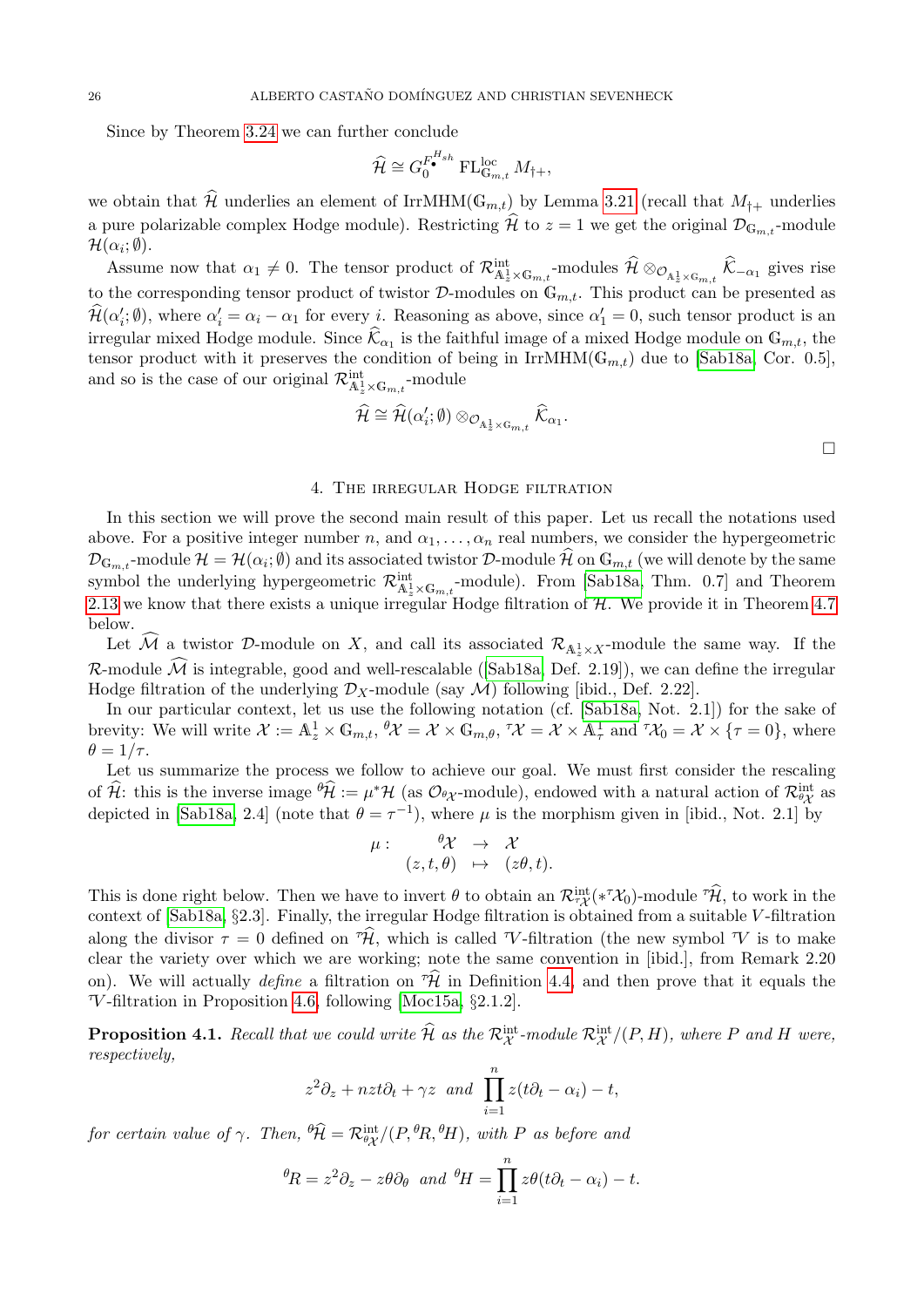*Proof.* The morphism  $\mu$  can be decomposed as  $p \circ \phi$ , where p is the canonical projection from  ${}^{\theta} \mathcal{X}$  to  $\mathcal{X}$ and  $\phi$  is the automorphism of  ${}^{\theta}\mathcal{X}$  given by  $(z, t, \theta) \mapsto (z\theta, t, \theta)$ . Then, in the category of  $\mathcal{O}_{\theta\chi}$ -modules we have that

$$
\mu^*\widehat{\mathcal{H}} \cong \phi^*p^*\widehat{\mathcal{H}} \cong \phi^*\mathcal{R}^{\text{int}}_{\partial\mathcal{X}}/(z\theta\partial_\theta, P, H(z, t, \partial_t)) \cong \mathcal{R}^{\text{int}}_{\partial\mathcal{X}}/(z^2\partial_z - z\theta\partial_\theta, P, H(z\theta, t, \partial_t)),
$$

by the chain rule.

What remains now is to prove the compatibilities of [\[Sab18a,](#page-30-0) 2.4] among the actions of  $\mathcal{R}_{\theta\gamma}^{\text{int}}$  on  $\theta$ λ  $\mathcal{R}_{\theta\chi}^{\text{int}}/(P,\theta R,\theta H)$ , seen as  $\mu^*\hat{\mathcal{H}} = \mu^{-1}\hat{\mathcal{H}} \otimes_{\mu^{-1}\mathcal{O}_{\mathcal{X}}} \mathcal{O}_{\theta\chi}$ . They are just a consequence of the presence of  $z^2\partial_z - z\theta\partial_\theta$  in the ideal with which we take the quotient in  $\mu^*\hat{\mathcal{H}}$  and how  $z$ ,  $z\partial_i$  or  $z^2\partial_z$  act on both factors of the tensor product. For instance, if we multiply by  $z$  at the right-hand one is the same as if we multiply by  $z\theta$  at the left-hand one.

Remark 4.2. Let  $i_{\tau=z}$  be the inclusion  $\mathbb{G}_{m,z}\times\mathbb{G}_{m,t}\hookrightarrow\mathscr{H}$  given by  $(z,t)\mapsto(z,t,\tau)$ . Note that, according to the fourth point of [\[Sab18a,](#page-30-0) Lem. 2.5], we must have  $i_{\tau=z}^* \theta \hat{\mathcal{H}} \cong \pi^{0,+} \mathcal{H}$  as  $\mathcal{R}_{\mathbb{G}_{m,z} \times \mathbb{G}_{m,t}}$ modules, with  $\pi^0$  being the projection  $\mathbb{G}_{m,z} \times \mathbb{G}_{m,t} \to \mathbb{G}_{m,t}$ . Indeed, we have

$$
i_{\tau=z}^* \theta \widehat{\mathcal{H}} = \mathcal{R}_{\theta \chi}^{\text{int}} / (P,{}^{\theta}R,{}^{\theta}H, \theta z - 1) \cong \mathcal{O}_{\mathbb{G}_{m,\theta} \times \mathbb{A}_z^1 \times \mathbb{G}_{m,t}} \langle z t \partial_t \rangle / (H_1, \theta z - 1)
$$
  
\n
$$
\cong \mathcal{O}_{\mathbb{G}_{m,\theta} \times \mathbb{G}_{m,z} \times \mathbb{G}_{m,t}} \langle z t \partial_t \rangle / (H_1, \theta - z^{-1})
$$
  
\n
$$
\cong \mathcal{O}_{\mathbb{G}_{m,z} \times \mathbb{G}_{m,t}} \langle z t \partial_t \rangle / (H_1)
$$
  
\n
$$
\cong \mathcal{O}_{\mathbb{G}_{m,z} \times \mathbb{G}_{m,t}} \otimes \mathcal{O}_{\mathbb{G}_{m,t}} \mathcal{H} \cong \pi^{0,+} \mathcal{H},
$$

where  $H_1$  is the result of replacing z by 1 at the expression for H.

As said above, in order to continue, we must pass from  $\partial \chi$  to  $\tau \chi$ . Therefore, we invert  $\theta$  and extend  $\tau$  to the affine line to get a  $\mathcal{R}_{\tau\chi}^{\text{int}}(*\tau\mathcal{X}_0)$ -module. In other words, call inv :  $\mathbb{G}_{m,\theta} \to \mathbb{G}_{m,\tau}$  the inversion operator  $\theta \mapsto \theta^{-1} = \tau$  and  $j : \mathbb{G}_{m,\tau} \hookrightarrow \mathbb{A}_{\tau}^1$  the canonical inclusion. From now on, we will denote by  $\hat{\mathcal{H}}$  the  $\mathcal{R}_{\tau\mathcal{X}}^{\text{int}}(*^{\tau}\mathcal{X}_0)$ -module  $(\mathrm{id}_{\mathcal{X}}\times(j\circ\mathrm{inv}))_*\hat{\mathcal{H}}$ . By virtue of Proposition [4.1](#page-25-0) we can write  $\hat{\mathcal{H}}$  as the  $\mathcal{R}_{\tau\mathcal{X}}^{\text{int}}(*\tau\mathcal{X}_0)$ -module  $\tau\widehat{\mathcal{H}} = \mathcal{R}_{\tau\mathcal{X}}^{\text{int}}(*\tau\mathcal{X}_0)/(P,\tau R,\tau H)$ , with P as before and

$$
{}^{\tau}R = z^2 \partial_z + z\tau \partial_{\tau} \text{ and } {}^{\tau}H = \prod_{i=1}^{n} \frac{z}{\tau} (t\partial_t - \alpha_i) - t.
$$

<span id="page-26-0"></span>**Lemma 4.3.** For each  $k = 0, \ldots, n - 1$ , let  $Q_k$  be the operator

$$
Q_k = (-n)^k \prod_{j=1}^k \frac{z}{\tau} (t \partial_t - \alpha_j),
$$

where the empty product must be understood as one. Then the  $Q_k$  form a basis of  $\hat{H}$  as an  $\mathcal{O}_{\tau\chi}(*\hat{X}_0)$ module. The integrable connection arising from the  $\mathcal{R}^{\text{int}}_{\tau\mathcal{X}}(*\tau\mathcal{X}_0)$ -module structure associated with  ${}^{\tau}\hat{\mathcal{H}}$ has the following matrix expression with respect to that basis:

$$
\nabla \underline{Q} = \underline{Q} \left( (\tau A_0 + z A_\infty) \frac{dz}{z^2} + (-\tau A_0 + z A'_\infty) \frac{dt}{nzt} - (\tau A_0 + z A_\infty) \frac{d\tau}{z\tau} \right),
$$

where  $A_0$ ,  $A'_\infty$  and  $A_\infty$  are the matrices

$$
A_0 = \begin{pmatrix} 0 & (-n)^n t \\ 1 & \ddots & 0 \\ \ddots & 0 & \vdots \\ 1 & 0 & \end{pmatrix}, A'_\infty = \text{diag}(n\alpha_1, \dots, n\alpha_n)
$$
\n
$$
\text{and } A_\infty = \text{diag}(0, 1, \dots, n-1) - \gamma I_n - A'_\infty.
$$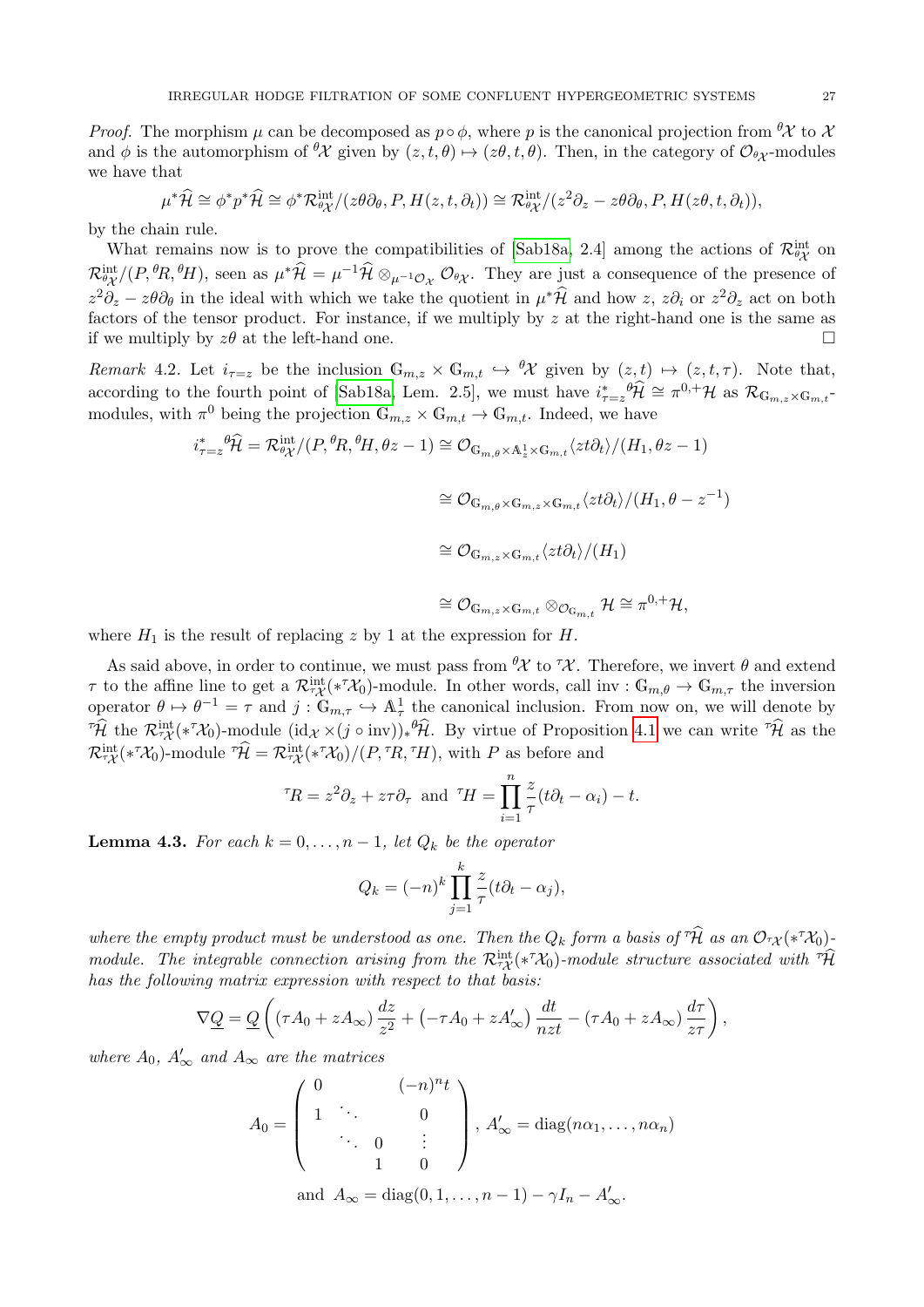*Proof.* We can use the expressions for <sup> $\tau$ </sup>R and P to replace the classes of  $z\tau\partial_\tau$  and  $z^2\partial_z$ , respectively, in terms of  $zt\partial_t$ . If we extend for a moment the definition of the  $Q_k$  for values of k greater than  $n-1$ taking  $Q_k := (z\tau^{-1}t\partial_t)^{k-n+1} Q_{n-1}$ , we see that  $\tau \hat{\mathcal{H}}$  is generated as a  $\mathcal{O}_{\tau\chi}(*\tau\mathcal{X}_0)$ -module by the  $Q_k$ , for  $k \geq 0$  (since it is obviously generated by the powers of  $zt\partial_t$ , and those can be expressed by the  $Q_k$ ). If we focus now at the degree in  $zt\partial_t$  of the generators, we can use  $H$  to get rid of any  $Q_k$  with  $k \geq n$ . Since  $\deg_{zt\partial_t} Q_k = k$ , they must be linearly independent over  $\mathcal{O}_{\tau\chi}(*\tau\chi_0)$  and so they are a basis.

Let now  $k < n - 1$ . Then from the relation  $-nz/\tau (t\partial_t - \alpha_{k+1})Q_k = Q_{k+1}$  we can write that  $nzt\partial_tQ_k = -\tau Q_{k+1} + nz\alpha_{k+1}Q_k$ . Now if  $k = n - 1$ , then

$$
-nz/\tau(t\partial_t - \alpha_n)Q_{n-1} = (-n)^n \prod_{j=1}^n z/\tau(t\partial_t - \alpha_j) = (-n)^n t.
$$

This gives us the second summand of the formula above in the statement.

The first one is a consequence of the last one and the fact that the class of  $z^2\partial_z + z\tau\partial_\tau$  vanishes in  $\hat{\mathcal{H}}$ ; let us show the expression for the latter.

Take again  $k < n - 1$ . Then,

$$
z\tau \partial_{\tau} Q_k = (-n)^k z\tau \partial_{\tau} \tau^{-k} \prod_{j=1}^k z(t\partial_t - \alpha_j) = (-n)^k z(-k\tau^{-k} + \tau^{-k+1} \partial_{\tau}) \prod_{j=1}^k z(t\partial_t - \alpha_j) =
$$

 $= -kzQ_k + Q_kz\tau \partial_\tau = -kzQ_k + Q_kz(nt\partial_t + \gamma) = z(nt\partial_t + \gamma - k)Q_k = -\tau Q_{k+1} + z(n\alpha_{k+1} + \gamma - k)Q_k.$ The analogous calculation for  $k = n - 1$  gives us that  $z\tau \partial_{\tau} Q_{n-1} = -\tau (-n)^{n} t + z(n\alpha_{n} + \gamma - (n 1)$ ) $Q_{n-1}$ .

<span id="page-27-0"></span>**Definition 4.4.** For each  $\alpha \in \mathbb{R}$ , let us define the following subsets of  $\widehat{\tau}\widehat{\mathcal{H}}$ :

$$
\begin{aligned}\n\mathcal{T}U_{\alpha} \mathcal{T}\hat{\mathcal{H}} &:= \left\{ \sum_{k=0}^{n-1} f_k \tau^{\nu_k} Q_k \, : \, f_k \in \mathcal{O}_{\tau \chi} \, , \, \max(k - n\alpha_{k+1} - \gamma - \nu_k) \le \alpha \right\}, \\
\mathcal{T}U_{<\alpha} \mathcal{T}\hat{\mathcal{H}} &:= \left\{ \sum_{k=0}^{n-1} f_k \tau^{\nu_k} Q_k \, : \, f_k \in \mathcal{O}_{\tau \chi} \, , \, \max(k - n\alpha_{k+1} - \gamma - \nu_k) < \alpha \right\}.\n\end{aligned}
$$

<span id="page-27-1"></span>Remark 4.5. Note that the  $\mathbb{U}_{\alpha} \hat{\mathcal{H}}$  form an increasing filtration of  $\hat{\mathcal{H}}$ , indexed by the real numbers but with a discrete set of jumping numbers, such that  $\tau^{\tau}U_{\alpha} \hat{\tau} \hat{\mathcal{H}} = U_{\alpha-1} \tau \hat{\mathcal{H}}$  for any  $\alpha$ . The graded piece associated with  $\alpha$  is  $\operatorname{Gr}_{\alpha}^{\tau U} \tau \hat{\mathcal{H}} = \tau U_{\alpha} \tau \hat{\mathcal{H}} / \tau U_{\leq \alpha} \tau \hat{\mathcal{H}}.$ 

In the definition of the  $\mathcal{U}_{\alpha} \hat{\mathcal{H}}$  all the exponents  $\nu_k$  of the powers of  $\tau$  accompanying the  $f_k Q_k$  satisfy that  $\nu_k \geq -\alpha + k - n\alpha_{k+1} - \gamma$ . Therefore, we can define the steps of the filtration in an alternative way, as the free  $\mathcal{O}_{\tau\chi}$ -modules of finite rank

$$
^{\mathcal{T}}\mathcal{U}_{\alpha}{}^{\tau}\widehat{\mathcal{H}} = \bigoplus_{k=0}^{n-1} \mathcal{O}_{^{\tau}\mathcal{X}}\cdot \tau^{\nu_{\alpha}(k)}Q_k,
$$

where  $\nu_{\alpha}(k) = \lceil -\alpha + k - \gamma - n\alpha_{k+1} \rceil$ .

With this expression it is easy to see that  $\mathcal{U}_{\alpha} \hat{\mathcal{H}}/(\tau - z) \mathcal{U}_{\alpha} \hat{\mathcal{H}}$  is the z-graded free  $\mathcal{O}_{\mathcal{X}}$ -module  $\bigoplus_k \mathcal{O}_{\mathcal{X}} z^{\nu_{\alpha}(k)} \bar{Q}_k$ , where

$$
\bar{Q}_k = (-n)^k \prod_{j=1}^k (t\partial_t - \alpha_j),
$$

and that the graded pieces  $\operatorname{Gr}^{\tau U \tau \widehat{\mathcal{H}}}_\alpha$  are

$$
\operatorname{Gr}_{\alpha}^{\tau U \tau} \widehat{\mathcal{H}} = \bigoplus_{k=0}^{n-1} \mathcal{O}_{\mathcal{X}} \cdot \tau^{\nu_{\alpha}(k)} Q_k,
$$

which are strict  $\mathcal{R}_{\mathcal{X}}$ -modules.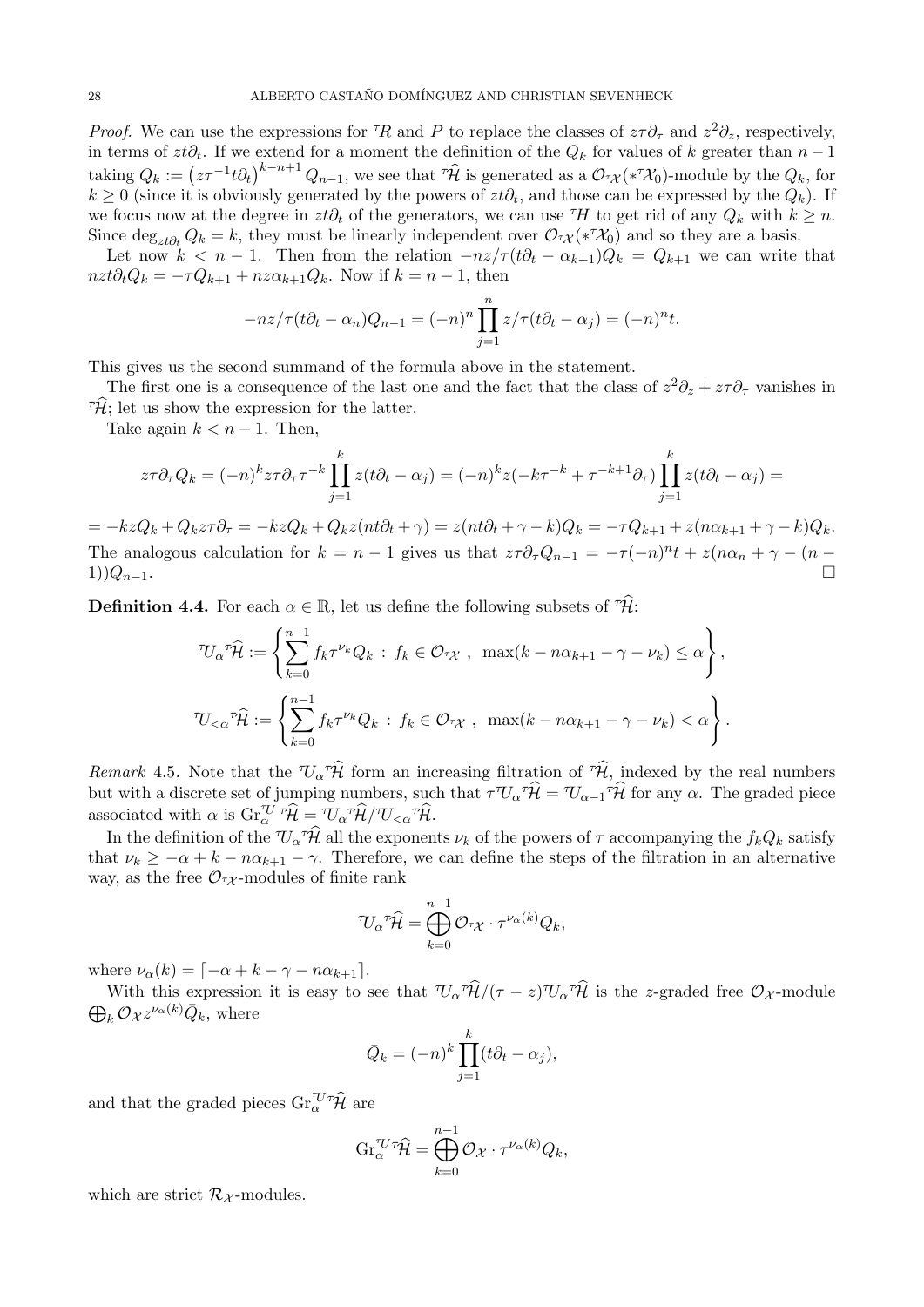Recall that as in the case of  $\mathcal{D}\text{-modules}$ , we have a notion of strict specializability and V-filtration for  $\mathcal{R}^{\text{int}}$ -modules. In the setting under consideration we recall that we will use V to denote the canonical V-filtration of a  $\mathcal{R}_{7\chi}^{int}$ -module. We recall as well the reference [\[Moc15a,](#page-30-1) §2.1.2] for more details.

<span id="page-28-0"></span>**Proposition 4.6.** Assume the  $\alpha_i$  lie in the interval  $[0,1)$ , increasingly ordered. Then,  $\hat{\mathcal{H}}$  is strictly  $\mathbb R$ -specializable along  ${}^{\tau\!\mathcal{X}_0}$  and its  $W$ -filtration is in fact given by the  ${}^{\tau\!\mathcal{U}_\alpha}{}^{\tau\!\widehat{\mathcal{H}}}$ .

*Proof.* First of all we will see that  $\mathcal{U}_{\alpha} \hat{\mathcal{H}}$  is the  $\mathcal{V}$ -filtration of  $\hat{\mathcal{H}}$ , following [\[Moc15a,](#page-30-1) §§2.1.2.1, 2.1.2.2]. Apart from what we already shown at the remark above, what remains then is showing conditions iii' and v of [ibid., §2.1.2] and prove that the  $U_{\alpha} \hat{\mathcal{H}}$  are coherent  $V_0 \mathcal{R}_{\mathcal{X}}$ -modules. We will start by the second condition. We will consider then the mappings  $\mathfrak{p}, \mathfrak{e}$  given by

$$
(\mathfrak{p}, \mathfrak{e}) : \mathbb{R} \times \mathbb{C} \longrightarrow \mathbb{R} \times \mathbb{C} \n(\beta, \omega) \longrightarrow (\beta + 2\Re(z\bar{\omega}), -\beta z + \omega - \bar{\omega}z^2) .
$$

We ought to see now that the operator  $z\tau\partial_{\tau} - \mathfrak{e}(\beta,\omega)$  is nilpotent on the graded pieces  $\text{Gr}_{\alpha}^{\mathcal{U}}\hat{\mathcal{H}}$  only for a finite amount of  $(\beta, \omega) \in \mathcal{K} := {\beta + 2\Re(z_0\bar{\omega}) = \alpha}$ , for any value  $z_0$  of z. Moreover,  $\widehat{H}$  will be strictly R-specializable if those  $(\beta, \omega)$  belong in fact to R  $\times$  {0} (cf. [\[Sab18a,](#page-30-0) §1.3.a]).

Take then  $(\beta, \omega) \in \mathcal{K}$  and  $f \tau^{\nu} Q_k \in T_{\alpha} \hat{\mathcal{H}}$ , with  $f \in \mathcal{O}_{\tau}$ . We must have that  $k - n \alpha_{k+1} - \gamma - \nu \leq \alpha$ . Assume that  $k < n - 1$ . Thanks to Lemma [4.3](#page-26-0) we know that

$$
(z\tau\partial_{\tau}-\mathfrak{e}(\beta,\omega))f\tau^{\nu}Q_{k}=(z\tau\partial_{\tau}+(\nu+n\alpha_{k+1}+\gamma-k+\beta)z-\omega+\bar{\omega}z^{2})(f)\tau^{\nu}Q_{k}-\tau^{\nu+1}Q_{k+1}.
$$

Recall that the  $\alpha_i$  are increasingly ordered. Thus  $f\tau^{\nu+1}Q_{k+1}$  lives in  $\mathcal{U}_{\alpha} \hat{\mathcal{H}}$ , for

$$
k+1 - n\alpha_{k+2} - \gamma - \nu - 1 \le ((k+1) - n\alpha_{k+2} - \gamma) - (k - n\alpha_{k+1} - \gamma)) - 1 + \alpha \le \alpha.
$$

Now we should look at what happens to the class of  $f\tau^{\nu+1}Q_{k+1}$  in the  $\alpha$ -graded piece of  $\widehat{\tau}\widehat{\mathcal{H}}$ . Note that  $[f\tau^{\nu}Q_k] \neq 0$  if and only if  $\nu + n\alpha_{k+1} + \gamma - k + \alpha = 0$ , so

$$
(z\tau\partial_{\tau} - \mathfrak{e}(\beta,\omega))f\tau^{\nu}Q_{k} = (z\tau\partial_{\tau} + (\beta-\alpha)z - \omega + \bar{\omega}z^{2})(f)\tau^{\nu}Q_{k} - \tau^{\nu+1}Q_{k+1} =
$$
  
=  $(z\tau\partial_{\tau} - 2\Re(z_{0}\bar{\omega})z - \omega + \bar{\omega}z^{2})(f)\tau^{\nu}Q_{k} - \tau^{\nu+1}Q_{k+1}.$ 

Now notice that  $\tau$  divides  $\tau \partial_{\tau}(f)$ , so in fact  $z\tau \partial_{\tau}(f)\tau^{\nu}Q_{k} \in \mathcal{U}_{\alpha-1}$   $\tau \hat{\mathcal{H}}$  and then we can further reduce our expression to

$$
(z\tau\partial_{\tau}-\mathfrak{e}(\beta,\omega))f\tau^{\nu}Q_{k}=(-\omega-2\Re(z_{0}\bar{\omega})z+\bar{\omega}z^{2})f\tau^{\nu}Q_{k}-\tau^{\nu+1}Q_{k+1}.
$$

On the other hand,  $\tau^{\nu+1}Q_{k+1}$  does not vanish either in  $\text{Gr}_{\alpha}^{\tau\sigma} \hat{\mathcal{H}}$  if and only if  $\alpha_{k+2} = \alpha_{k+1}$ . Indeed, we know that  $\nu + n\alpha_{k+1} + \gamma - k + \alpha = 0$ , so doing the same as before,  $k+1 - n\alpha_{k+2} - \gamma - \nu - 1 =$  $\alpha + n(\alpha_{k+2} - \alpha_{k+1})$  and the claim follows. Furthermore, in order to  $(z\tau \partial_\tau - \mathfrak{e}(\beta,\omega))$  to vanish, we should impose that  $\omega = 0$ , just by looking at the coefficients of the powers of z in the expression for f.

Now if  $k = n - 1$ , then everything would be the same as before except  $-\tau^{\nu+1}Q_{k+1}$ , which becomes  $-(-n)^n t\tau^{\nu+1}$ , whose class vanishes obviously in the graded piece under consideration.

In conclusion,  $(z\tau \partial_{\tau} - \mathfrak{e}(\beta,\omega))^l f\tau^{\nu} Q_k$  can only vanish in  $\text{Gr}_{\alpha}^{\tau U} \tau \hat{\mathcal{H}}$  if  $\alpha = \beta$  (and then  $\omega = 0$ ), and does not do so until we get to an index  $k+l$  such that  $\alpha_{k+l}$  is strictly bigger than  $\alpha_k$ . Since there is a finite set of indexes,  $(z\tau \partial_\tau + \alpha z)$  is nilpotent, of nilpotency index n at most.

Condition iii' in [\[Moc15a,](#page-30-1) §2.1.2.2] is equivalent to  $z\tau\partial_{\tau} \mathcal{U}_{\alpha} \hat{\mathcal{H}} \subseteq \mathcal{U}_{\alpha} \hat{\mathcal{H}}$ , using that  $\mathcal{U}_{\alpha} \hat{\mathcal{H}} =$  $\tau^{\tau}U_{\alpha+1}$ <sup> $\tau\hat{\mathcal{H}}$ </sup>, and such claim is a consequence from an argument very similar to the proof of condition v above. Finally, since  $V_0 \mathcal{R}_{\mathcal{X}} = \mathcal{O}_{\tau \mathcal{X}} \langle z \partial_t, z \tau \partial_\tau \rangle$ , it is clear from the computations above and the alternative expression for the filtration steps in Remark [4.5](#page-27-1) that they are cyclic  $V_0\mathcal{R}_{\mathcal{X}}$ -modules, and then coherent.

Summing up and noting that all the calculation was in fact independent of  $z_0$ ,  $\hat{\mathcal{H}}$  is strictly Rspecializable along  ${}^{\tau} \mathcal{X}_0$ .

Finally, we are able to state and prove our main result.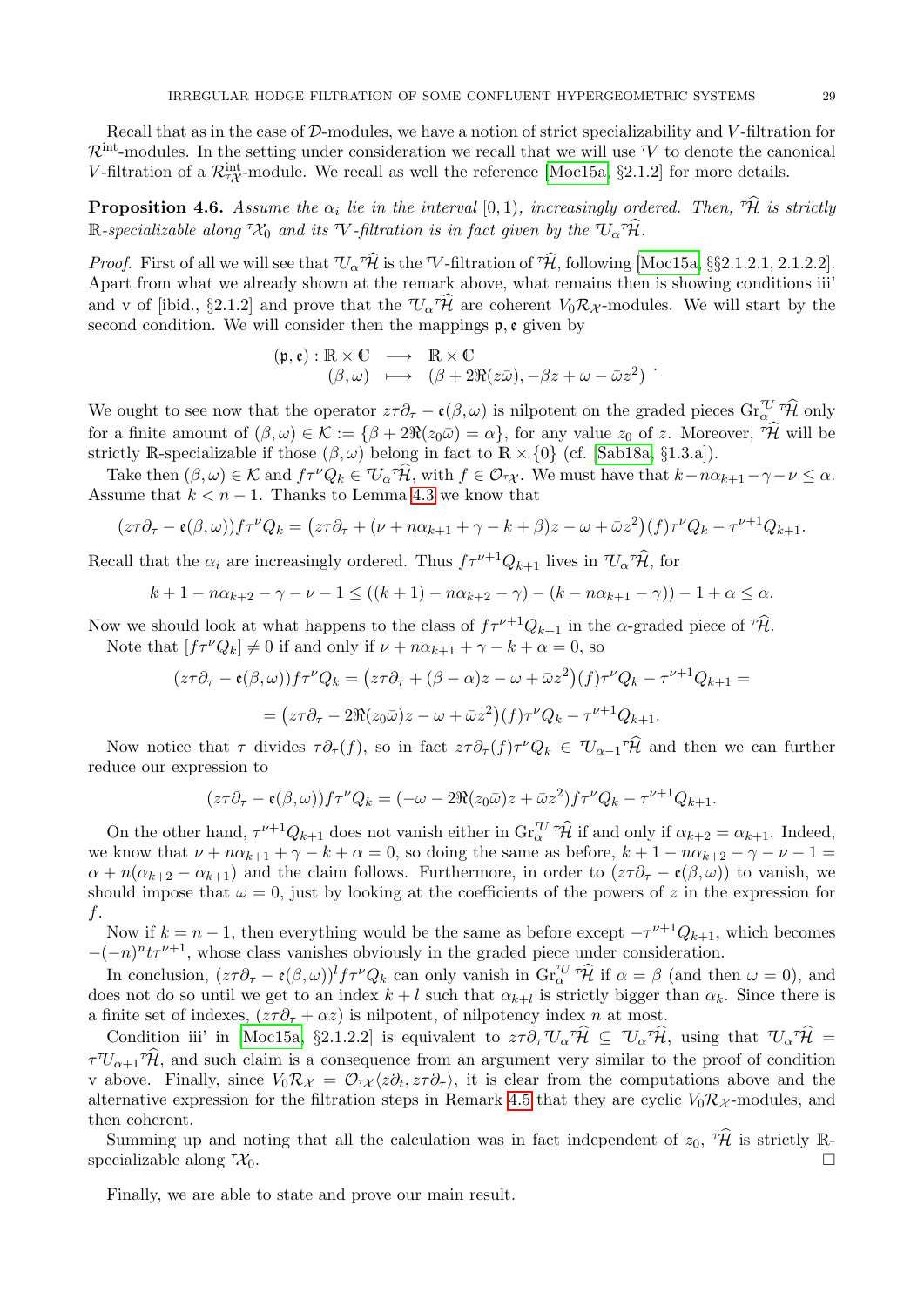<span id="page-29-2"></span>**Theorem 4.7.** Let as before  $\alpha_1, \ldots, \alpha_n$  be real numbers in [0,1], increasingly ordered, and put  $\mathcal{H} =$  $\mathcal{H}(\alpha_i, \emptyset)$ . For each  $k = 1, \ldots, n$ , set  $\rho(k) = -n\alpha_k + k$ . Then the jumping numbers of the irregular Hodge filtration of H are, up to an overall real shift, the numbers  $\rho(k)$ . The irregular Hodge numbers are the multiplicities of those jumping numbers, or in other words, the nonzero values of  $|\rho^{-1}(x)|$ , for x real.

Moreover, recall that for all  $r = 0, \ldots, n - 1$ , we had  $\nu_{\alpha}(r) = [-\alpha + r - \gamma - n\alpha_{r+1}]$ , and that the operators  $\overline{Q}_r$  were defined as

$$
\bar{Q}_r = (-n)^r \prod_{i=1}^r (t\partial_t - \alpha_i).
$$

Then, the irregular Hodge filtration  $F_{\bullet}^{\text{irr}}\mathcal{H}$  is given by

$$
F_{\alpha+j}^{\text{irr}} \mathcal{H} = \bigoplus_{k:j \ge \nu_\alpha(k)} \mathcal{O}_X \bar{Q}_k.
$$

*Proof.* Since we know that  $\widehat{\mathcal{H}}$  underlies an object in IrrMHM( $\mathbb{G}_{m,t}$ ) by Theorem [2.13,](#page-6-0) we conclude by [\[Sab18a,](#page-30-0) Def. 2.52] that  $\hat{\mathcal{H}}$  is well-rescalable (as defined in [ibid., Def. 2.19]) and so we apply [ibid., Def. 2.22]. From Remark [4.5,](#page-27-1) we have

$$
i_{\tau=z}^* \mathcal{V}_{\alpha}^{\tau} \widehat{\mathcal{H}} = \mathcal{V}_{\alpha}^{\tau} \widehat{\mathcal{H}} / (\tau - z)^{\tau} \mathcal{V}_{\alpha}^{\tau} \widehat{\mathcal{H}} = \bigoplus_k \mathcal{O}_{\mathcal{X}} z^{\nu_{\alpha}(k)} \bar{Q}_k,
$$

which is z-graded of finite rank.

Denote by  $\pi$  the projection  $\mathcal{X} \to X$ . Then, the z-adic filtration on  $\pi^* \mathcal{H}[z^{-1}]$  induces a filtration on  $i_{\tau=z}^* \mathcal{V}_\alpha \hat{\mathcal{H}}$ , given by

$$
F_r i_{\tau=z}^* \nabla_\alpha {}^\tau \widehat{\mathcal{H}} := \bigoplus_{s \le r} \left( \bigoplus_{k \,:\, s \ge \nu_\alpha(k)} \mathcal{O}_X \bar{Q}_k \right) z^s.
$$

Then,  $\operatorname{Gr}^F\left(i_{\tau=z}^* \nabla_\alpha^T \hat{\mathcal{H}}\right)$  is the Rees module associated to a new good filtration  $F^{\text{irr}}_{\alpha+\bullet}$  on  $\mathcal{H}$ , for some  $k = 0, \ldots, n-1$ , which is the irregular Hodge filtration. More concretely,  $F_{\bullet}^{\text{irr}}\mathcal{H}$  is given by

$$
F^{\rm irr}_{\alpha+j} \mathcal{H} = \bigoplus_{k \,:\, j \geq \nu_\alpha(k)} \mathcal{O}_X \bar{Q}_k.
$$

Therefore, its jumping numbers are  $-\gamma + i - 1 - n\alpha_i$  for  $i = 1, \ldots, n$ . Since the irregular Hodge filtration is defined up to an overall real shift, we can normalize the jumping numbers to  $i - n\alpha_i$  and the irregular Hodge numbers will be their multiplicities.

#### **REFERENCES**

- <span id="page-29-6"></span>[Ado94] Alan Adolphson, *Hypergeometric functions and rings generated by monomials*, Duke Math. J. 73 (1994), no. 2, 269–290.
- <span id="page-29-0"></span>[Ari10] D. Arinkin, Rigid irregular connections on  $\mathbb{P}^1$ , Compos. Math. 146 (2010), no. 5, 1323-1338.
- <span id="page-29-7"></span>[BH06] Lev A. Borisov and R. Paul Horja, Mellin-Barnes integrals as Fourier-Mukai transforms, Adv. Math. 207 (2006), no. 2, 876–927.
- <span id="page-29-3"></span>[BMW18] Christine Berkesch, Laura Felicia Matusevich, and Uli Walther, On normalized Horn systems, preprint arXiv:1806.03355 [math.AG], 2018.
- <span id="page-29-11"></span>[Bri70] Egbert Brieskorn, Die Monodromie der isolierten Singularitäten von Hyperflächen, Manuscripta Math. 2 (1970), 103–161.
- <span id="page-29-4"></span>[CDRS18] Alberto Castaño Domínguez, Thomas Reichelt, and Christian Sevenheck, Examples of hypergeometric twistor D-modules, preprint arXiv:1803.04886 [math.AG], to appear in Algebra Number Theory, 2018.
- <span id="page-29-1"></span>[CG11] Alessio Corti and Vasily Golyshev, *Hypergeometric equations and weighted projective spaces*, Sci. China Math. 54 (2011), no. 8, 1577–1590.
- <span id="page-29-5"></span>[CK99] David A. Cox and Sheldon Katz, Mirror symmetry and algebraic geometry, Mathematical Surveys and Monographs, vol. 68, American Mathematical Society, Providence, RI, 1999.
- <span id="page-29-10"></span>[DE03] Andrea D'Agnolo and Michael Eastwood, Radon and Fourier transforms for D-modules, Adv. Math. 180 (2003), no. 2, 452–485.
- <span id="page-29-9"></span>[Dim04] Alexandru Dimca, Sheaves in topology, Universitext, Springer-Verlag, Berlin, 2004.
- <span id="page-29-8"></span>[DL91] J. Denef and F. Loeser, Weights of exponential sums, intersection cohomology, and Newton polyhedra, Invent. Math. 106 (1991), no. 2, 275–294.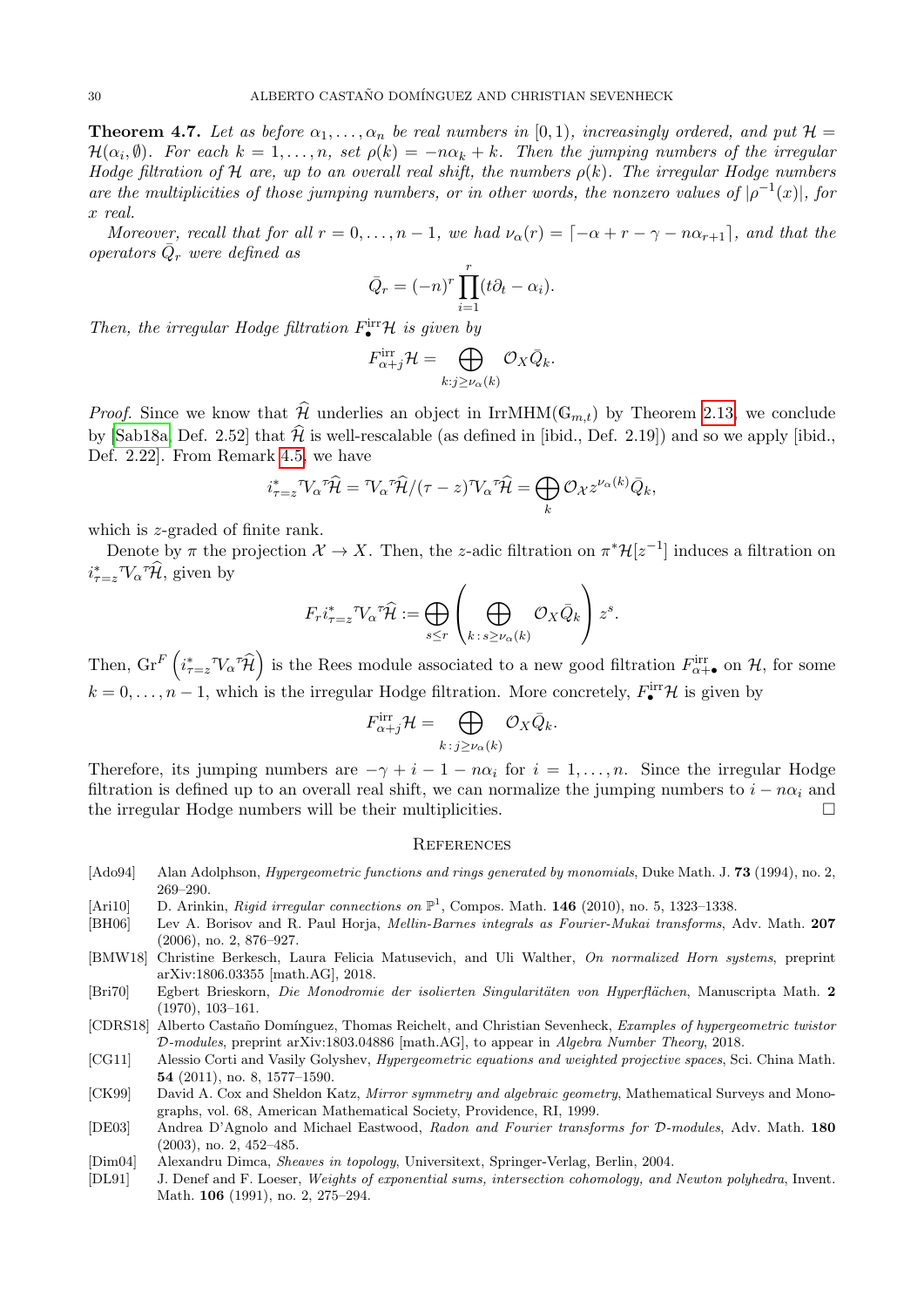- <span id="page-30-31"></span>[DS03] Antoine Douai and Claude Sabbah, Gauss-Manin systems, Brieskorn lattices and Frobenius structures. I, Ann. Inst. Fourier (Grenoble) 53 (2003), no. 4, 1055–1116.
- <span id="page-30-14"></span>[DS04] , Gauss-Manin systems, Brieskorn lattices and Frobenius structures. II, Frobenius manifolds, Aspects Math., E36, Vieweg, Wiesbaden, 2004, pp. 1–18.
- <span id="page-30-9"></span>[DS13] Michael Dettweiler and Claude Sabbah, Hodge theory of the middle convolution, Publ. Res. Inst. Math. Sci. 49 (2013), no. 4, 761–800.
- <span id="page-30-3"></span>[ESY17] Hélène Esnault, Claude Sabbah, and Jeng-Daw Yu, E<sub>1</sub>-degeneration of the irregular Hodge filtration, J. Reine Angew. Math. 729 (2017), 171–227.
- <span id="page-30-8"></span>[Fed18] Roman Fedorov, Variations of Hodge structures for hypergeometric differential operators and parabolic Higgs bundles, Int. Math. Res. Not. IMRN (2018), no. 18, 5583–5608.
- <span id="page-30-29"></span>[GKZ94] Israel M. Gel'fand, Mikhail M. Kapranov, and Andrei V. Zelevinsky, Discriminants, resultants, and multidimensional determinants, Mathematics: Theory & Applications, Birkhäuser Boston Inc., Boston, MA, 1994.
- <span id="page-30-15"></span>[GMS09] Ignacio de Gregorio, David Mond, and Christian Sevenheck, Linear free divisors and Frobenius manifolds, Compositio Mathematica 145 (2009), no. 5, 1305–1350.
- <span id="page-30-21"></span>[HS07] Claus Hertling and Christian Sevenheck, Nilpotent orbits of a generalization of Hodge structures., J. Reine Angew. Math. 609 (2007), 23–80.
- <span id="page-30-19"></span>[HTT08] Ryoshi Hotta, Kiyoshi Takeuchi, and Toshiyuki Tanisaki, D-modules, perverse sheaves, and representation theory, Progress in Mathematics, vol. 236, Birkhäuser Boston, Inc., Boston, MA, 2008, translated from the 1995 Japanese edition by Takeuchi.
- <span id="page-30-22"></span>[Kat90] Nicholas M. Katz, Exponential sums and differential equations, Annals of Mathematics Studies, vol. 124, Princeton University Press, Princeton, NJ, 1990.
- <span id="page-30-5"></span>[KKP17] Ludmil Katzarkov, Maxim Kontsevich, and Tony Pantev, Bogomolov-Tian-Todorov theorems for Landau-Ginzburg models, J. Differential Geom. 105 (2017), no. 1, 55–117.
- <span id="page-30-25"></span>[Kou76] Anatoli G. Kouchnirenko, *Polyèdres de Newton et nombres de Milnor*, Invent. Math. **32** (1976), no. 1, 1–31.
- <span id="page-30-16"></span>[Mar18] Nicolas Martin, Middle multiplicative convolution and hypergeometric equations, preprint arXiv:1809.08867 [math.AG], 2018.
- <span id="page-30-24"></span>[Moc11] Takuro Mochizuki, Wild harmonic bundles and wild pure twistor D-modules, Astérisque (2011), no. 340, x+607.
- <span id="page-30-1"></span>[Moc15a] , Mixed twistor D-modules, Lecture Notes in Mathematics, vol. 2125, Springer, Cham, 2015.
- <span id="page-30-27"></span>[Moc15b] , Twistor property of GKZ-hypergeometric systems, preprint arXiv:1501.04146 [math.AG], 2015.
- <span id="page-30-10"></span>[Rei14] Thomas Reichelt, Laurent polynomials, GKZ-hypergeometric systems and mixed Hodge modules, Compositio Mathematica (150) (2014), 911–941.
- <span id="page-30-17"></span>[RS15a] Thomas Reichelt and Christian Sevenheck, Hypergeometric Hodge modules, preprint arXiv:1503.01004 [math.AG], to appear in Algebraic Geometry, 2015.
- <span id="page-30-11"></span>[RS15b] , Logarithmic Frobenius manifolds, hypergeometric systems and quantum D-modules, Journal of Algebraic Geometry 24 (2015), no. 2, 201–281.
- <span id="page-30-12"></span>[RS17] , Non-affine Landau-Ginzburg models and intersection cohomology, Ann. Sci. Éc. Norm. Supér. (4) 50 (2017), no. 3, 665–753.
- <span id="page-30-32"></span>[Sab02] Claude Sabbah, Déformations isomonodromiques et variétés de Frobenius, Savoirs Actuels, EDP Sciences, Les Ulis, 2002, Mathématiques.
- <span id="page-30-28"></span>[Sab06] , Hypergeometric periods for a tame polynomial, Port. Math. (N.S.) 63 (2006), no. 2, 173–226.
- <span id="page-30-13"></span>[Sab08] , Fourier-Laplace transform of a variation of polarized complex Hodge structure., J. Reine Angew. Math. 621 (2008), 123–158.
- <span id="page-30-0"></span>[Sab18a] , Irregular Hodge theory (with the collaboration of Jeng-Daw Yu), Mém. Soc. Math. Fr. (N.S.) (2018), no. 156, vi+126.
- <span id="page-30-7"></span>[Sab18b] , Some properties and applications of Brieskorn lattices, Journal of Singularities 18 (2018), 239–248.
- <span id="page-30-30"></span><span id="page-30-20"></span>[Sai88] Morihiko Saito, Modules de Hodge polarisables, Publ. Res. Inst. Math. Sci. 24 (1988), no. 6, 849–995 (1989). [Sai90] , Mixed Hodge modules, Publ. Res. Inst. Math. Sci. 26 (1990), no. 2, 221–333.
- <span id="page-30-26"></span>[Sch73] Wilfried Schmid, Variation of Hodge structure: the singularities of the period mapping, Invent. Math. 22 (1973), 211–319.
- <span id="page-30-6"></span>[Sha18] Yota Shamoto, Hodge-Tate conditions for Landau-Ginzburg models, Publ. Res. Inst. Math. Sci. 54 (2018), no. 3, 469–515.
- <span id="page-30-23"></span>[Sim90] Carlos T. Simpson, Harmonic bundles on noncompact curves, J. Amer. Math. Soc. 3 (1990), no. 3, 713–770.
- <span id="page-30-4"></span>[SY15] Claude Sabbah and Jeng-Daw Yu, On the irregular Hodge filtration of exponentially twisted mixed Hodge modules, Forum Math. Sigma 3 (2015), e9, 71 pp.
- <span id="page-30-18"></span>[SY18] , Irregular Hodge numbers of confluent hypergeometric differential equations, preprint arXiv:1812.00755 [math.AG], 2018.
- <span id="page-30-2"></span>[Yu14] Jeng-Daw Yu, Irregular Hodge filtration on twisted de Rham cohomology, Manuscripta Math. 144 (2014), no. 1-2, 99–133.

E-mail address: alberto.castano@usc.es

E-mail address: christian.sevenheck@mathematik.tu-chemnitz.de